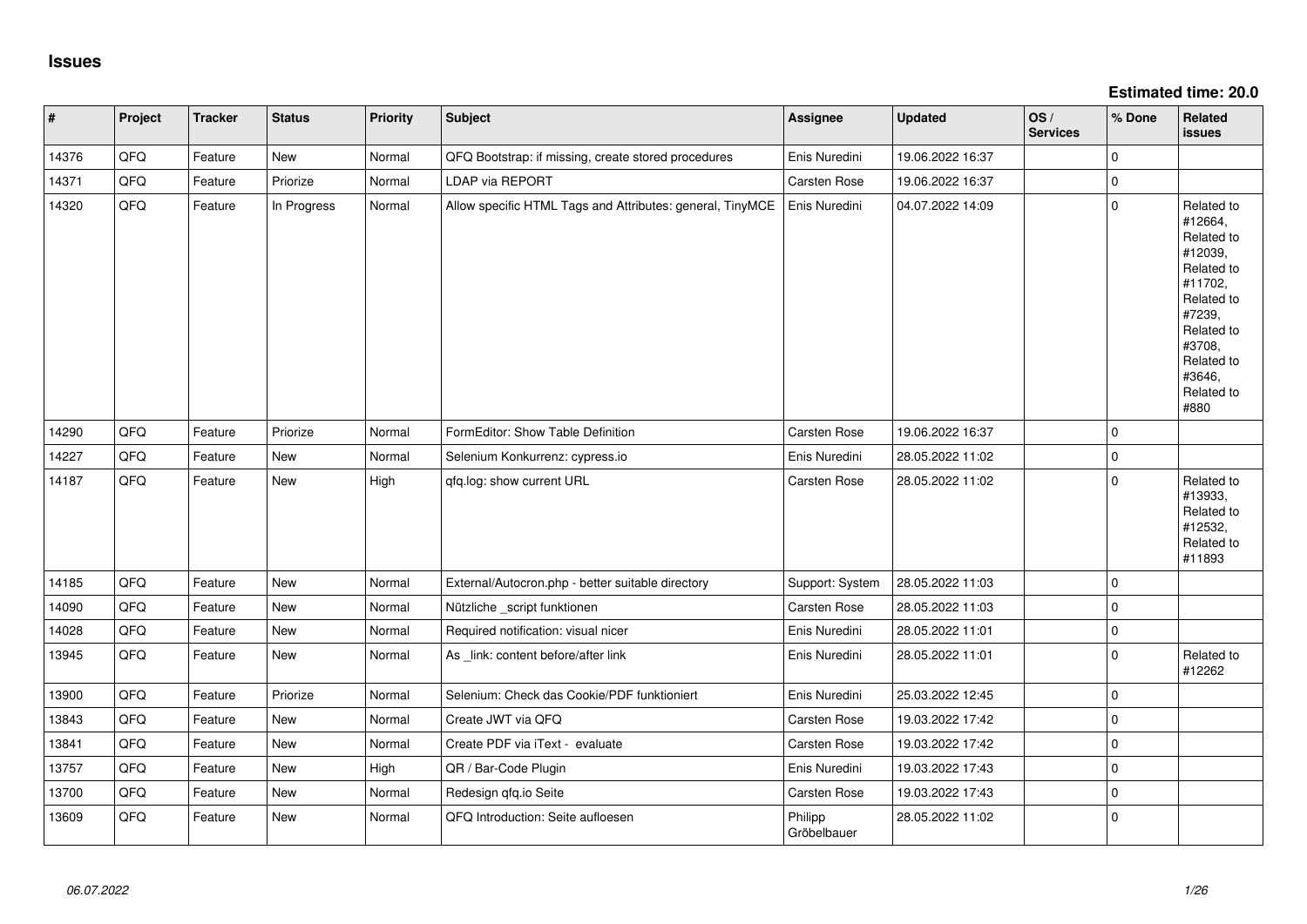| ∦     | Project | <b>Tracker</b> | <b>Status</b>              | Priority | <b>Subject</b>                                                                                                                        | Assignee            | <b>Updated</b>   | OS/<br><b>Services</b> | % Done      | Related<br>issues                                                     |
|-------|---------|----------------|----------------------------|----------|---------------------------------------------------------------------------------------------------------------------------------------|---------------------|------------------|------------------------|-------------|-----------------------------------------------------------------------|
| 13608 | QFQ     | Feature        | Some day<br>maybe          | Normal   | Automatic Browser Language Redirect                                                                                                   | Enis Nuredini       | 17.06.2022 08:35 |                        | $\pmb{0}$   |                                                                       |
| 13572 | QFQ     | Feature        | Feedback                   | Normal   | Form Load: misleading error message on trying to load non<br>existent primary record                                                  | Enis Nuredini       | 16.05.2022 23:16 |                        | 100         |                                                                       |
| 13566 | QFQ     | Feature        | Ready to sync<br>(develop) | Normal   | Delete config-example.gfg.php file                                                                                                    | Carsten Rose        | 23.12.2021 09:25 |                        | $\pmb{0}$   |                                                                       |
| 13467 | QFQ     | Feature        | <b>New</b>                 | Normal   | ChangeLog Generator                                                                                                                   | Carsten Rose        | 19.03.2022 17:46 |                        | $\pmb{0}$   | Related to<br>#11460                                                  |
| 13354 | QFQ     | Feature        | New                        | Normal   | Using Websocket in QFQ                                                                                                                | Carsten Rose        | 05.07.2022 16:26 |                        | $\mathbf 0$ | Related to<br>#11076                                                  |
| 13330 | QFQ     | Feature        | In Progress                | Normal   | Multi Form: Upload                                                                                                                    | <b>Carsten Rose</b> | 07.11.2021 12:40 |                        | 50          | Related to<br>#9706                                                   |
| 12679 | QFQ     | Feature        | New                        | Normal   | tablesorter: custom column width                                                                                                      | Carsten Rose        | 16.06.2021 11:10 |                        | $\mathbf 0$ |                                                                       |
| 12664 | QFQ     | Feature        | New                        | Normal   | TinyMCE: report/remove malicous HTML/JS Code                                                                                          | <b>Carsten Rose</b> | 19.03.2022 17:47 |                        | $\mathbf 0$ | Related to<br>#14320                                                  |
| 12632 | QFQ     | Feature        | <b>New</b>                 | Normal   | TinyMCE: Prepare CSS classes for images                                                                                               | <b>Carsten Rose</b> | 04.06.2021 14:35 |                        | 100         | Blocked by<br>#12186                                                  |
| 12611 | QFQ     | Feature        | Some day<br>maybe          | Normal   | Refactoring: Bootstrap with Lazy Loading                                                                                              | Carsten Rose        | 08.06.2022 10:37 |                        | $\mathbf 0$ | Related to<br>#12490,<br>Related to<br>#10013,<br>Related to<br>#7732 |
| 12603 | QFQ     | Feature        | New                        | Normal   | Dropdown (Select), Radio, checkbox:<br>itemListAlways={{!SELECT key, value}}                                                          | Carsten Rose        | 19.03.2022 17:47 |                        | $\mathbf 0$ |                                                                       |
| 12584 | QFQ     | Feature        | Feedback                   | Normal   | T3 v10 migration script: replace alias-patterns (v11)                                                                                 | Carsten Rose        | 28.05.2022 11:12 |                        | 100         |                                                                       |
| 12556 | QFQ     | Feature        | New                        | Normal   | Pills Title: colored = static or dynamic on allrequiredgiven                                                                          | Benjamin Baer       | 19.03.2022 17:49 |                        | $\mathbf 0$ |                                                                       |
| 12544 | QFQ     | Feature        | New                        | High     | a) ' AS _link' new also as ' AS _format', b) sortierung via<br>'display: none;', c) '_format' benoeitgt nicht zwingend<br>u/U/p/m/z/d | <b>Carsten Rose</b> | 14.12.2021 16:03 |                        | $\mathbf 0$ |                                                                       |
| 12532 | QFQ     | Feature        | <b>New</b>                 | High     | SIP-Parameter bei Seitenaufruf in Browser-Console<br>anzeigen                                                                         | <b>Carsten Rose</b> | 07.12.2021 17:19 |                        | $\mathbf 0$ | Related to<br>#11893,<br>Related to<br>#14187                         |
| 12504 | QFQ     | Feature        | Priorize                   | Normal   | sql.log: report fe.id                                                                                                                 | Carsten Rose        | 05.05.2021 22:09 |                        | $\Omega$    |                                                                       |
| 12503 | QFQ     | Feature        | Priorize                   | Normal   | Detect dangerous UPDATE statement with missing WHERE                                                                                  | Carsten Rose        | 05.05.2021 22:09 |                        | $\mathbf 0$ |                                                                       |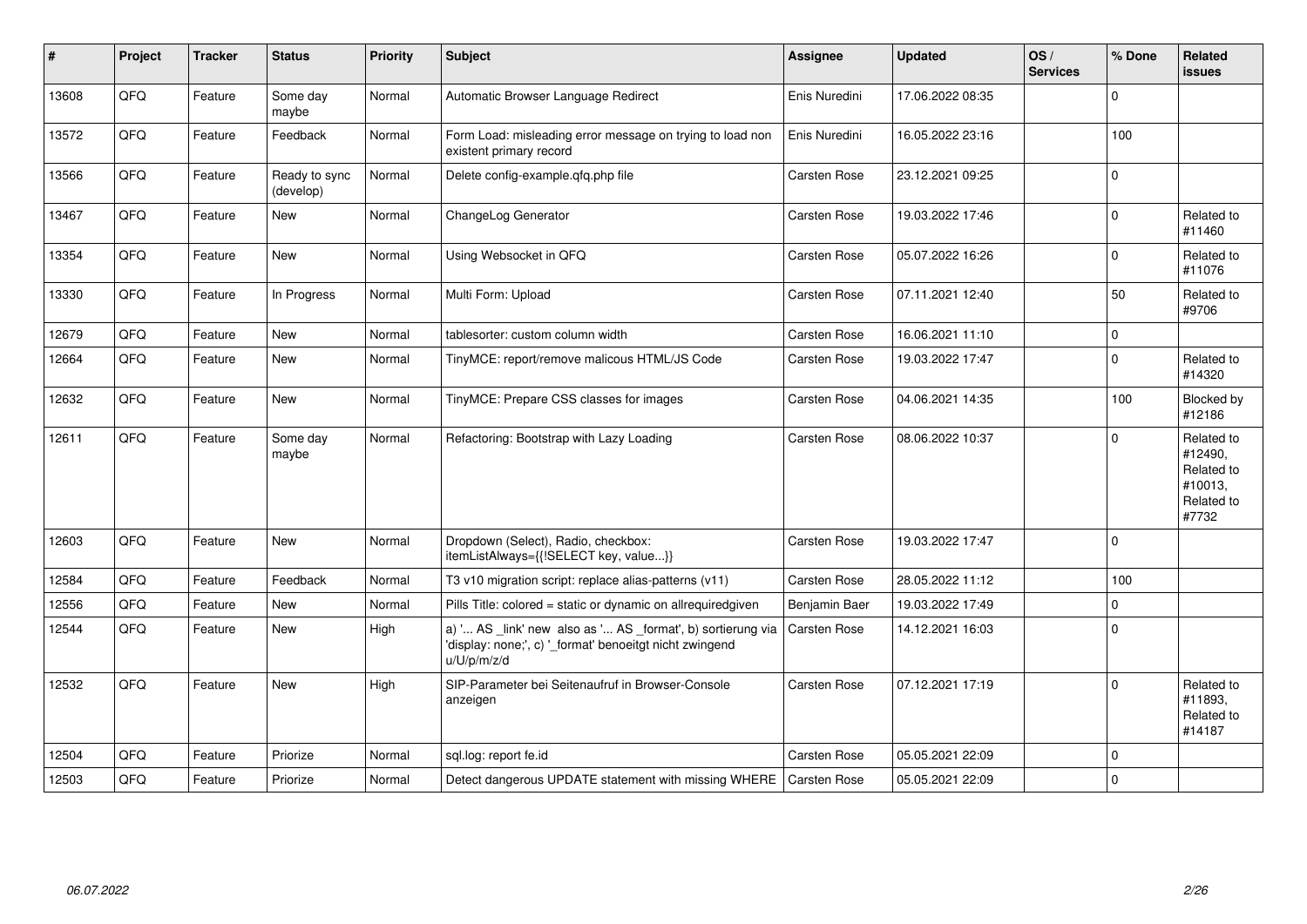| $\vert$ # | Project | <b>Tracker</b> | <b>Status</b>     | <b>Priority</b> | Subject                                                                                                        | Assignee            | <b>Updated</b>   | OS/<br><b>Services</b> | % Done         | Related<br><b>issues</b>                                               |
|-----------|---------|----------------|-------------------|-----------------|----------------------------------------------------------------------------------------------------------------|---------------------|------------------|------------------------|----------------|------------------------------------------------------------------------|
| 12490     | QFQ     | Feature        | <b>New</b>        | Normal          | Loading Plugins in QFQ - see what tinymce does. (lazy<br>loading)                                              | Benjamin Baer       | 08.06.2022 10:37 |                        | $\overline{0}$ | Related to<br>#12611,<br>Related to<br>#10013,<br>Related to<br>#7732  |
| 12480     | QFQ     | Feature        | <b>New</b>        | Normal          | If QFQ upgrade is running, block further request                                                               | Carsten Rose        | 03.05.2021 20:45 |                        | 0              |                                                                        |
| 12477     | QFQ     | Feature        | New               | Normal          | Support for refactoring: Form, FormElement, diverse<br>Tabellen/Spalten, tt-content Records                    | <b>Carsten Rose</b> | 03.05.2021 20:45 |                        | $\mathbf 0$    |                                                                        |
| 12476     | QFQ     | Feature        | New               | Normal          | clearMe: a) should trigger 'dirty', b) sticky on textarea resize                                               | Benjamin Baer       | 04.01.2022 08:40 |                        | $\pmb{0}$      | Related to<br>#9528                                                    |
| 12474     | QFQ     | Feature        | <b>New</b>        | Normal          | Check BaseConfigURL if it is given and the the last char is '/'                                                | <b>Carsten Rose</b> | 03.05.2021 20:45 |                        | 0              |                                                                        |
| 12465     | QFQ     | Feature        | <b>New</b>        | Normal          | QFQ Function: use in FE to fill StoreRecord                                                                    | Carsten Rose        | 05.05.2021 21:58 |                        | $\pmb{0}$      |                                                                        |
| 12452     | QFQ     | Feature        | Priorize          | Normal          | BaseURL: alsways with '/' at the end                                                                           | <b>Carsten Rose</b> | 19.06.2022 13:45 |                        | $\pmb{0}$      | Related to<br>#10782                                                   |
| 12440     | QFQ     | Feature        | In Progress       | Normal          | Typo3 V10 upgrade (durchfuehren und testen)                                                                    | <b>Carsten Rose</b> | 21.03.2022 09:53 |                        | 50             | Related to<br>#12357,<br>Related to<br>#12067,<br>Related to<br>#10661 |
| 12439     | QFQ     | Feature        | In Progress       | Normal          | TinyMCE Paste from Word & Character Count/Limit                                                                | <b>Carsten Rose</b> | 05.05.2021 22:15 |                        | 0              |                                                                        |
| 12413     | QFQ     | Feature        | New               | Normal          | STORE_TYPO3: enhance for {{be_users.email:T}},<br>{{fe users.email:T}}                                         | Carsten Rose        | 03.05.2021 20:45 |                        | $\mathbf 0$    | Related to<br>#12412,<br>Related to<br>#10012                          |
| 12412     | QFQ     | Feature        | New               | Normal          | Action/Escape qualifier 'e' (empty), '0': if given, an empty<br>string (or '0') will be treated as 'not found' | <b>Carsten Rose</b> | 08.05.2021 09:40 |                        | $\mathbf 0$    | Related to<br>#12413,<br>Related to<br>#10012                          |
| 12400     | QFQ     | Feature        | New               | Normal          | Tutorial ist in QFQ Doku, Wird in der Suche gefunden, es<br>gibt aber kein Menupunkt - Inhalt ueberpruefen     | <b>Carsten Rose</b> | 03.05.2021 20:45 |                        | $\mathbf 0$    |                                                                        |
| 12337     | QFQ     | Feature        | Some day<br>maybe | Normal          | Database.php: better caching                                                                                   | <b>Carsten Rose</b> | 16.09.2021 15:10 |                        | $\pmb{0}$      |                                                                        |
| 12330     | QFQ     | Feature        | <b>New</b>        | Normal          | Copy to input field / text area / TinyMCE                                                                      | <b>Carsten Rose</b> | 07.04.2021 09:01 |                        | 0              |                                                                        |
| 12315     | QFQ     | Feature        | Some day<br>maybe | Normal          | Form History (Diffs) / Backups                                                                                 | Carsten Rose        | 16.09.2021 15:10 |                        | $\pmb{0}$      |                                                                        |
| 12269     | QFQ     | Feature        | <b>New</b>        | Normal          | 2FA - Login                                                                                                    | <b>Carsten Rose</b> | 03.05.2021 20:45 |                        | 0              |                                                                        |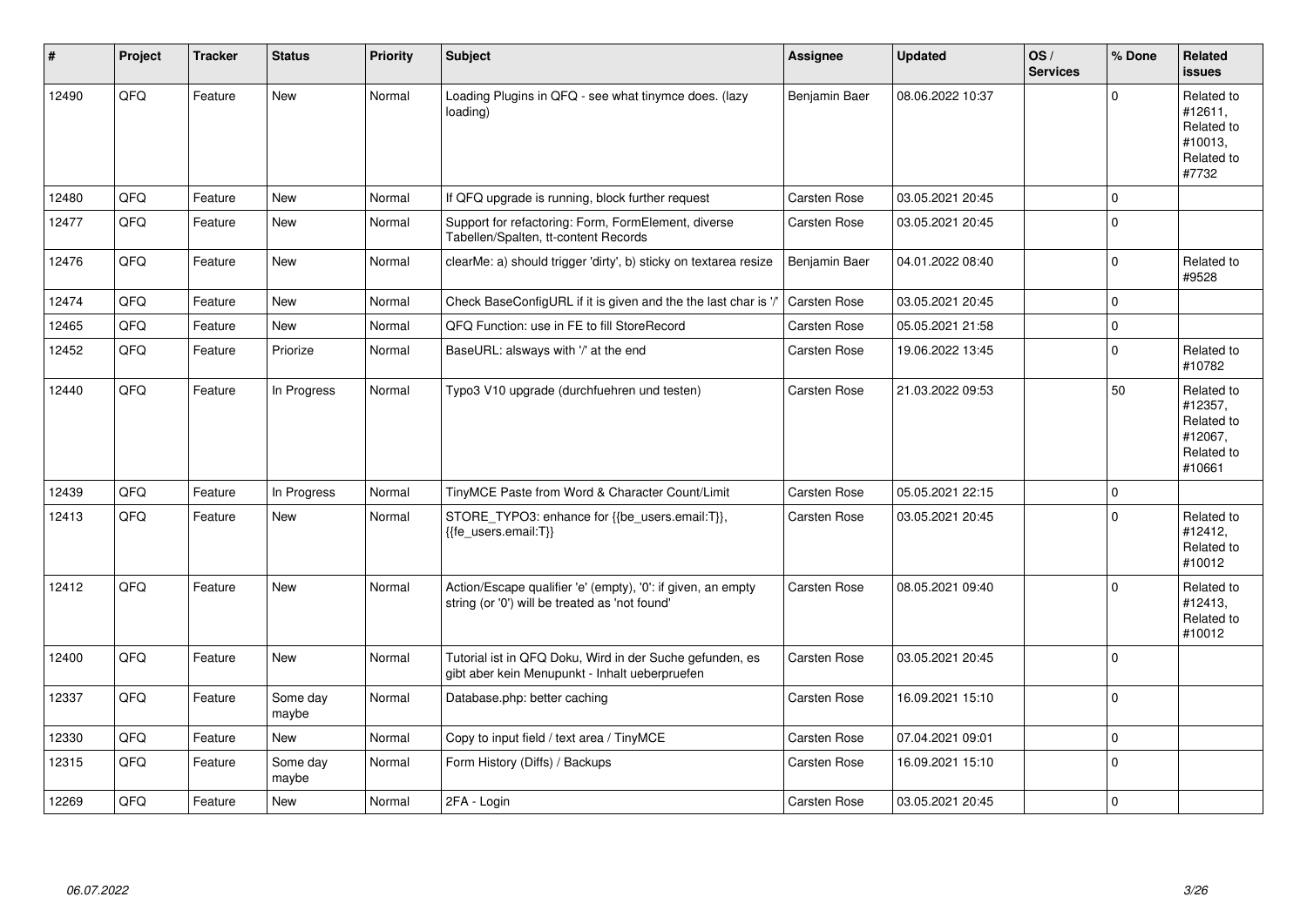| #     | Project    | <b>Tracker</b> | <b>Status</b> | <b>Priority</b> | <b>Subject</b>                                                                                       | Assignee                                               | <b>Updated</b>      | OS/<br><b>Services</b> | % Done      | Related<br><b>issues</b>                                                    |                      |
|-------|------------|----------------|---------------|-----------------|------------------------------------------------------------------------------------------------------|--------------------------------------------------------|---------------------|------------------------|-------------|-----------------------------------------------------------------------------|----------------------|
| 12262 | QFQ        | Feature        | ToDo          | Normal          | Form buttons on top: more customable                                                                 | Enis Nuredini                                          | 17.06.2022 10:44    |                        | $\Omega$    | Related to<br>#13945, Has<br>duplicate<br>#4046, Has<br>duplicate<br>#10080 |                      |
| 12186 | QFQ        | Feature        | <b>New</b>    | High            | TinyMCE Config für Objekte                                                                           | <b>Carsten Rose</b>                                    | 07.12.2021 17:19    |                        | $\mathbf 0$ | <b>Blocks</b><br>#12632                                                     |                      |
| 12163 | QFQ        | Feature        | New           | Normal          | Checkbox: table wrap                                                                                 | Carsten Rose                                           | 03.05.2021 20:51    |                        | $\pmb{0}$   |                                                                             |                      |
| 12162 | QFQ        | Feature        | New           | Normal          | FE.type=sendmail: personalized mailing (several mails) via<br>template                               | Carsten Rose                                           | 03.05.2021 20:45    |                        | $\Omega$    |                                                                             |                      |
| 12156 | QFQ        | Feature        | <b>New</b>    | Normal          | Form: Optional disable 'leave page'                                                                  |                                                        | 03.05.2021 20:45    |                        | $\pmb{0}$   |                                                                             |                      |
| 12146 | QFQ        | Feature        | New           | Normal          | Autocron Job: Anzeigen wann der naechste Job ausgefuehrt<br>wird, resp das er nicht ausgefuehrt wird | <b>Carsten Rose</b>                                    | 15.03.2021 15:23    |                        | $\pmb{0}$   |                                                                             |                      |
| 12135 | <b>OFO</b> | Feature        | <b>New</b>    | Normal          | Subrecord: Notiz                                                                                     |                                                        | 24.04.2021 16:58    |                        | $\pmb{0}$   |                                                                             |                      |
| 12119 | QFQ        | Feature        | <b>New</b>    | Normal          | AS paged: error message missing if there ist no 'r' argument.                                        | Carsten Rose                                           | 03.05.2021 20:51    |                        | $\mathbf 0$ |                                                                             |                      |
| 12109 | QFQ        | Feature        | <b>New</b>    | Normal          | Donwload Link: Plain, SIP, Persistent Link, Peristent SIP -<br>new notation                          | Carsten Rose                                           | 03.05.2021 20:45    |                        | $\mathbf 0$ | Related to<br>#12085                                                        |                      |
| 12039 | QFQ        | Feature        | <b>New</b>    | Normal          | Missing htmlSpecialChar() in pre processing on form submit                                           |                                                        | 18.02.2021 00:09    |                        | 0           | Related to<br>#14320                                                        |                      |
| 12038 | QFQ        | Feature        | New           | Normal          | a) STORE_VAR: filenameOnlyStripUniq, b) SP:<br>QSTRIPUNIQ()                                          |                                                        | 17.02.2021 23:55    |                        | $\mathbf 0$ |                                                                             |                      |
| 12024 | QFQ        | Feature        | <b>New</b>    | Normal          | Excel Export: text columns by default decode<br>htmlspeciachar()                                     | Carsten Rose                                           | 17.02.2021 23:55    |                        | $\pmb{0}$   | Related to<br>#12022                                                        |                      |
| 12023 | QFQ        | Feature        | <b>New</b>    | Normal          | MySQL Stored Precdure: QDECODESPECIALCHAR()                                                          | Carsten Rose                                           | 16.02.2021 11:16    |                        | $\Omega$    | Related to<br>#12022                                                        |                      |
| 11980 | QFQ        | Feature        | In Progress   | Normal          | protected verzeichnis MUSS geschützt werden                                                          | <b>Carsten Rose</b>                                    | 07.09.2021 13:30    |                        | $\pmb{0}$   |                                                                             |                      |
| 11955 | QFQ        | Feature        | New           | Normal          | subrecord: new title option to set <th> attributes - e.g. to<br/>customize tablesorter options.</th> | attributes - e.g. to<br>customize tablesorter options. | <b>Carsten Rose</b> | 03.05.2021 20:47       |             | 0                                                                           | Related to<br>#11775 |
| 11893 | QFQ        | Feature        | New           | High            | Broken SIP: a) only report one time, b) only report in main<br>column                                | <b>Carsten Rose</b>                                    | 12.05.2021 12:13    |                        | $\Omega$    | Related to<br>#12532,<br>Related to<br>#14187                               |                      |
| 11892 | QFQ        | Feature        | New           | Normal          | tablesorter: columns with links are hard to order - new<br>qualifier 'Y: <ord>'</ord>                | Enis Nuredini                                          | 23.03.2022 09:22    |                        | $\Omega$    |                                                                             |                      |
| 11850 | QFQ        | Feature        | New           | Urgent          | Wizard Form: basierend auf einer Tabelle eine Form<br>anlegen.                                       |                                                        | 03.05.2021 21:12    |                        | $\pmb{0}$   | Blocked by<br>#8082                                                         |                      |
| 11775 | QFQ        | Feature        | <b>New</b>    | Normal          | Subrecord Tooltip pro Feld                                                                           | Carsten Rose                                           | 18.12.2020 15:22    |                        | 0           | Related to<br>#11955                                                        |                      |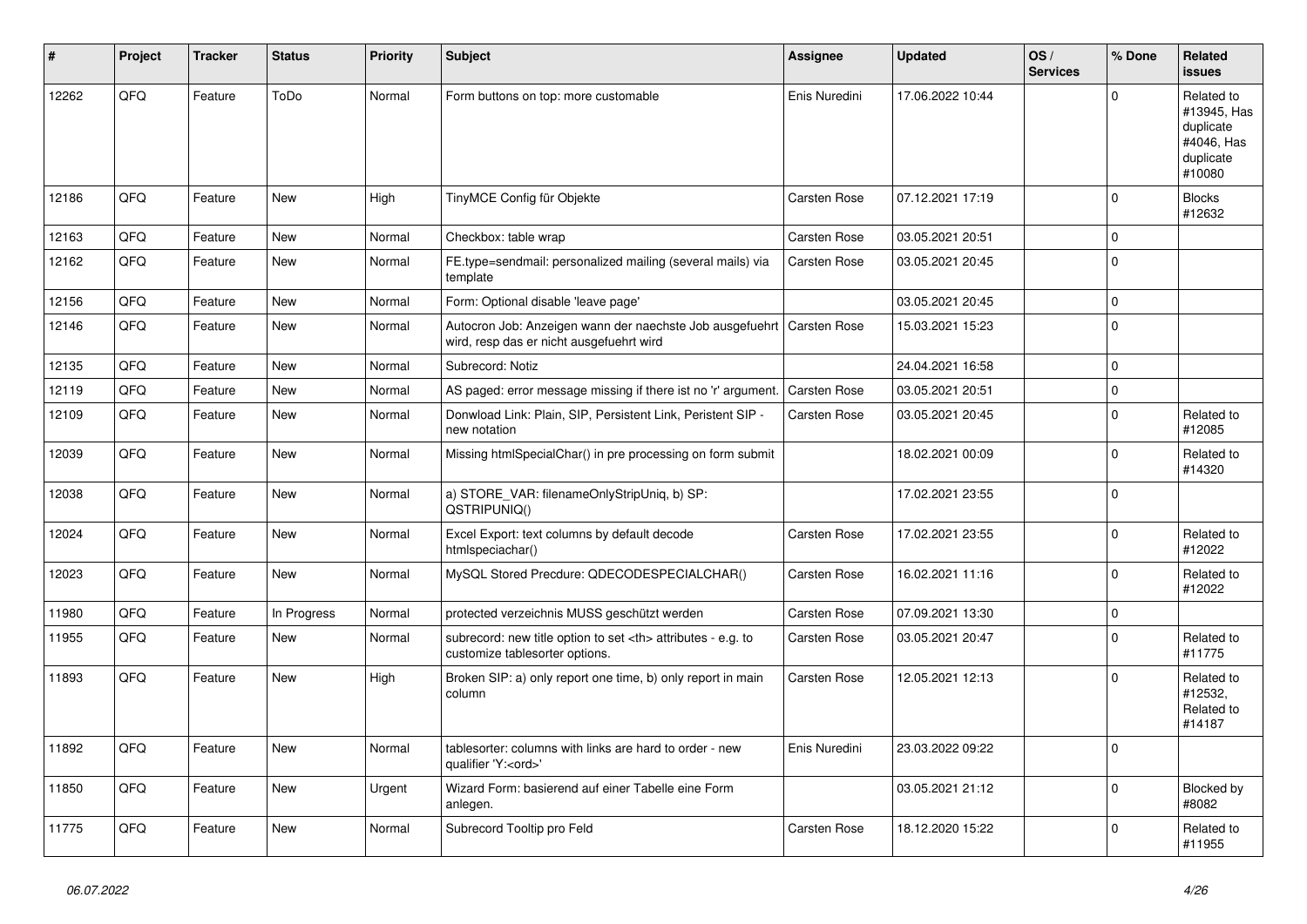| #     | Project | <b>Tracker</b> | <b>Status</b>     | <b>Priority</b> | <b>Subject</b>                                                       | Assignee            | <b>Updated</b>   | OS/<br><b>Services</b> | % Done         | Related<br><b>issues</b>                     |
|-------|---------|----------------|-------------------|-----------------|----------------------------------------------------------------------|---------------------|------------------|------------------------|----------------|----------------------------------------------|
| 11747 | QFQ     | Feature        | <b>New</b>        | Normal          | Maintenance Page with Redirect                                       | <b>Carsten Rose</b> | 03.05.2021 20:47 |                        | $\Omega$       | Related to<br>#11741                         |
| 11716 | QFQ     | Feature        | New               | Normal          | Form an beliebiger Stelle im Report anzeigen                         |                     | 09.12.2020 09:47 |                        | $\mathbf 0$    |                                              |
| 11702 | QFQ     | Feature        | <b>New</b>        | Normal          | HTML Special Char makes no sense for 'allbut' if '&' is<br>forbidden | Carsten Rose        | 07.12.2021 16:35 |                        | $\mathbf 0$    | Related to<br>#5112,<br>Related to<br>#14320 |
| 11535 | QFQ     | Feature        | <b>New</b>        | Normal          | Ability to create SQL columns in frontend QFQ forms                  |                     | 17.11.2020 12:11 |                        | $\Omega$       |                                              |
| 11534 | QFQ     | Feature        | <b>New</b>        | Normal          | Report: Action on selected rows - Table batchprocessing<br>feature   |                     | 18.11.2020 08:15 |                        | $\Omega$       |                                              |
| 11523 | QFQ     | Feature        | <b>New</b>        | Normal          | Mit dynamic Update erkennen, ob Upload gemacht wurde                 | Carsten Rose        | 13.11.2020 15:07 |                        | $\mathbf 0$    | Related to<br>#9533                          |
| 11516 | QFQ     | Feature        | <b>New</b>        | Normal          | Multi Page Form (Previous/Next Buttons)                              | Carsten Rose        | 16.03.2021 17:52 |                        | $\mathbf 0$    |                                              |
| 11504 | QFQ     | Feature        | New               | Normal          | Dynamic Update: Button text update for 'Save',' Close' &<br>'Delete' | Carsten Rose        | 12.11.2020 23:44 |                        | $\mathbf 0$    |                                              |
| 11460 | QFQ     | Feature        | <b>New</b>        | Normal          | Easier creation of changelog: gitchangelog                           | Carsten Rose        | 12.06.2021 10:20 |                        | $\mathbf 0$    | Related to<br>#13467                         |
| 11323 | QFQ     | Feature        | Some day<br>maybe | Normal          | Report Frontend Editor Modal + Codemirror                            | Carsten Rose        | 16.09.2021 15:10 |                        | $\mathbf 0$    | Related to<br>#11036                         |
| 11322 | QFQ     | Feature        | Some day<br>maybe | Normal          | Form Element JSON - (multiline parameter field)                      | Carsten Rose        | 16.09.2021 15:10 |                        | $\mathbf 0$    |                                              |
| 11320 | QFQ     | Feature        | Priorize          | Normal          | Typo3 Version 10 support                                             | Carsten Rose        | 05.05.2021 22:09 |                        | $\mathbf 0$    |                                              |
| 11217 | QFQ     | Feature        | Some day<br>maybe | Normal          | <b>Extend Script Functionality</b>                                   | Carsten Rose        | 16.09.2021 15:10 |                        | $\mathbf 0$    |                                              |
| 11080 | QFQ     | Feature        | New               | Normal          | Send MQTT messages                                                   | Carsten Rose        | 29.08.2020 19:49 |                        | $\mathbf 0$    |                                              |
| 11076 | QFQ     | Feature        | In Progress       | Normal          | SELECT  AS _websocket                                                | Carsten Rose        | 30.08.2020 17:49 |                        | $\mathbf 0$    | Related to<br>#13354                         |
| 11036 | QFQ     | Feature        | Some day<br>maybe | Normal          | inline report editor permissions                                     | Carsten Rose        | 16.09.2021 15:09 |                        | $\mathbf 0$    | Related to<br>#11323                         |
| 10996 | QFQ     | Feature        | New               | Normal          | Download video via sip: no seek                                      | Carsten Rose        | 12.08.2020 14:18 |                        | $\mathbf 0$    |                                              |
| 10979 | QFQ     | Feature        | New               | Normal          | Ajax Calls an API - dataReport                                       | Carsten Rose        | 11.05.2022 12:15 |                        | $\Omega$       |                                              |
| 10976 | QFQ     | Feature        | New               | Normal          | Excel Export Verbesserungen                                          | Carsten Rose        | 06.08.2020 10:56 |                        | $\overline{0}$ |                                              |
| 10874 | QFQ     | Feature        | New               | Normal          | Erstellen eines Foreign Keys in der Tabelle "FormElement"            |                     | 13.07.2020 10:11 |                        | $\mathbf 0$    |                                              |
| 10819 | QFQ     | Feature        | New               | Normal          | Persistent SIP - second try                                          | Carsten Rose        | 29.06.2020 23:02 |                        | $\mathbf 0$    | Related to<br>#6261                          |
| 10793 | QFQ     | Feature        | In Progress       | Normal          | Update NPM Packages                                                  | Carsten Rose        | 07.09.2021 13:25 |                        | $30\,$         |                                              |
| 10782 | QFQ     | Feature        | Feedback          | Normal          | Tiny MCE: Image Upload                                               | Enis Nuredini       | 16.05.2022 23:16 |                        | $\mathbf 0$    | Related to<br>#12452                         |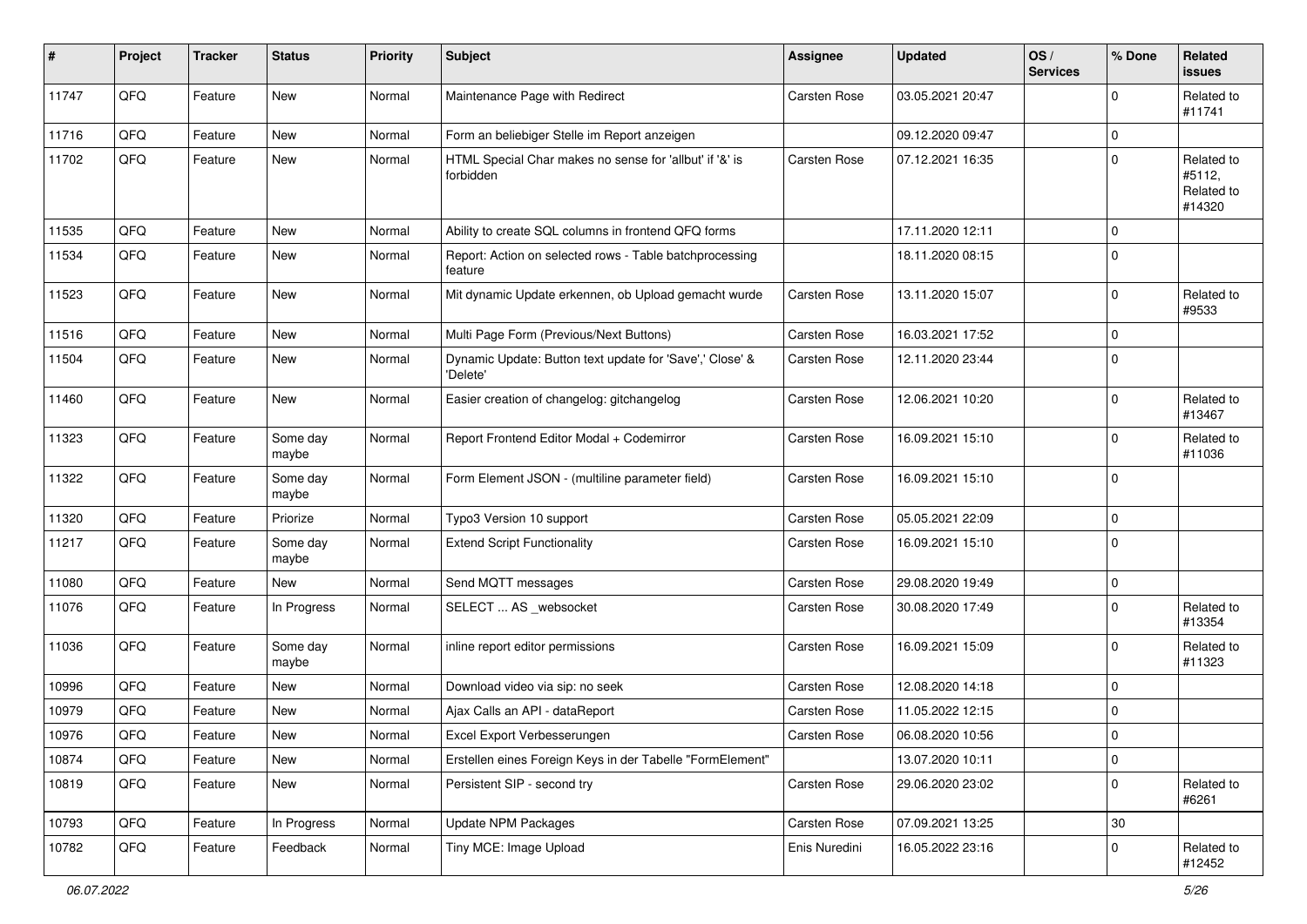| #     | Project | <b>Tracker</b> | <b>Status</b>     | <b>Priority</b> | <b>Subject</b>                                                                           | Assignee            | <b>Updated</b>   | OS/<br><b>Services</b> | % Done         | Related<br><b>issues</b>                     |
|-------|---------|----------------|-------------------|-----------------|------------------------------------------------------------------------------------------|---------------------|------------------|------------------------|----------------|----------------------------------------------|
| 10763 | QFQ     | Feature        | <b>New</b>        | Normal          | form accessed and submitted despite logout?                                              |                     | 16.06.2020 11:43 |                        | $\Omega$       |                                              |
| 10745 | QFQ     | Feature        | Some day<br>maybe | Normal          | <b>Tablesorter Excel Export</b>                                                          | Carsten Rose        | 16.09.2021 15:09 |                        | $\mathbf 0$    |                                              |
| 10738 | QFQ     | Feature        | Some day<br>maybe | Normal          | CORS headers for external API requests                                                   |                     | 10.06.2020 14:00 |                        | $\pmb{0}$      |                                              |
| 10716 | QFQ     | Feature        | Some day<br>maybe | Normal          | Business Logic mit Externen Skripten                                                     | <b>Carsten Rose</b> | 16.09.2021 15:10 |                        | $\Omega$       | Related to<br>#10713,<br>Related to<br>#8217 |
| 10714 | QFQ     | Feature        | <b>New</b>        | Normal          | multi Table Form                                                                         | Carsten Rose        | 16.03.2021 18:44 |                        | $\mathbf 0$    |                                              |
| 10593 | QFQ     | Feature        | New               | Normal          | label2: text behind input element                                                        | <b>Carsten Rose</b> | 16.05.2020 10:57 |                        | $\Omega$       |                                              |
| 10569 | QFQ     | Feature        | Priorize          | Normal          | link blank more safe                                                                     | Enis Nuredini       | 25.03.2022 12:44 |                        | $\mathbf 0$    |                                              |
| 10463 | QFQ     | Feature        | New               | Normal          | Report_link: expliztes setzen von HTML Tags (Bedarf fuer<br>'data-selenium' & 'id')      | Enis Nuredini       | 23.03.2022 09:23 |                        | $\mathbf 0$    | Related to<br>#7648                          |
| 10443 | QFQ     | Feature        | In Progress       | Normal          | Konzept_api / _live                                                                      | Carsten Rose        | 07.05.2020 09:39 |                        | $\mathbf 0$    |                                              |
| 10384 | QFQ     | Feature        | <b>New</b>        | Normal          | Parameter Exchange QFQ Instances                                                         |                     | 07.05.2020 09:38 |                        | $\overline{0}$ |                                              |
| 10345 | QFQ     | Feature        | New               | Normal          | Templates - Patterns QFQ Style                                                           |                     | 03.05.2021 21:01 |                        | $\Omega$       | Related to<br>#10713                         |
| 10124 | QFQ     | Feature        | Feedback          | Normal          | qfq AAI-Login                                                                            | Karin Niffeler      | 07.05.2020 09:36 |                        | $\mathbf 0$    |                                              |
| 10119 | QFQ     | Feature        | New               | Normal          | Dropdown (selectlist) & TypeAhead: format and catagorize<br>list                         | <b>Carsten Rose</b> | 07.05.2020 09:36 |                        | $\mathbf 0$    |                                              |
| 10116 | QFQ     | Feature        | Some day<br>maybe | Normal          | TypeAhead: Tag - show inside 'input' element                                             | Carsten Rose        | 16.09.2021 15:09 |                        | $\mathbf 0$    |                                              |
| 10115 | QFQ     | Feature        | <b>New</b>        | Normal          | TypeAhead: static list                                                                   | Carsten Rose        | 26.02.2020 16:42 |                        | 100            |                                              |
| 10114 | QFQ     | Feature        | New               | High            | Symbol (Link): 'G:' (Glyphicon) replaced by 'i:' (icon)                                  |                     | 07.12.2021 17:19 |                        | $\Omega$       | Related to<br>#3797,<br>Related to<br>#4194  |
| 10095 | QFQ     | Feature        | Some day<br>maybe | Normal          | Generic Gitlab Integration into QFQ                                                      | <b>Carsten Rose</b> | 16.09.2021 15:10 |                        | $\overline{0}$ |                                              |
| 10080 | QFQ     | Feature        | New               | Normal          | Popup on 'save' / 'close': configure dialog (answer<br>yes/no/cancle/)                   | <b>Carsten Rose</b> | 28.03.2021 20:52 |                        | $\Omega$       | Is duplicate<br>of #12262                    |
| 10015 | QFQ     | Feature        | Priorize          | Normal          | Monospace in Textarea                                                                    | <b>Carsten Rose</b> | 03.02.2020 13:40 |                        | $\mathbf 0$    |                                              |
| 10014 | QFQ     | Feature        | New               | Normal          | Manual.rst: describe behaviour and process order of<br>fillStoreVar, slaveId, sqlBefore, | <b>Carsten Rose</b> | 01.02.2020 22:31 |                        | $\overline{0}$ |                                              |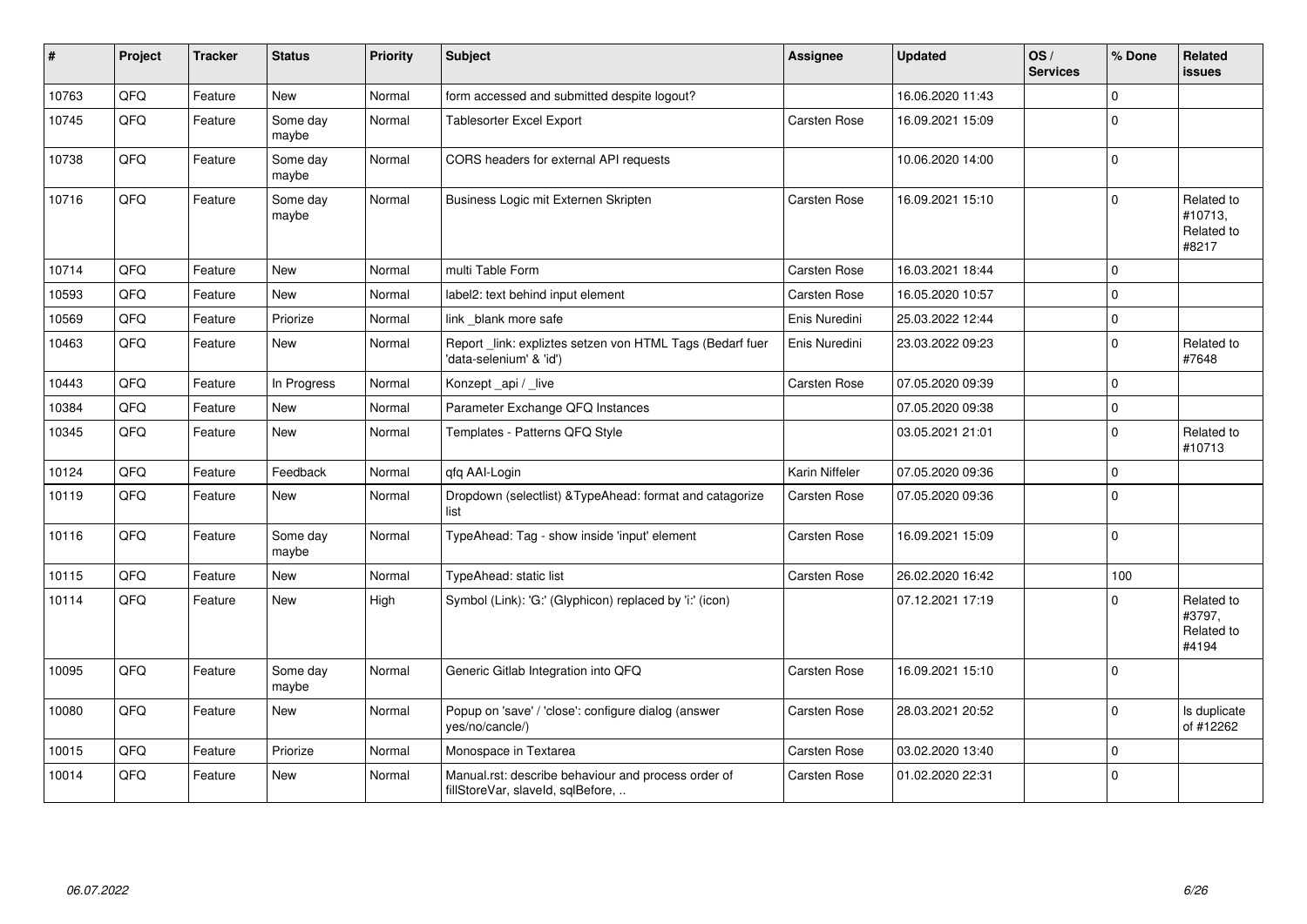| #     | Project | <b>Tracker</b> | <b>Status</b>     | <b>Priority</b> | <b>Subject</b>                                                                                                                        | Assignee      | <b>Updated</b>   | OS/<br><b>Services</b> | % Done      | Related<br>issues                                                      |
|-------|---------|----------------|-------------------|-----------------|---------------------------------------------------------------------------------------------------------------------------------------|---------------|------------------|------------------------|-------------|------------------------------------------------------------------------|
| 10013 | QFQ     | Feature        | Some day<br>maybe | Normal          | FE.typ=editor: CodeMirror                                                                                                             | Carsten Rose  | 08.06.2022 10:37 |                        | $\Omega$    | Related to<br>#12611,<br>Related to<br>#12490,<br>Related to<br>#7732  |
| 10012 | QFQ     | Feature        | Priorize          | Normal          | redirectAllMailTo: {{beEmail:T}}                                                                                                      | Carsten Rose  | 08.05.2021 09:54 |                        | $\mathbf 0$ | Related to<br>#12412,<br>Related to<br>#12413.<br>Related to<br>#10011 |
| 10011 | QFQ     | Feature        | Priorize          | Normal          | Offer new STORE_TYPO3 Variable 'beUser', 'beEmail'                                                                                    | Carsten Rose  | 08.05.2021 09:51 |                        | $\Omega$    | Related to<br>#10012,<br>Related to<br>#12511                          |
| 10005 | QFQ     | Feature        | Priorize          | Normal          | Report / special column name:  AS _calendar                                                                                           | Carsten Rose  | 03.06.2020 17:28 |                        | $\mathbf 0$ |                                                                        |
| 10003 | QFQ     | Feature        | Priorize          | Normal          | fieldset: stronger visualize group                                                                                                    | Benjamin Baer | 12.02.2020 08:13 |                        | $\mathbf 0$ |                                                                        |
| 9983  | QFQ     | Feature        | New               | Normal          | Report Notation: new keyword 'range'                                                                                                  | Carsten Rose  | 01.02.2020 15:55 |                        | $\mathbf 0$ |                                                                        |
| 9968  | QFQ     | Feature        | Priorize          | Normal          | Tooltip in Links for Developer                                                                                                        | Carsten Rose  | 01.02.2020 23:17 |                        | $\mathbf 0$ |                                                                        |
| 9928  | QFQ     | Feature        | Priorize          | Normal          | SpecialColumnName: a) Deprecated: ' AS "_+tag "', b)<br>New: ' AS "_ <tag1><tag2>"'</tag2></tag1>                                     | Carsten Rose  | 01.02.2020 23:17 |                        | $\mathbf 0$ | Related to<br>#9929                                                    |
| 9927  | QFQ     | Feature        | New               | Normal          | QFQ Update: a) Update nur machen wenn BE User<br>eingeloggt ist., b) Bei Fehler genaue Meldung welcher<br>Updateschritt Probleme hat. | Carsten Rose  | 22.01.2020 12:59 |                        | $\mathbf 0$ |                                                                        |
| 9900  | QFQ     | Feature        | Priorize          | Normal          | Generic API Call: tt-content record >> JSON                                                                                           | Carsten Rose  | 01.02.2020 10:13 |                        | $\mathbf 0$ |                                                                        |
| 9853  | QFQ     | Feature        | <b>New</b>        | Normal          | Check das SQL / QFQ / Mail Logfile geschrieben wird                                                                                   |               | 09.01.2020 11:15 |                        | $\mathbf 0$ |                                                                        |
| 9811  | QFQ     | Feature        | New               | Normal          | Report: tag every n'th row                                                                                                            | Carsten Rose  | 01.02.2020 23:22 |                        | $\mathbf 0$ |                                                                        |
| 9781  | QFQ     | Feature        | <b>New</b>        | Normal          | Button: CSS class to make buttons smaller                                                                                             | Carsten Rose  | 01.02.2020 23:22 |                        | $\mathbf 0$ |                                                                        |
| 9777  | QFQ     | Feature        | New               | Normal          | Logging QFQ Variables                                                                                                                 | Carsten Rose  | 16.12.2019 17:17 |                        | $\mathbf 0$ |                                                                        |
| 9707  | QFQ     | Feature        | New               | Normal          | SIP security: encode pageld and check pageld on decode                                                                                | Carsten Rose  | 01.02.2020 23:22 |                        | $\mathbf 0$ |                                                                        |
| 9706  | QFQ     | Feature        | <b>New</b>        | Normal          | Multi File Upload (hidden template group)                                                                                             | Carsten Rose  | 01.02.2020 23:22 |                        | $\Omega$    | Related to<br>#7521,<br>Related to<br>#5562,<br>Related to<br>#13330   |
| 9704  | QFQ     | Feature        | Some day<br>maybe | Normal          | Thumbnails Generieren beim Splitten von PDF Files                                                                                     | Carsten Rose  | 11.12.2019 16:01 |                        | $\mathbf 0$ |                                                                        |
| 9668  | QFQ     | Feature        | Priorize          | Normal          | Form.mode: rename 'hidden' to 'hide'                                                                                                  | Carsten Rose  | 05.05.2021 22:14 |                        | 0           | Related to<br>#6437                                                    |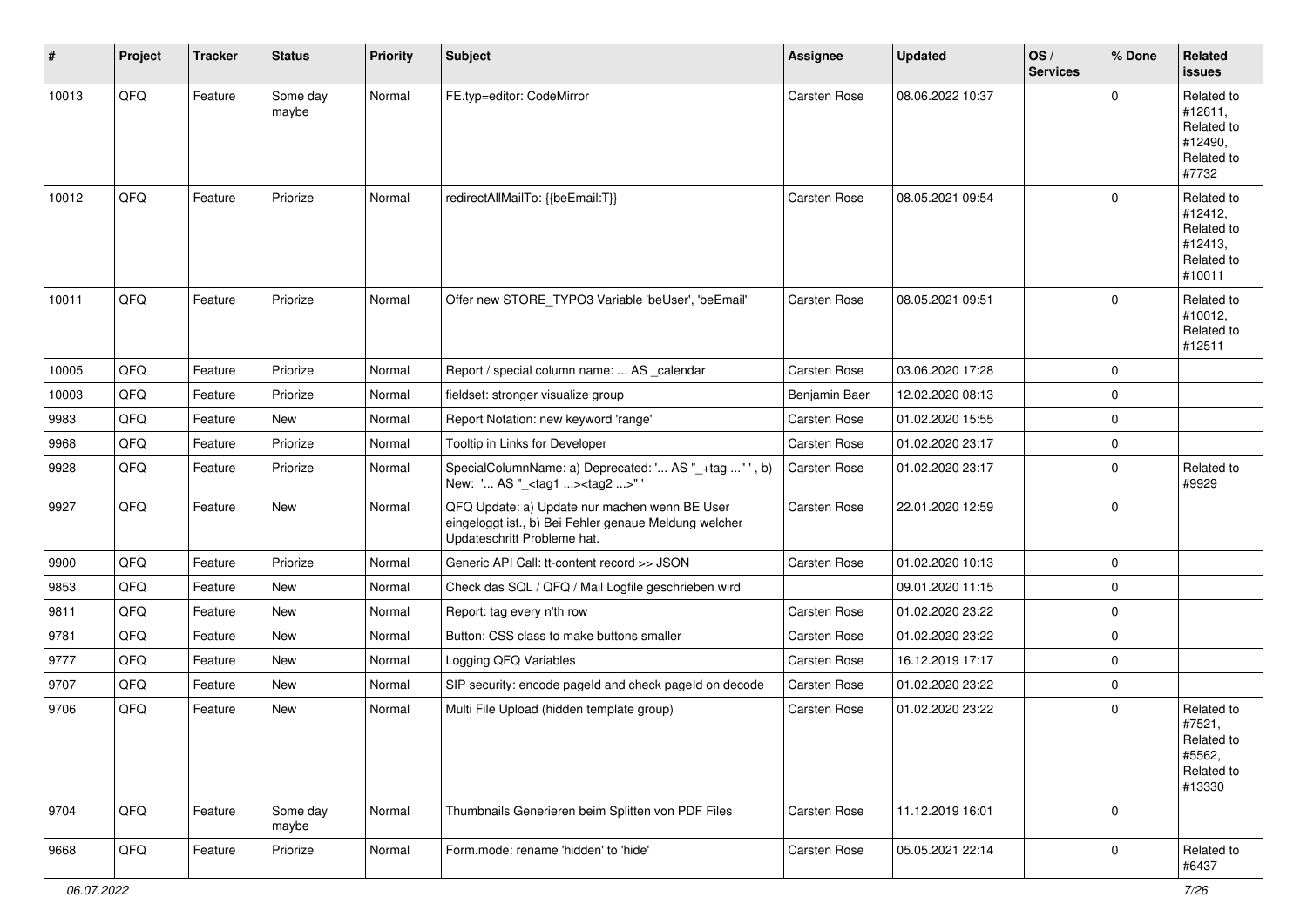| #    | <b>Project</b> | <b>Tracker</b> | <b>Status</b>     | <b>Priority</b> | <b>Subject</b>                                                                  | <b>Assignee</b>     | <b>Updated</b>   | OS/<br><b>Services</b> | % Done         | Related<br><b>issues</b> |
|------|----------------|----------------|-------------------|-----------------|---------------------------------------------------------------------------------|---------------------|------------------|------------------------|----------------|--------------------------|
| 9602 | QFQ            | Feature        | New               | Normal          | Form definition as JSON                                                         | <b>Carsten Rose</b> | 01.02.2020 23:21 |                        | $\Omega$       | Related to<br>#9600      |
| 9579 | QFQ            | Feature        | Some day<br>maybe | Normal          | Multiform with Process Row                                                      | <b>Carsten Rose</b> | 11.12.2019 16:01 |                        | $\mathbf 0$    |                          |
| 9548 | QFQ            | Feature        | Feedback          | High            | FormElement: Pattern mismatch - optional report only on<br>focus lost           | Benjamin Baer       | 03.05.2021 21:14 |                        | $\mathbf 0$    |                          |
| 9537 | QFQ            | Feature        | <b>New</b>        | Normal          | FormEditor: Edit fieldset in FrontEnd                                           | <b>Carsten Rose</b> | 01.02.2020 23:22 |                        | $\mathbf 0$    |                          |
| 9517 | QFQ            | Feature        | In Progress       | High            | Input multiple tags with typeahead                                              | Carsten Rose        | 03.05.2021 21:14 |                        | 40             | Related to<br>#10150     |
| 9394 | QFQ            | Feature        | Priorize          | Normal          | REST: allow for non numerical ids in get requests                               | Carsten Rose        | 05.05.2021 22:10 |                        | $\mathbf 0$    |                          |
| 9352 | QFQ            | Feature        | New               | Normal          | FE 'Native' fire slaveld, sqlAfter, sqlIns                                      | Carsten Rose        | 01.02.2020 23:22 |                        | $\mathbf 0$    |                          |
| 9348 | QFQ            | Feature        | New               | Normal          | defaultThumbnailSize: pre render thumbnails                                     | Carsten Rose        | 12.06.2021 09:05 |                        | $\mathbf 0$    |                          |
| 9346 | QFQ            | Feature        | Priorize          | Normal          | beforeSave: check if an upload is given                                         | Carsten Rose        | 11.06.2021 21:18 |                        | $\mathbf 0$    |                          |
| 9221 | QFQ            | Feature        | <b>New</b>        | Normal          | typeAhead: Zeichenlimite ausschalten                                            | <b>Carsten Rose</b> | 29.06.2022 22:36 |                        | $\mathbf 0$    |                          |
| 9208 | QFQ            | Feature        | New               | Normal          | Manage 'recent' records                                                         | <b>Carsten Rose</b> | 01.02.2020 23:22 |                        | $\mathbf 0$    |                          |
| 9136 | QFQ            | Feature        | New               | Normal          | Create ZIP files with dynamic PDFs                                              | <b>Carsten Rose</b> | 06.07.2022 13:21 |                        | $\mathbf 0$    |                          |
| 9135 | QFQ            | Feature        | Priorize          | Normal          | Progress Bar generic / replace old hourglass download<br>popup                  | Benjamin Baer       | 03.01.2022 07:43 |                        | $\mathbf 0$    |                          |
| 9130 | QFQ            | Feature        | Some day<br>maybe | Normal          | tablesorter: Automatic Row numbering / Zeilenummer                              | Benjamin Baer       | 01.02.2020 23:22 |                        | $\Omega$       |                          |
| 9129 | QFQ            | Feature        | <b>New</b>        | Normal          | sqlValidate: Message as notification, not as error                              | <b>Carsten Rose</b> | 01.02.2020 23:22 |                        | $\Omega$       | Related to<br>#9128      |
| 9128 | QFQ            | Feature        | New               | Normal          | Error Message: not replaced variables- a) replace back to<br>'{{', b) underline | Carsten Rose        | 01.02.2020 23:22 |                        | $\mathbf 0$    | Related to<br>#9129      |
| 9052 | QFQ            | Feature        | Feedback          | High            | Report: CodeMirror with SQL Syntax Highlight in FE                              | Enis Nuredini       | 08.06.2022 10:25 |                        | $\mathbf 0$    |                          |
| 8975 | QFQ            | Feature        | New               | Normal          | Report Notation: 2.0                                                            | Carsten Rose        | 01.02.2020 23:22 |                        | $\mathbf 0$    | Related to<br>#8963      |
| 8963 | QFQ            | Feature        | Priorize          | Normal          | Setting values in a store: flexible way                                         | <b>Carsten Rose</b> | 05.05.2021 22:10 |                        | $\Omega$       | Related to<br>#8975      |
| 8962 | QFQ            | Feature        | <b>New</b>        | High            | allow for form fields with identical names                                      | <b>Carsten Rose</b> | 03.05.2021 21:14 |                        | $\overline{0}$ |                          |
| 8894 | QFQ            | Feature        | Some day<br>maybe | Normal          | Documentation Tags Usable in QFQ Application                                    | Carsten Rose        | 11.12.2019 16:01 |                        | $\Omega$       |                          |
| 8892 | QFQ            | Feature        | Some day<br>maybe | Normal          | Display and Edit SQL Comments in Form Editor                                    | Carsten Rose        | 11.12.2019 16:01 |                        | $\overline{0}$ |                          |
| 8806 | QFQ            | Feature        | <b>New</b>        | Normal          | SQL Function nl2br                                                              | <b>Carsten Rose</b> | 01.02.2020 23:22 |                        | $\mathbf 0$    |                          |
| 8719 | QFQ            | Feature        | New               | Normal          | extraButtonLock: add support for 0/1                                            | <b>Carsten Rose</b> | 01.02.2020 23:22 |                        | $\overline{0}$ |                          |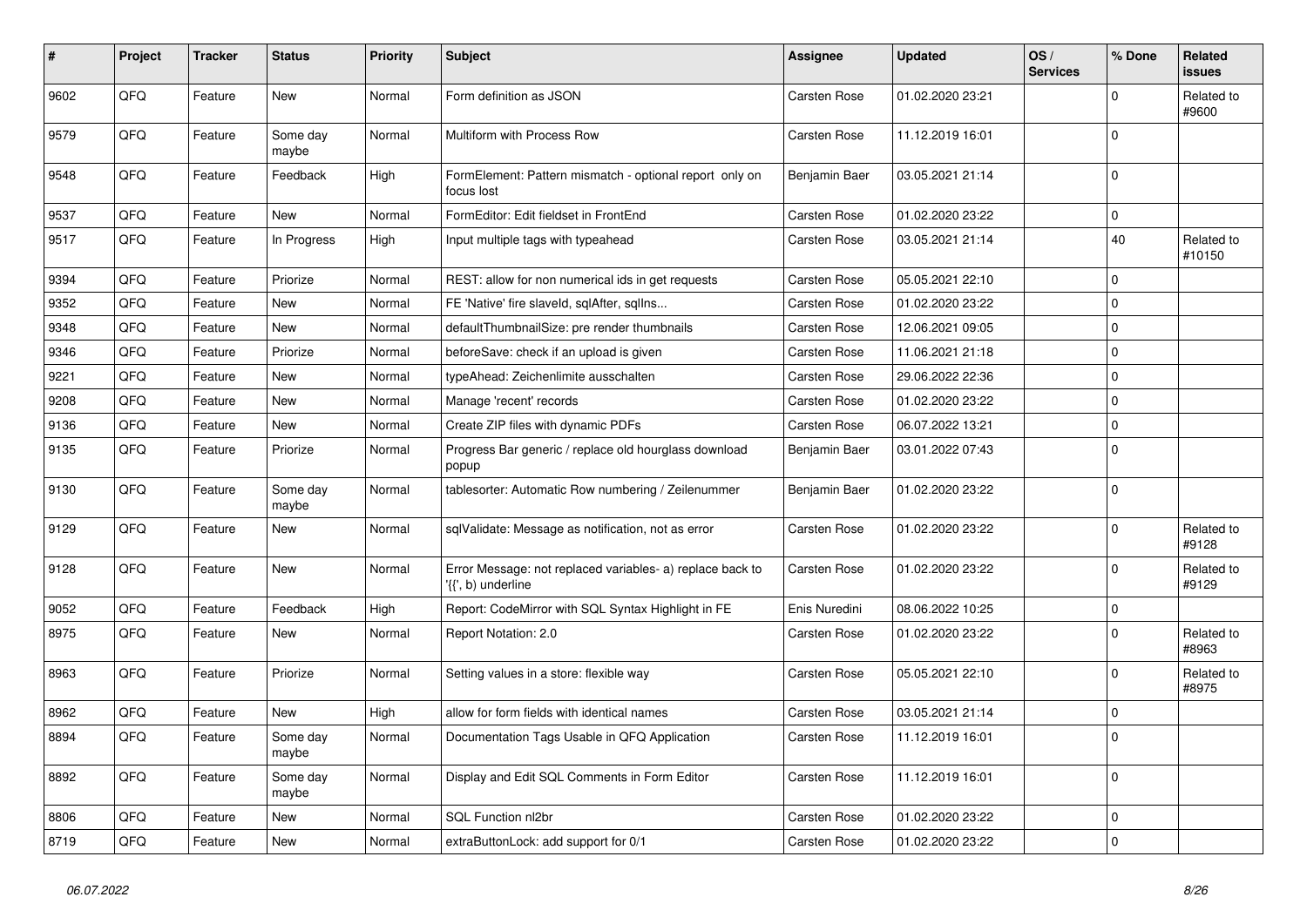| #    | Project        | <b>Tracker</b> | <b>Status</b>     | <b>Priority</b> | Subject                                                                                                | Assignee      | <b>Updated</b>   | OS/<br><b>Services</b> | % Done       | <b>Related</b><br><b>issues</b>                 |
|------|----------------|----------------|-------------------|-----------------|--------------------------------------------------------------------------------------------------------|---------------|------------------|------------------------|--------------|-------------------------------------------------|
| 8702 | QFQ            | Feature        | New               | Normal          | Load Record which is locked: missing user info                                                         | Carsten Rose  | 11.12.2019 16:16 |                        | $\mathbf 0$  | Related to<br>#9789                             |
| 8586 | QFQ            | Feature        | Some day<br>maybe | Normal          | QFQ: Enhance Error message for 'record not found'                                                      | Carsten Rose  | 16.09.2021 15:10 |                        | $\Omega$     |                                                 |
| 8585 | QFQ            | Feature        | Priorize          | Normal          | Enhance Error message for 'unknown form'                                                               | Carsten Rose  | 01.02.2020 10:13 |                        | $\Omega$     |                                                 |
| 8584 | QFQ            | Feature        | Priorize          | Normal          | FE 'Action' - never assign to Container (except Template<br>Group)                                     | Carsten Rose  | 01.02.2020 10:13 |                        | $\Omega$     |                                                 |
| 8522 | QFQ            | Feature        | Some day<br>maybe | Normal          | build QFQ - npm warnings                                                                               | Benjamin Baer | 01.02.2020 23:19 |                        | 50           |                                                 |
| 8520 | QFQ            | Feature        | Some day<br>maybe | Normal          | Bring QFQ to Composer                                                                                  | Carsten Rose  | 16.09.2021 15:10 |                        | $\Omega$     |                                                 |
| 8336 | QFQ            | Feature        | New               | Normal          | Form > modified > Close New: a) Optional disable popup, b)<br>custom text, c) mode on save: close stay | Carsten Rose  | 01.02.2020 23:22 |                        | $\Omega$     | Related to<br>#8335                             |
| 8277 | QFQ            | Feature        | Priorize          | Normal          | fe.parameter.default=                                                                                  | Carsten Rose  | 01.02.2020 23:17 |                        | $\Omega$     | Related to<br>#8113                             |
| 8217 | QFQ            | Feature        | New               | Normal          | if-elseif-else construct                                                                               | Carsten Rose  | 16.03.2021 18:41 |                        | $\Omega$     | Related to<br>#10716                            |
| 8204 | QFQ            | Feature        | Priorize          | High            | Position 'required mark'                                                                               | Carsten Rose  | 16.06.2021 13:44 |                        | $\Omega$     |                                                 |
| 8187 | QFQ            | Feature        | New               | Normal          | Subrecord: enable/hide new button - make new/edit/delete<br>customizeable.                             | Carsten Rose  | 06.03.2021 18:44 |                        | $\Omega$     | Related to<br>#11326                            |
| 8101 | QFQ            | Feature        | Some day<br>maybe | Normal          | Password hash: support further hashing methods                                                         | Carsten Rose  | 16.09.2021 15:10 |                        | $\Omega$     |                                                 |
| 8089 | QFQ            | Feature        | New               | Normal          | Copy/Paste for FormElements                                                                            | Carsten Rose  | 01.02.2020 23:22 |                        | $\mathbf 0$  |                                                 |
| 8082 | QFQ            | Feature        | Priorize          | High            | Contact form without saving record                                                                     | Carsten Rose  | 07.12.2021 15:20 |                        | $\Omega$     | Related to<br>#8587,<br><b>Blocks</b><br>#11850 |
| 8056 | QFQ            | Feature        | Some day<br>maybe | Normal          | Termin Organisation (Reservation)                                                                      |               | 01.02.2020 23:19 |                        | $\Omega$     | Related to<br>#8658                             |
| 8044 | QFQ            | Feature        | Priorize          | Normal          | Transaction: a) Form, b) Report                                                                        | Carsten Rose  | 05.05.2021 22:14 |                        | $\Omega$     | Related to<br>#8043                             |
| 8034 | QFQ            | Feature        | Priorize          | Normal          | FormElement 'data': 22.22.2222 should not be accepted                                                  | Carsten Rose  | 01.02.2020 10:13 |                        | $\Omega$     |                                                 |
| 7965 | $\mathsf{QFQ}$ | Feature        | Priorize          | Normal          | Input type 'text' with visual format - currency                                                        | Benjamin Baer | 03.01.2022 07:45 |                        | $\mathsf{U}$ |                                                 |
| 7924 | QFQ            | Feature        | New               | Normal          | Radio/Checkbox with Tooltip                                                                            | Carsten Rose  | 01.02.2020 23:22 |                        | 0            |                                                 |
| 7921 | QFQ            | Feature        | Some day<br>maybe | Normal          | Rest API Export: URL kuerzer machen                                                                    |               | 01.02.2020 23:19 |                        | $\mathbf 0$  |                                                 |
| 7920 | QFQ            | Feature        | New               | Normal          | FE: Syntax Highlight, Zeinlenumbruch                                                                   | Carsten Rose  | 01.02.2020 10:03 |                        | 0            |                                                 |
| 7850 | QFG            | Feature        | New               | High            | Upload records: non 'pathFileName' column                                                              | Carsten Rose  | 03.05.2021 21:14 |                        | $\pmb{0}$    |                                                 |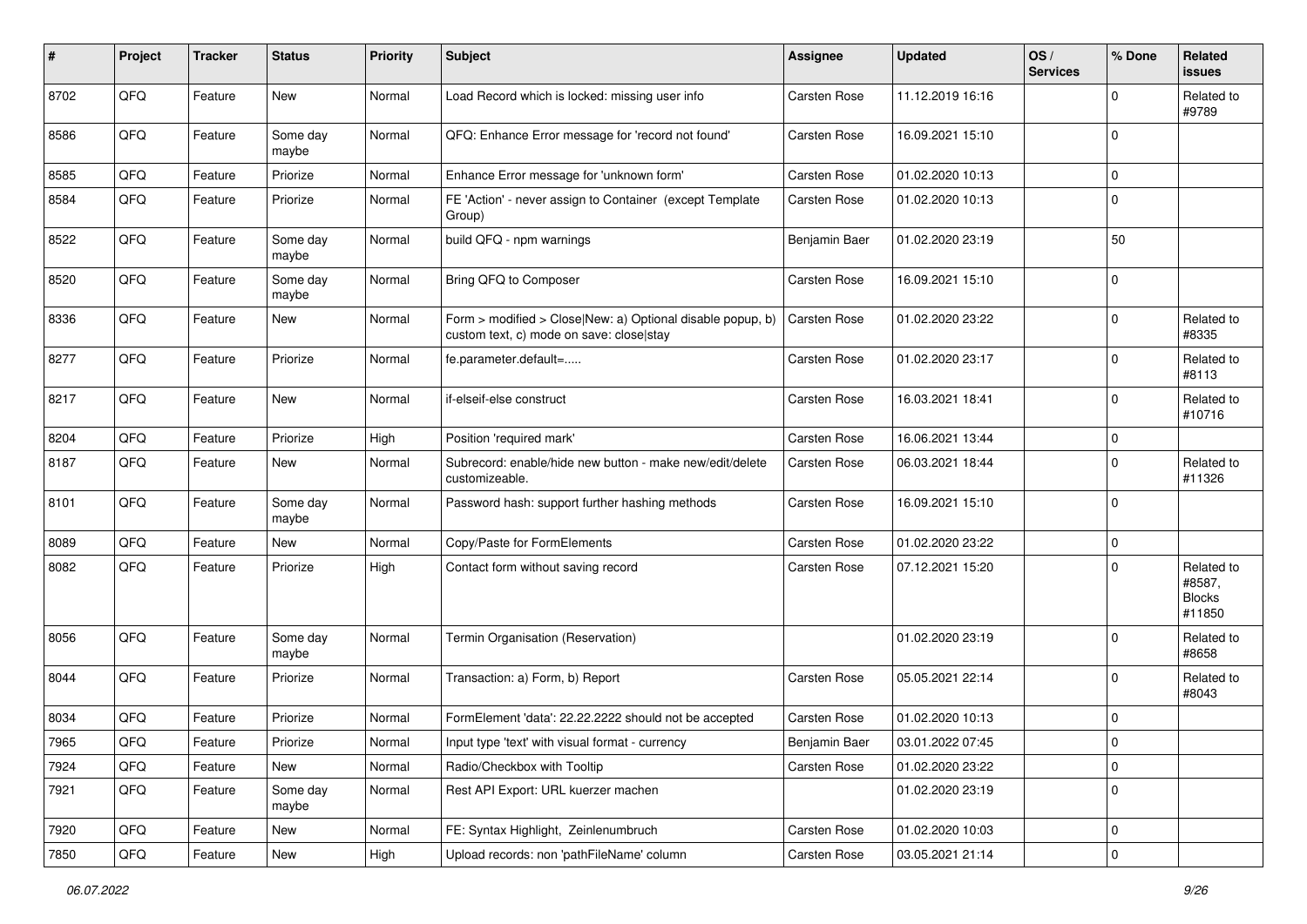| #    | Project | <b>Tracker</b> | <b>Status</b>     | <b>Priority</b> | <b>Subject</b>                                                          | Assignee            | <b>Updated</b>   | OS/<br><b>Services</b> | % Done         | Related<br><b>issues</b>                                               |
|------|---------|----------------|-------------------|-----------------|-------------------------------------------------------------------------|---------------------|------------------|------------------------|----------------|------------------------------------------------------------------------|
| 7812 | QFQ     | Feature        | New               | Normal          | FE 'Subrecord' - new option 'subrecordShowFilter',<br>'subrecordPaging' | <b>Carsten Rose</b> | 01.02.2020 23:22 |                        | $\mathbf 0$    |                                                                        |
| 7732 | QFQ     | Feature        | Some day<br>maybe | Normal          | Javascript: Lazy Loading der add on libs                                | Benjamin Baer       | 08.06.2022 10:38 |                        | $\Omega$       | Related to<br>#12611,<br>Related to<br>#12490,<br>Related to<br>#10013 |
| 7730 | QFQ     | Feature        | Priorize          | Normal          | SELECT Box: title in between                                            | Benjamin Baer       | 01.02.2020 23:22 |                        | $\mathbf 0$    |                                                                        |
| 7683 | QFQ     | Feature        | New               | Normal          | Special column names in '{{ SELECT  AS _link }}' should<br>be detected  | <b>Carsten Rose</b> | 01.02.2020 23:21 |                        | $\mathbf 0$    |                                                                        |
| 7681 | QFQ     | Feature        | <b>New</b>        | Normal          | Optional switch off 'check for modified record'                         | <b>Carsten Rose</b> | 01.02.2020 23:21 |                        | $\mathbf 0$    |                                                                        |
| 7660 | QFQ     | Feature        | New               | Normal          | IMAP: import mails to DB, move / delete mails                           | Carsten Rose        | 01.02.2020 09:52 |                        | $\mathbf 0$    |                                                                        |
| 7630 | QFQ     | Feature        | Priorize          | Normal          | detailed error message for simple upload                                | Carsten Rose        | 01.02.2020 10:13 |                        | $\mathbf 0$    |                                                                        |
| 7602 | QFQ     | Feature        | ToDo              | High            | Multi Select: with checkboxes                                           | Benjamin Baer       | 22.03.2022 09:07 |                        | $\mathbf 0$    |                                                                        |
| 7522 | QFQ     | Feature        | Priorize          | Normal          | Inserting default index.html to folder (Avoid Apache<br>Indexing)       | Carsten Rose        | 01.02.2020 10:13 |                        | $\Omega$       |                                                                        |
| 7521 | QFQ     | Feature        | <b>New</b>        | Normal          | TemplateGroup: fe.type=upload                                           | Carsten Rose        | 01.02.2020 23:21 |                        | $\mathbf 0$    | Related to<br>#9706                                                    |
| 7520 | QFQ     | Feature        | New               | Normal          | QR Code:  AS _qr ( AS _link)                                            | <b>Carsten Rose</b> | 01.02.2020 23:22 |                        | $\mathbf 0$    |                                                                        |
| 7519 | QFQ     | Feature        | New               | Normal          | Select: Multi                                                           | Carsten Rose        | 01.02.2020 23:22 |                        | $\mathbf 0$    |                                                                        |
| 7481 | QFQ     | Feature        | New               | Normal          | Detect 'BaseUrl' automatically                                          | Carsten Rose        | 01.02.2020 23:21 |                        | $\mathbf 0$    |                                                                        |
| 7480 | QFQ     | Feature        | <b>New</b>        | Normal          | Record History (Undo / Redo)                                            | Carsten Rose        | 11.12.2019 16:16 |                        | $\mathbf 0$    | Related to<br>#2361                                                    |
| 7453 | QFQ     | Feature        | Some day<br>maybe | Normal          | import / export forms QFQ                                               | Carsten Rose        | 16.09.2021 15:10 |                        | $\mathbf 0$    |                                                                        |
| 7452 | QFQ     | Feature        | Some day<br>maybe | Normal          | automate deployment new QFQ version                                     | Carsten Rose        | 16.09.2021 15:10 |                        | $\mathbf 0$    |                                                                        |
| 7342 | QFQ     | Feature        | New               | Normal          | add content = hide_this                                                 | <b>Carsten Rose</b> | 01.02.2020 23:21 |                        | $\mathbf 0$    |                                                                        |
| 7336 | QFQ     | Feature        | Some day<br>maybe | Normal          | PDF Upload: disallow PDFs with specific Meta information                | Carsten Rose        | 11.12.2019 16:01 |                        | $\mathbf 0$    |                                                                        |
| 7290 | QFQ     | Feature        | Priorize          | Normal          | FormEditor: title as textarea if LEN(title)>60                          | Carsten Rose        | 01.02.2020 10:13 |                        | $\overline{0}$ | Blocked by<br>#7682                                                    |
| 7280 | QFG     | Feature        | New               | Normal          | recently used table                                                     | Carsten Rose        | 01.02.2020 23:21 |                        | $\pmb{0}$      |                                                                        |
| 7278 | QFQ     | Feature        | Some day<br>maybe | Normal          | Form: Wert vordefinieren der immer gesetzt wird                         |                     | 02.05.2021 09:27 |                        | $\mathbf 0$    |                                                                        |
| 7239 | QFQ     | Feature        | New               | Normal          | TinyMCE: html tag whitelist                                             | Carsten Rose        | 01.02.2020 23:21 |                        | $\pmb{0}$      | Related to<br>#14320                                                   |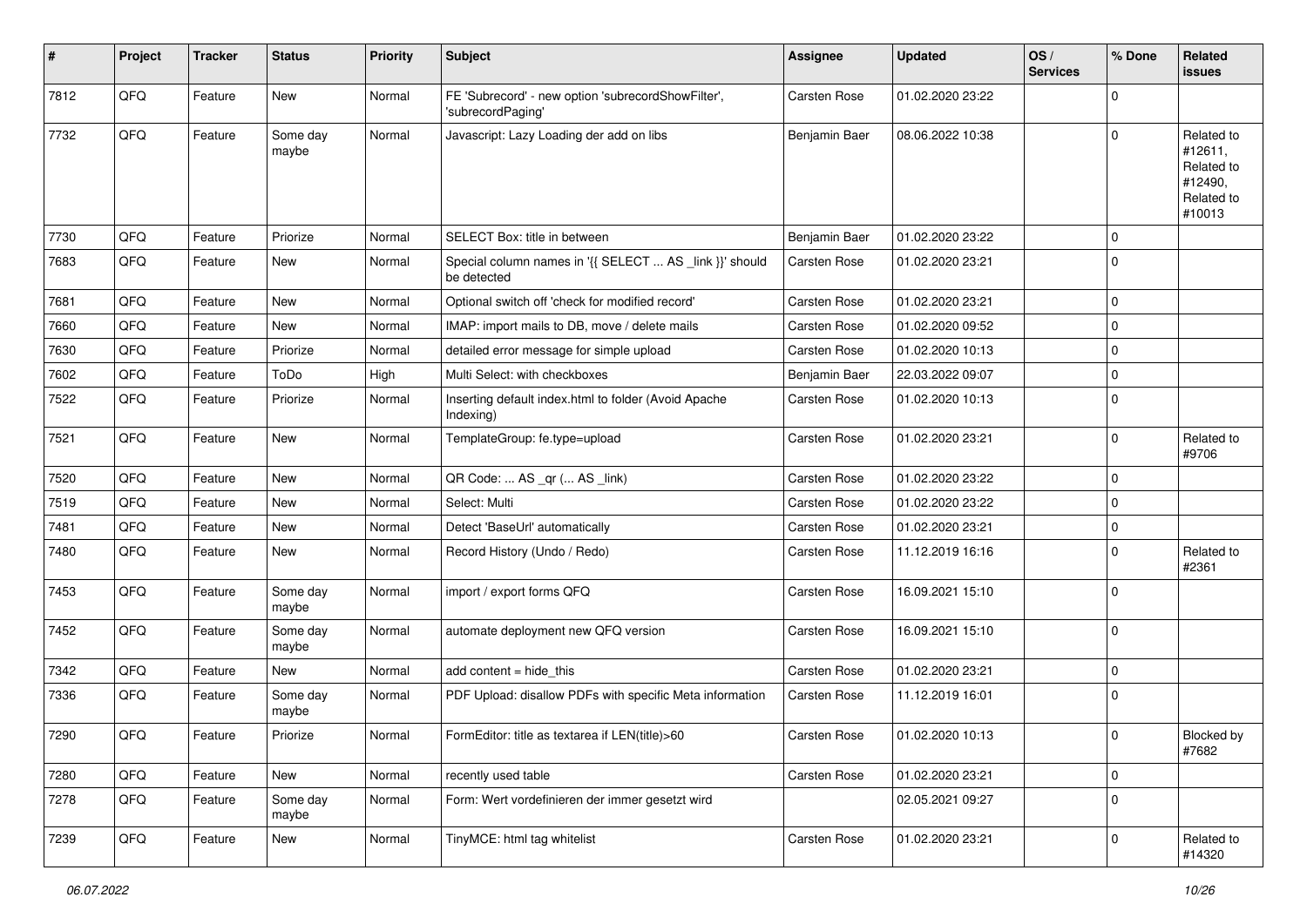| #    | Project | <b>Tracker</b> | <b>Status</b>     | <b>Priority</b> | Subject                                                                                                                    | Assignee            | <b>Updated</b>   | OS/<br><b>Services</b> | % Done      | Related<br>issues      |
|------|---------|----------------|-------------------|-----------------|----------------------------------------------------------------------------------------------------------------------------|---------------------|------------------|------------------------|-------------|------------------------|
| 7229 | QFQ     | Feature        | Some day<br>maybe | Normal          | New FormElement.type: Button                                                                                               |                     | 01.02.2021 12:32 |                        | $\Omega$    |                        |
| 7217 | QFQ     | Feature        | Priorize          | Normal          | Download: notice User if `_sip=?` is missing                                                                               | Carsten Rose        | 01.02.2020 10:13 |                        | $\Omega$    |                        |
| 7175 | QFQ     | Feature        | <b>New</b>        | Normal          | Upload: md5 hash as filename                                                                                               | Carsten Rose        | 01.02.2020 23:21 |                        | $\Omega$    |                        |
| 7119 | QFQ     | Feature        | New               | Normal          | Upload: scaleDownWidth, scaleDownHeight                                                                                    | Carsten Rose        | 01.02.2020 23:21 |                        | $\mathbf 0$ |                        |
| 7109 | QFQ     | Feature        | New               | Normal          | Dynamic Updates: row/element hide                                                                                          | Carsten Rose        | 01.02.2020 23:22 |                        | $\Omega$    | Has duplicate<br>#4081 |
| 7108 | QFQ     | Feature        | Some day<br>maybe | Normal          | QFQ Wrap Elements                                                                                                          |                     | 11.12.2019 16:01 |                        | $\Omega$    |                        |
| 7107 | QFQ     | Feature        | Some day<br>maybe | Normal          | Showcase Registration Tool: Anmeldung / Administration :<br>Liste Anmeldungen / Emaileinaldung                             | Carsten Rose        | 11.12.2019 16:01 |                        | $\Omega$    |                        |
| 7106 | QFQ     | Feature        | Some day<br>maybe | Normal          | Beispiel Nummerierung von Rows in Report                                                                                   |                     | 11.12.2019 16:01 |                        | $\Omega$    |                        |
| 7105 | QFQ     | Feature        | Some day<br>maybe | Normal          | Beispiel wie man in einer zweiten Tabelle speichert.                                                                       |                     | 11.12.2019 16:01 |                        | $\Omega$    |                        |
| 7104 | QFQ     | Feature        | Some day<br>maybe | Normal          | Manual: hint about escaping if '\r' appears in mail body                                                                   |                     | 11.12.2019 16:01 |                        | $\Omega$    |                        |
| 7102 | QFQ     | Feature        | <b>New</b>        | Normal          | Comment sign in report: '#' and '--'                                                                                       | Carsten Rose        | 01.02.2020 23:21 |                        | $\mathbf 0$ |                        |
| 7100 | QFQ     | Feature        | Some day<br>maybe | Normal          | Download: log access, max downloads, time limit                                                                            |                     | 01.02.2020 23:19 |                        | $\Omega$    |                        |
| 7099 | QFQ     | Feature        | <b>New</b>        | Normal          | Redesign FormEditor                                                                                                        | Carsten Rose        | 01.02.2020 23:21 |                        | $\mathbf 0$ |                        |
| 6998 | QFQ     | Feature        | Priorize          | Normal          | Form: with debug=on show column information as tooltip of<br>column label                                                  | Carsten Rose        | 01.02.2020 10:13 |                        | $\Omega$    |                        |
| 6992 | QFQ     | Feature        | Some day<br>maybe | Normal          | DB exception: Syntax Highlight                                                                                             |                     | 11.12.2019 16:01 |                        | $\mathbf 0$ | Related to<br>#5450    |
| 6972 | QFQ     | Feature        | Some day<br>maybe | Normal          | Fabric Clipboard / cross browser tab                                                                                       | Benjamin Baer       | 01.02.2020 23:21 |                        | $\Omega$    |                        |
| 6970 | QFQ     | Feature        | Some day<br>maybe | Normal          | tablesorter: default fuer 'sortReset' aendern von 'Ctrl' zu 'Alt'                                                          | Benjamin Baer       | 01.02.2020 23:21 |                        | $\mathbf 0$ |                        |
| 6870 | QFQ     | Feature        | Priorize          | Normal          | Click on '_link' triggers an API call                                                                                      | Benjamin Baer       | 03.01.2022 08:25 |                        | $\Omega$    |                        |
| 6855 | QFQ     | Feature        | New               | Normal          | With {{feUser:U}}!={{feUser:T}}: Save / Delete: only possible<br>with {{feUserSave:U}}='yes' and '{{feUserDelete:U}}='yes' | <b>Carsten Rose</b> | 01.02.2020 23:21 |                        | $\mathbf 0$ |                        |
| 6801 | QFQ     | Feature        | Priorize          | Normal          | Fabric: Maximize / FullIscreen                                                                                             | Benjamin Baer       | 21.03.2022 09:56 |                        | 0           |                        |
| 6765 | QFQ     | Feature        | New               | Normal          | Moeglichkeit via QFQ eigene Logs zu schreiben                                                                              | Carsten Rose        | 01.02.2020 23:21 |                        | 0           |                        |
| 6723 | QFQ     | Feature        | New               | Normal          | Report QFQ Installation and Version                                                                                        | Carsten Rose        | 12.06.2021 09:07 |                        | $\mathbf 0$ |                        |
| 6715 | QFQ     | Feature        | Some day<br>maybe | Normal          | Code-Refactoring: dbArray vereinheitlichen                                                                                 | Carsten Rose        | 11.12.2019 16:02 |                        | $\mathbf 0$ |                        |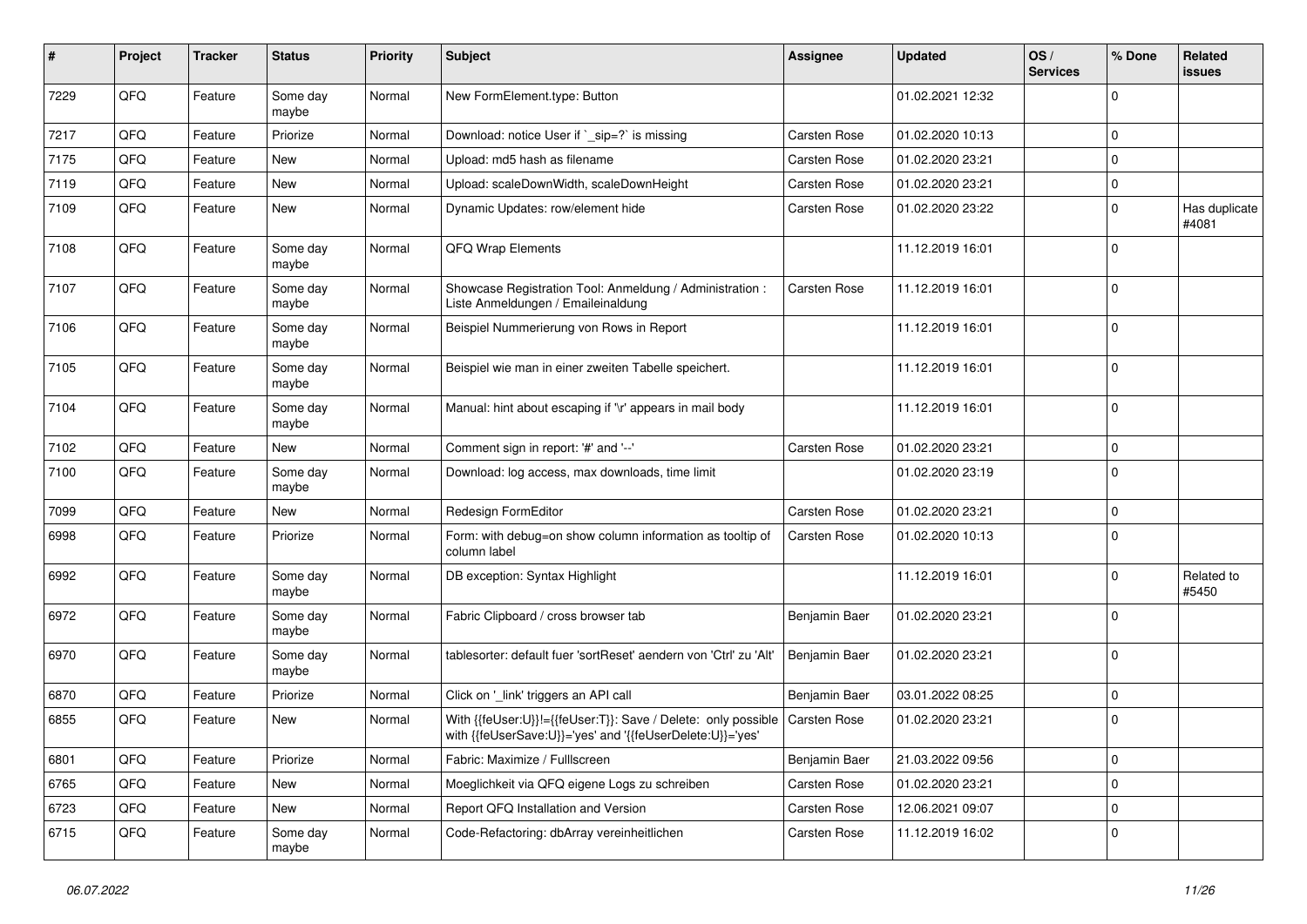| $\sharp$ | Project | <b>Tracker</b> | <b>Status</b>     | <b>Priority</b> | Subject                                                                                               | Assignee      | <b>Updated</b>   | OS/<br><b>Services</b> | % Done       | Related<br>issues                           |
|----------|---------|----------------|-------------------|-----------------|-------------------------------------------------------------------------------------------------------|---------------|------------------|------------------------|--------------|---------------------------------------------|
| 6704     | QFQ     | Feature        | Some day<br>maybe | Normal          | Upload Mode: Bilder in Notizen rechts sollen aktuellen<br>Upload repräsentieren.                      |               | 01.02.2020 23:19 |                        | $\mathbf 0$  | Related to<br>#3264                         |
| 6609     | QFQ     | Feature        | New               | Normal          | Formlet: JSON API erweitern                                                                           | Carsten Rose  | 01.02.2020 23:21 |                        | 50           |                                             |
| 6602     | QFQ     | Feature        | New               | Normal          | Formlet: in Report auf Mausklick ein mini-form oeffnen                                                | Carsten Rose  | 11.12.2019 16:16 |                        | $\mathbf 0$  |                                             |
| 6594     | QFQ     | Feature        | <b>New</b>        | Normal          | Excel: on download, check if there is a valid sip                                                     | Carsten Rose  | 01.02.2020 23:21 |                        | $\pmb{0}$    |                                             |
| 6515     | QFQ     | Feature        | Some day<br>maybe | Normal          | Formular: Felder dynamisch ein/ausblenden                                                             |               | 11.12.2019 16:02 |                        | $\mathbf 0$  |                                             |
| 6437     | QFQ     | Feature        | New               | Normal          | Neuer Mode Button bei FormElementen                                                                   | Carsten Rose  | 01.02.2020 23:21 |                        | $\mathbf 0$  | Related to<br>#9668,<br>Blocked by<br>#9678 |
| 6299     | QFQ     | Feature        | Some day<br>maybe | Normal          | Attack detection: log table with invalid SIP access                                                   |               | 11.12.2019 16:02 |                        | $\mathbf 0$  | Related to<br>#3947                         |
| 6292     | QFQ     | Feature        | New               | Normal          | Download: File speichern mit Hash aber original Filename in<br>der Datenbank vermerken fuer Downloads | Carsten Rose  | 01.02.2020 23:21 |                        | $\mathbf 0$  |                                             |
| 6289     | QFQ     | Feature        | <b>New</b>        | Normal          | Form: Log                                                                                             | Carsten Rose  | 01.02.2020 23:21 |                        | $\pmb{0}$    |                                             |
| 6288     | QFQ     | Feature        | Some day<br>maybe | Normal          | Best Practice: Erklaeren wie man ein Formular ganz in<br>'weiss' erstellen kann                       |               | 11.12.2019 16:02 |                        | $\mathbf 0$  |                                             |
| 6261     | QFQ     | Feature        | New               | Normal          | <b>Persistent SIP</b>                                                                                 | Carsten Rose  | 12.06.2021 09:07 |                        | $\mathbf 0$  | Related to<br>#10819                        |
| 6250     | QFQ     | Feature        | In Progress       | Normal          | Enhance layout: a) Subrecord, b) Subrecord-Title                                                      | Carsten Rose  | 01.02.2020 23:22 |                        | $\mathbf 0$  | Related to<br>#5391                         |
| 6224     | QFQ     | Feature        | Priorize          | Normal          | Dynamic update: fade in/out fields                                                                    | Benjamin Baer | 21.03.2022 09:50 |                        | $\mathbf 0$  |                                             |
| 6084     | QFQ     | Feature        | Some day<br>maybe | Normal          | New escape type: 'D' - convert date                                                                   |               | 01.02.2020 23:19 |                        | $\mathbf 0$  |                                             |
| 6083     | QFQ     | Feature        | Some day<br>maybe | Normal          | Dynamic Update: Value Check via SQL                                                                   |               | 11.12.2019 16:02 |                        | $\mathbf 0$  |                                             |
| 5983     | QFQ     | Feature        | Some day<br>maybe | Normal          | Form Submit (save & update): normalize date/-time FE                                                  | Carsten Rose  | 01.02.2020 23:19 |                        | $\mathbf 0$  |                                             |
| 5942     | QFQ     | Feature        | Priorize          | Normal          | 'L' and 'type': append to links, generate via '_link' by using<br>'u:' .                              | Carsten Rose  | 01.02.2020 10:13 |                        | $\mathbf 0$  |                                             |
| 5923     | QFQ     | Feature        | Some day<br>maybe | Normal          | fillStoreSystemBySqlLate                                                                              |               | 01.02.2020 23:19 |                        | 0            |                                             |
| 5895     | QFQ     | Feature        | Some day<br>maybe | Normal          | Tutorial: List of all QFQ Features                                                                    |               | 01.02.2020 23:19 |                        | $\pmb{0}$    |                                             |
| 5894     | QFQ     | Feature        | Feedback          | Normal          | Typeahead in Report: show/hide rows dynamically                                                       | Carsten Rose  | 18.02.2022 08:50 |                        | $\mathbf{0}$ | Related to<br>#5893,<br>Related to<br>#5885 |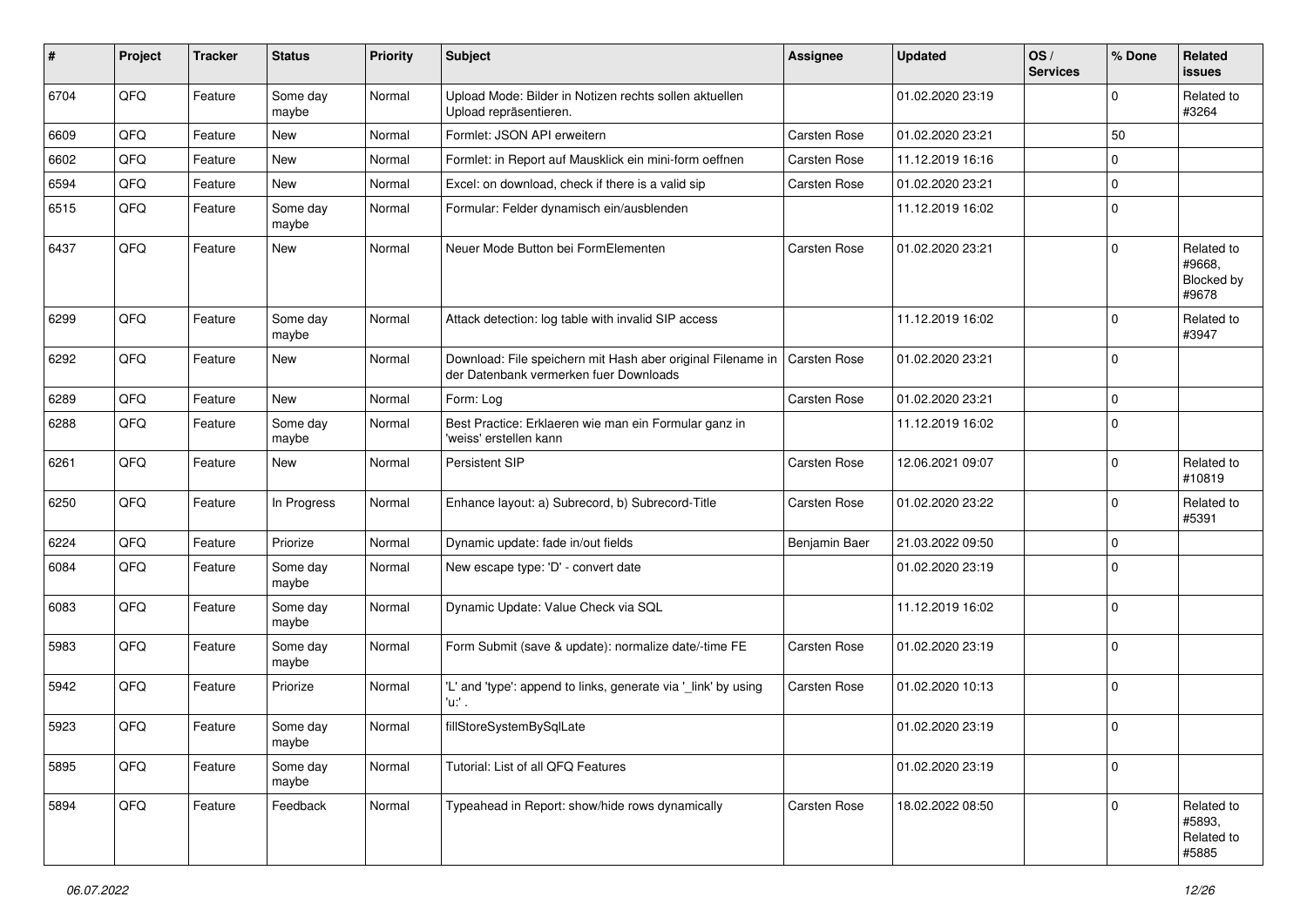| #    | Project | <b>Tracker</b> | <b>Status</b>     | <b>Priority</b> | <b>Subject</b>                                                                    | <b>Assignee</b> | <b>Updated</b>   | OS/<br><b>Services</b> | % Done         | Related<br>issues                           |
|------|---------|----------------|-------------------|-----------------|-----------------------------------------------------------------------------------|-----------------|------------------|------------------------|----------------|---------------------------------------------|
| 5893 | QFQ     | Feature        | Some day<br>maybe | Normal          | Edit on double-click                                                              |                 | 01.02.2020 23:19 |                        | $\mathbf 0$    | Related to<br>#5894                         |
| 5892 | QFQ     | Feature        | Some day<br>maybe | Normal          | QFQ should use T3 API to manipulate FE GROUP<br>membership                        |                 | 01.02.2020 23:20 |                        | $\mathbf 0$    |                                             |
| 5852 | QFQ     | Feature        | Some day<br>maybe | Normal          | Logging: mail.log / sql.log - im FE anzeigen und via AJAX<br>aktualisieren        | Carsten Rose    | 01.02.2020 23:19 |                        | $\mathbf 0$    | Related to<br>#5885                         |
| 5851 | QFQ     | Feature        | Some day<br>maybe | Normal          | Queue System implementieren: MQTT, RabbitMQ                                       |                 | 01.02.2020 23:20 |                        | 0              | Related to<br>#5715                         |
| 5850 | QFQ     | Feature        | Some day<br>maybe | Normal          | Deployment: In QFQ Doc best practice fuer zeitgemaesses<br>Deployment beschreiben |                 | 01.02.2020 23:20 |                        | $\mathbf 0$    |                                             |
| 5805 | QFQ     | Feature        | Some day<br>maybe | Normal          | TypeAHead SQL value instead of key stored                                         |                 | 01.02.2020 23:19 |                        | $\mathbf 0$    | Related to<br>#5444                         |
| 5783 | QFQ     | Feature        | Some day<br>maybe | Normal          | <b>BPMN View/Edit</b>                                                             |                 | 11.12.2019 16:02 |                        | $\mathbf 0$    |                                             |
| 5782 | QFQ     | Feature        | <b>New</b>        | Normal          | NextCloud API                                                                     | Carsten Rose    | 01.02.2020 10:02 |                        | $\mathbf 0$    |                                             |
| 5715 | QFQ     | Feature        | New               | High            | <b>PDF Caching</b>                                                                | Carsten Rose    | 03.05.2021 21:14 |                        | $\mathbf 0$    | Related to<br>#5851,<br>Related to<br>#6357 |
| 5695 | QFQ     | Feature        | In Progress       | Normal          | Multiform                                                                         | Carsten Rose    | 02.01.2021 18:38 |                        | $\mathbf 0$    |                                             |
| 5665 | QFQ     | Feature        | Some day<br>maybe | Normal          | Versuch das '{{!' nicht mehr noetig ist.                                          | Carsten Rose    | 01.02.2020 23:20 |                        | $\mathbf 0$    | Related to<br>#7432,<br>Related to<br>#7434 |
| 5579 | QFQ     | Feature        | Some day<br>maybe | Normal          | Enhance Doc / Presentation: variable type 'link column type'                      | Carsten Rose    | 01.02.2020 23:19 |                        | $\mathbf 0$    |                                             |
| 5562 | QFQ     | Feature        | Priorize          | Normal          | Drag'n'Drop fuer Uploads                                                          | Benjamin Baer   | 21.03.2022 09:52 |                        | $\mathbf 0$    | Related to<br>#9706                         |
| 5548 | QFQ     | Feature        | Some day<br>maybe | Normal          | 801 Textfiles/Scriptfiles als Thumbnail                                           | Carsten Rose    | 07.03.2022 16:26 |                        | $\mathbf 0$    |                                             |
| 5480 | QFQ     | Feature        | Some day<br>maybe | Normal          | QFQ: Dokumentation mit Screenshots versehen                                       | Carsten Rose    | 01.02.2020 23:20 |                        | $\mathbf 0$    | Related to<br>#9879                         |
| 5455 | QFQ     | Feature        | Some day<br>maybe | Normal          | Mail Redirects grld abhaengig                                                     |                 | 01.02.2020 23:20 |                        | $\mathbf 0$    |                                             |
| 5452 | QFQ     | Feature        | Some day<br>maybe | Normal          | Thumbnails from PDF: bad quality                                                  |                 | 01.02.2020 23:20 |                        | $\overline{0}$ |                                             |
| 5428 | QFQ     | Feature        | Some day<br>maybe | Normal          | secure thumbnail: late render on access.                                          | Carsten Rose    | 01.02.2020 23:20 |                        | $\mathbf 0$    |                                             |
| 5389 | QFG     | Feature        | Some day<br>maybe | Normal          | QFQ Design: Multline label / note                                                 | Benjamin Baer   | 01.02.2020 23:19 |                        | $\pmb{0}$      |                                             |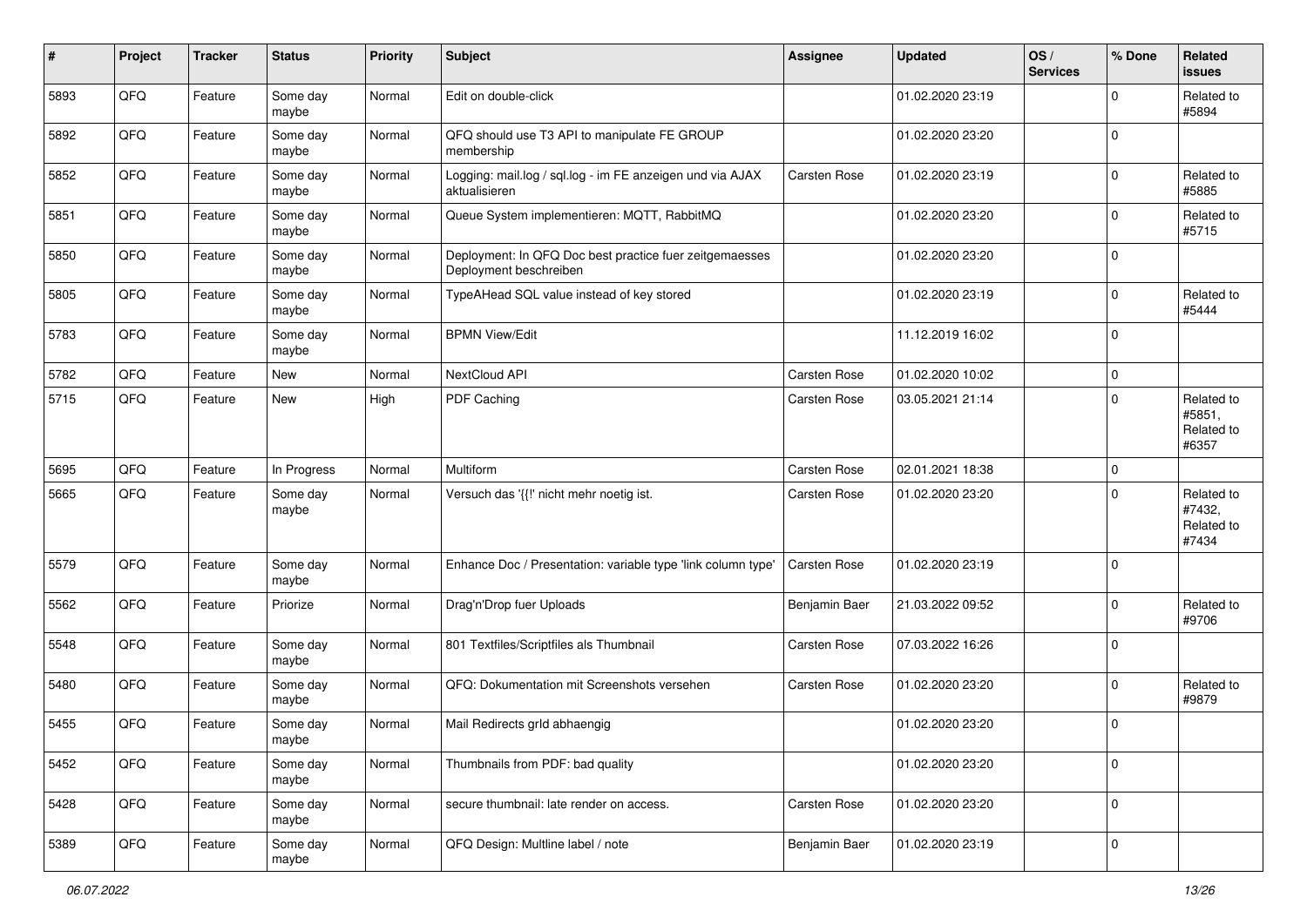| #    | Project | <b>Tracker</b> | <b>Status</b>     | <b>Priority</b> | <b>Subject</b>                                                                                                                                                | Assignee      | <b>Updated</b>   | OS/<br><b>Services</b> | % Done      | Related<br>issues    |
|------|---------|----------------|-------------------|-----------------|---------------------------------------------------------------------------------------------------------------------------------------------------------------|---------------|------------------|------------------------|-------------|----------------------|
| 5366 | QFQ     | Feature        | Priorize          | Normal          | Saving with keyboard shortcuts                                                                                                                                | Benjamin Baer | 21.03.2022 09:47 |                        | $\Omega$    |                      |
| 5345 | QFQ     | Feature        | New               | Normal          | Report: UPDATE / INSERT / DELETE statements should<br>trigger subqueries, depending on the result.                                                            | Carsten Rose  | 27.05.2020 16:11 |                        | $\Omega$    |                      |
| 5342 | QFQ     | Feature        | Some day<br>maybe | Normal          | link - with HTML Attributes                                                                                                                                   |               | 01.02.2020 23:20 |                        | $\mathbf 0$ | Related to<br>#14077 |
| 5160 | QFQ     | Feature        | Some day<br>maybe | Normal          | QFQ collaborative / together.js, ShareJS, y-js, collaborative,                                                                                                |               | 11.12.2019 16:02 |                        | $\Omega$    |                      |
| 5132 | QFQ     | Feature        | Some day<br>maybe | Normal          | Error Message sendmail missing attachment: more details                                                                                                       | Carsten Rose  | 01.02.2020 23:19 |                        | $\Omega$    |                      |
| 5131 | QFQ     | Feature        | New               | Normal          | Activate Spin Gear ('wait/busy' indicator) via LINK attribute                                                                                                 | Carsten Rose  | 01.02.2020 23:21 |                        | $\Omega$    |                      |
| 5129 | QFQ     | Feature        | Some day<br>maybe | Normal          | Reports: SQL fuer x Achse und y Achse                                                                                                                         |               | 11.12.2019 16:02 |                        | $\Omega$    |                      |
| 5024 | QFQ     | Feature        | Some day<br>maybe | Normal          | Fabric: Generate PDF with edits                                                                                                                               | Benjamin Baer | 01.02.2020 23:20 |                        | $\Omega$    | Related to<br>#10704 |
| 4974 | QFQ     | Feature        | Some day<br>maybe | Normal          | Long polling - inform all listening clients of changes                                                                                                        |               | 11.12.2019 16:02 |                        | $\Omega$    |                      |
| 4956 | QFQ     | Feature        | Some day<br>maybe | Normal          | Sendmail: Benutzerdefinierte Headers                                                                                                                          | Carsten Rose  | 11.12.2019 16:02 |                        | $\Omega$    |                      |
| 4872 | QFQ     | Feature        | Some day<br>maybe | Normal          | Fields of Typo3 page available in STORE_TYPO3                                                                                                                 | Carsten Rose  | 01.02.2020 23:19 |                        | $\Omega$    |                      |
| 4869 | QFQ     | Feature        | Some day<br>maybe | Normal          | Dynamic Update (show, hide, readonly?, required?) for<br><b>Template Group Elements</b>                                                                       | Carsten Rose  | 01.02.2020 23:19 |                        | $\Omega$    | Related to<br>#4865  |
| 4839 | QFQ     | Feature        | Some day<br>maybe | Normal          | qfq-handle in <head> Abschnitt</head>                                                                                                                         | Carsten Rose  | 11.12.2019 16:02 |                        | $\Omega$    |                      |
| 4816 | QFQ     | Feature        | Some day<br>maybe | Normal          | Templates for QFQ Reports (Tables, Radios, )                                                                                                                  |               | 01.02.2020 23:20 |                        | $\Omega$    |                      |
| 4757 | QFQ     | Feature        | Some day<br>maybe | Normal          | Test subrecord: download links ok? Links ok?                                                                                                                  | Carsten Rose  | 01.02.2020 23:20 |                        | $\Omega$    |                      |
| 4719 | QFQ     | Feature        | Some day<br>maybe | Normal          | Custom Message in Client in case of 'Browser tab close,<br>modification will be lost'                                                                         |               | 01.02.2020 23:20 |                        | $\Omega$    |                      |
| 4652 | QFQ     | Feature        | Some day<br>maybe | Normal          | UZH CD: Weiterleitung auf benutzerdefinierte 403/404 Seite                                                                                                    | Carsten Rose  | 01.02.2020 23:20 |                        | $\Omega$    |                      |
| 4650 | QFQ     | Feature        | Some day<br>maybe | Normal          | Convert html to doc/rtf                                                                                                                                       | Carsten Rose  | 01.02.2020 23:20 |                        | $\mathbf 0$ | Related to<br>#10704 |
| 4640 | QFQ     | Feature        | Some day<br>maybe | Normal          | Rename System Forms                                                                                                                                           |               | 01.02.2020 23:20 |                        | $\mathbf 0$ |                      |
| 4627 | QFQ     | Feature        | Some day<br>maybe | Normal          | dbupdate: all tables - check 'create', 'modified' if it is possible<br>to change to default 'CURRENT_TIMESTAMP' and modified<br>'ON UPDATE CURRENT TIMESTAMP' |               | 01.02.2020 23:20 |                        | $\mathbf 0$ |                      |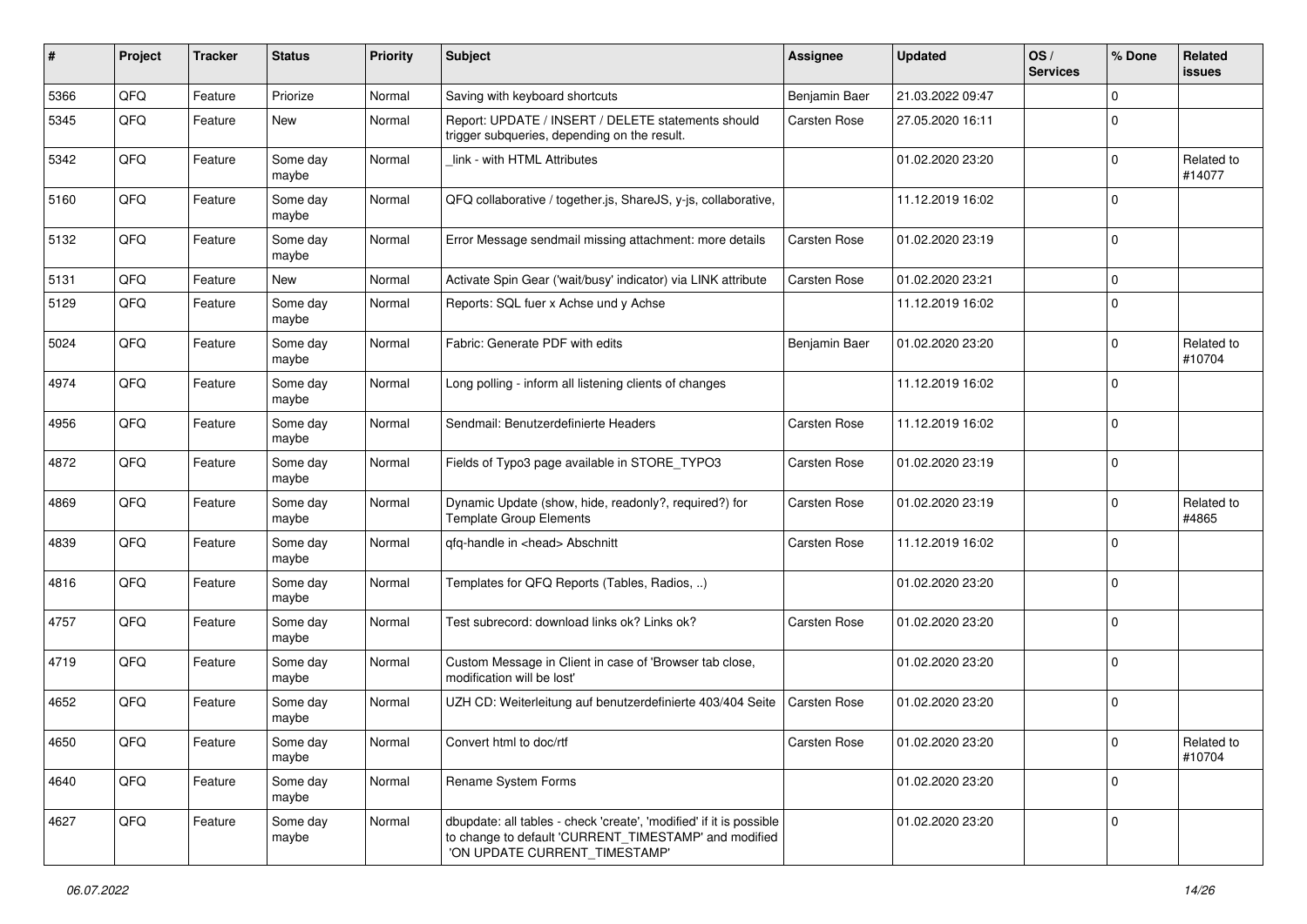| #    | Project | <b>Tracker</b> | <b>Status</b>     | <b>Priority</b> | <b>Subject</b>                                                                                            | <b>Assignee</b>     | <b>Updated</b>   | OS/<br><b>Services</b> | % Done         | Related<br><b>issues</b>                    |
|------|---------|----------------|-------------------|-----------------|-----------------------------------------------------------------------------------------------------------|---------------------|------------------|------------------------|----------------|---------------------------------------------|
| 4626 | QFQ     | Feature        | Some day<br>maybe | Normal          | Mobile View: 'classBody=qfq-form-right' makes no sense                                                    |                     | 01.02.2020 23:20 |                        | $\mathbf 0$    |                                             |
| 4606 | QFQ     | Feature        | Some day<br>maybe | Normal          | link: qualifier to render bootstrap button                                                                | <b>Carsten Rose</b> | 01.02.2020 23:19 |                        | $\pmb{0}$      |                                             |
| 4551 | QFQ     | Feature        | Some day<br>maybe | Normal          | Set 'pills' via dynamicUpdate to show/hide/disabled                                                       |                     | 01.02.2020 23:20 |                        | 0              | Related to<br>#3752                         |
| 4536 | QFQ     | Feature        | Some day<br>maybe | Normal          | FE upload: problem with delete if mutliple uploads an<br>FE.name="                                        |                     | 01.02.2020 23:20 |                        | $\mathbf 0$    |                                             |
| 4446 | QFQ     | Feature        | Some day<br>maybe | Normal          | New FE get same feldContainerId as last modifed FE                                                        |                     | 01.02.2020 23:20 |                        | $\mathbf 0$    |                                             |
| 4445 | QFQ     | Feature        | Some day<br>maybe | Normal          | template group: Option to simulate fieldset                                                               |                     | 28.06.2021 14:11 |                        | $\mathbf 0$    |                                             |
| 4444 | QFQ     | Feature        | Some day<br>maybe | Normal          | FE.type=upload: detect mime type                                                                          |                     | 11.12.2019 16:02 |                        | $\mathbf{0}$   | Related to<br>#4303                         |
| 4443 | QFQ     | Feature        | Some day<br>maybe | Normal          | Form: multiple secondary tables                                                                           |                     | 01.02.2020 23:20 |                        | $\Omega$       |                                             |
| 4442 | QFQ     | Feature        | Some day<br>maybe | Normal          | Special Column Name: link - new symbol G (Glyph) to<br>choose any available symbol                        |                     | 11.12.2019 16:02 |                        | $\pmb{0}$      |                                             |
| 4440 | QFQ     | Feature        | Some day<br>maybe | Normal          | Manual.rst: explain how to. expand PHP Session to 4h                                                      |                     | 11.12.2019 16:02 |                        | $\mathbf{0}$   |                                             |
| 4439 | QFQ     | Feature        | Some day<br>maybe | Normal          | Log: report all actions fired by an FE Element, incl. the<br>original directive (slaveld, sqllnsert, )    |                     | 01.02.2020 23:20 |                        | $\pmb{0}$      | Related to<br>#4432.<br>Related to<br>#5458 |
| 4435 | QFQ     | Feature        | Some day<br>maybe | Normal          | Report: striptags - specify allowed tags                                                                  |                     | 01.02.2020 23:20 |                        | $\mathbf 0$    |                                             |
| 4433 | QFQ     | Feature        | Some day<br>maybe | Normal          | Log when SIP will be destroyed by QFQ for any (security)<br>reason                                        |                     | 01.02.2020 23:20 |                        | $\mathbf 0$    | Related to<br>#4432,<br>Related to<br>#5458 |
| 4420 | QFQ     | Feature        | Some day<br>maybe | Normal          | Client: Local Storage - store the changes of a form, local in<br>the browser.                             | Benjamin Baer       | 11.12.2019 16:02 |                        | $\overline{0}$ |                                             |
| 4413 | QFQ     | Feature        | New               | Normal          | fieldset: show/hidden, modeSql, dynamicUpdate                                                             | Carsten Rose        | 09.02.2022 15:19 |                        | $\pmb{0}$      |                                             |
| 4365 | QFQ     | Feature        | Some day<br>maybe | Normal          | Multi Language: new way of config                                                                         | <b>Carsten Rose</b> | 01.02.2020 23:20 |                        | $\pmb{0}$      |                                             |
| 4349 | QFQ     | Feature        | Some day<br>maybe | Normal          | link download: downloaded external URL to<br>deliver/concatenate - check mimetipe and handle it correctly | Carsten Rose        | 11.12.2019 16:02 |                        | $\pmb{0}$      |                                             |
| 4343 | QFQ     | Feature        | Some day<br>maybe | Normal          | Link: Classifier to add 'attributes'                                                                      | <b>Carsten Rose</b> | 01.02.2020 23:20 |                        | $\mathbf 0$    | Related to<br>#14077                        |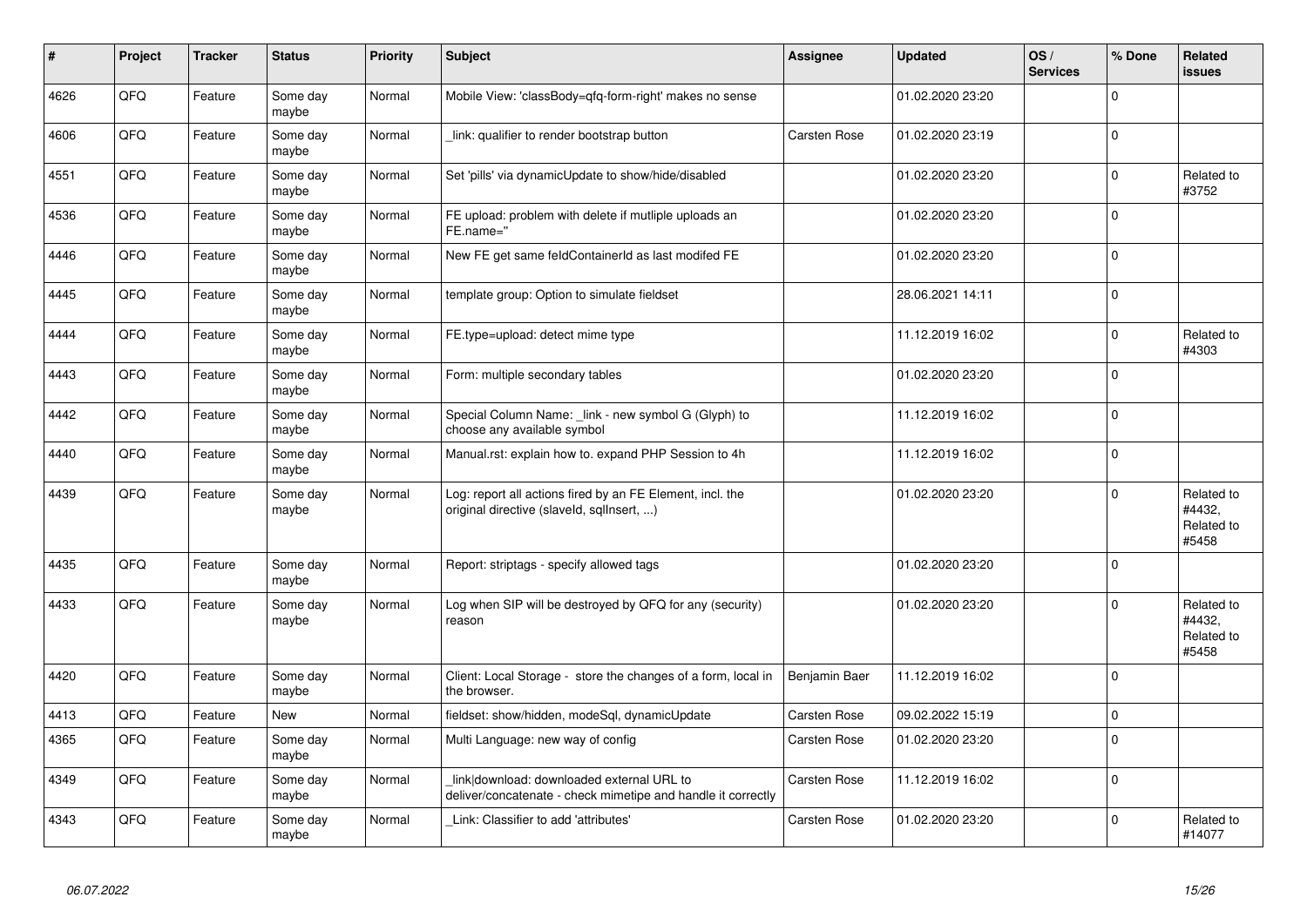| #    | Project | <b>Tracker</b> | <b>Status</b>     | <b>Priority</b> | <b>Subject</b>                                                                                                          | Assignee            | <b>Updated</b>   | OS/<br><b>Services</b> | % Done       | Related<br>issues                           |
|------|---------|----------------|-------------------|-----------------|-------------------------------------------------------------------------------------------------------------------------|---------------------|------------------|------------------------|--------------|---------------------------------------------|
| 4330 | QFQ     | Feature        | Some day<br>maybe | Normal          | Error Message: report missing {{ / }} in sqlUpdate, sqlInsert,<br>sqlDelete, sqlAfter, sqlBefore in FE action elements. | <b>Carsten Rose</b> | 01.02.2020 23:20 |                        | $\pmb{0}$    |                                             |
| 4259 | QFQ     | Feature        | Some dav<br>maybe | Normal          | Instant trigger a cron job                                                                                              | <b>Carsten Rose</b> | 11.12.2019 16:03 |                        | $\mathbf{0}$ |                                             |
| 4258 | QFQ     | Feature        | Some day<br>maybe | High            | <b>System Defaults: Forms</b>                                                                                           | Carsten Rose        | 03.05.2021 21:14 |                        | $\pmb{0}$    |                                             |
| 4250 | QFQ     | Feature        | New               | Normal          | AutoCron in QFQ via PHP                                                                                                 | Carsten Rose        | 01.02.2020 23:21 |                        | $\mathbf{0}$ | Related to<br>#3292.<br>Related to<br>#3291 |
| 4197 | QFQ     | Feature        | Some dav<br>maybe | Normal          | Unit Test fuer JSON Stream von QuickFormQuery.php ><br>doForm()                                                         | Carsten Rose        | 11.12.2019 16:03 |                        | $\mathbf 0$  |                                             |
| 4194 | QFQ     | Feature        | In Progress       | Normal          | Bootstrap 4 ist jetzt offiziel                                                                                          |                     | 03.05.2021 20:47 |                        | $\mathbf 0$  | Related to<br>#10114                        |
| 4082 | QFQ     | Feature        | <b>New</b>        | Normal          | Dynamic Update: modeSql - useful default                                                                                | Carsten Rose        | 01.02.2020 23:22 |                        | $\mathbf{0}$ |                                             |
| 4050 | QFQ     | Feature        | New               | Normal          | sql.log: 1) FormElement ID which causes a specific action,<br>2) Result in the same row.                                | <b>Carsten Rose</b> | 15.04.2020 11:35 |                        | $\pmb{0}$    | Related to<br>#5458                         |
| 4027 | QFQ     | Feature        | Some day<br>maybe | Normal          | Missing: orange 'check' / 'bullet'                                                                                      |                     | 11.12.2019 16:03 |                        | $\mathbf{0}$ |                                             |
| 4026 | QFQ     | Feature        | Some day<br>maybe | Normal          | sqlLog.sql: log number of FE.id                                                                                         | <b>Carsten Rose</b> | 11.12.2019 16:03 |                        | $\mathbf 0$  | Related to<br>#5458                         |
| 4023 | QFQ     | Feature        | New               | Normal          | prepared statements - FE action: salveld, sqllnsert,<br>sqlUpdate, sqlDelete, sqlBefore, sqlAfter                       | Carsten Rose        | 11.12.2019 16:15 |                        | $\pmb{0}$    |                                             |
| 4018 | QFQ     | Feature        | <b>New</b>        | Normal          | typeahead: long query parameter / answer triggers 'Attack<br>detected' and purges current SIP storage.                  | Carsten Rose        | 29.06.2022 22:46 |                        | $\pmb{0}$    | Related to<br>#9077                         |
| 3991 | QFQ     | Feature        | Some day<br>maybe | Normal          | report: Columnname ' skipWrap' skips 'fbeg', 'fend'                                                                     | <b>Carsten Rose</b> | 11.12.2019 16:03 |                        | $\mathbf 0$  |                                             |
| 3990 | QFQ     | Feature        | Some day<br>maybe | High            | custom class definition: add space automatically                                                                        | <b>Carsten Rose</b> | 03.05.2021 21:14 |                        | $\pmb{0}$    |                                             |
| 3967 | QFQ     | Feature        | Some day<br>maybe | High            | Report: Checkbox, Radio, Dropdown, Input welches ohne<br>Submit funktioniert - 'Inline-Form'                            | Carsten Rose        | 03.05.2021 21:14 |                        | $\pmb{0}$    |                                             |
| 3947 | QFQ     | Feature        | Some day<br>maybe | Normal          | Attack detectect: logout current user                                                                                   | <b>Carsten Rose</b> | 11.12.2019 16:03 |                        | $\Omega$     | Related to<br>#5458.<br>Related to<br>#6299 |
| 3942 | QFQ     | Feature        | Some day<br>maybe | Normal          | Action Elemente: neu generierte IDs via FE weitergeben                                                                  | Carsten Rose        | 11.12.2019 16:03 |                        | $\pmb{0}$    | Related to<br>#3941                         |
| 3941 | QFQ     | Feature        | Some day<br>maybe | Normal          | sqlAfter: es sollten mehrere moeglich sein                                                                              | <b>Carsten Rose</b> | 11.12.2019 16:03 |                        | $\mathbf 0$  | Related to<br>#3942                         |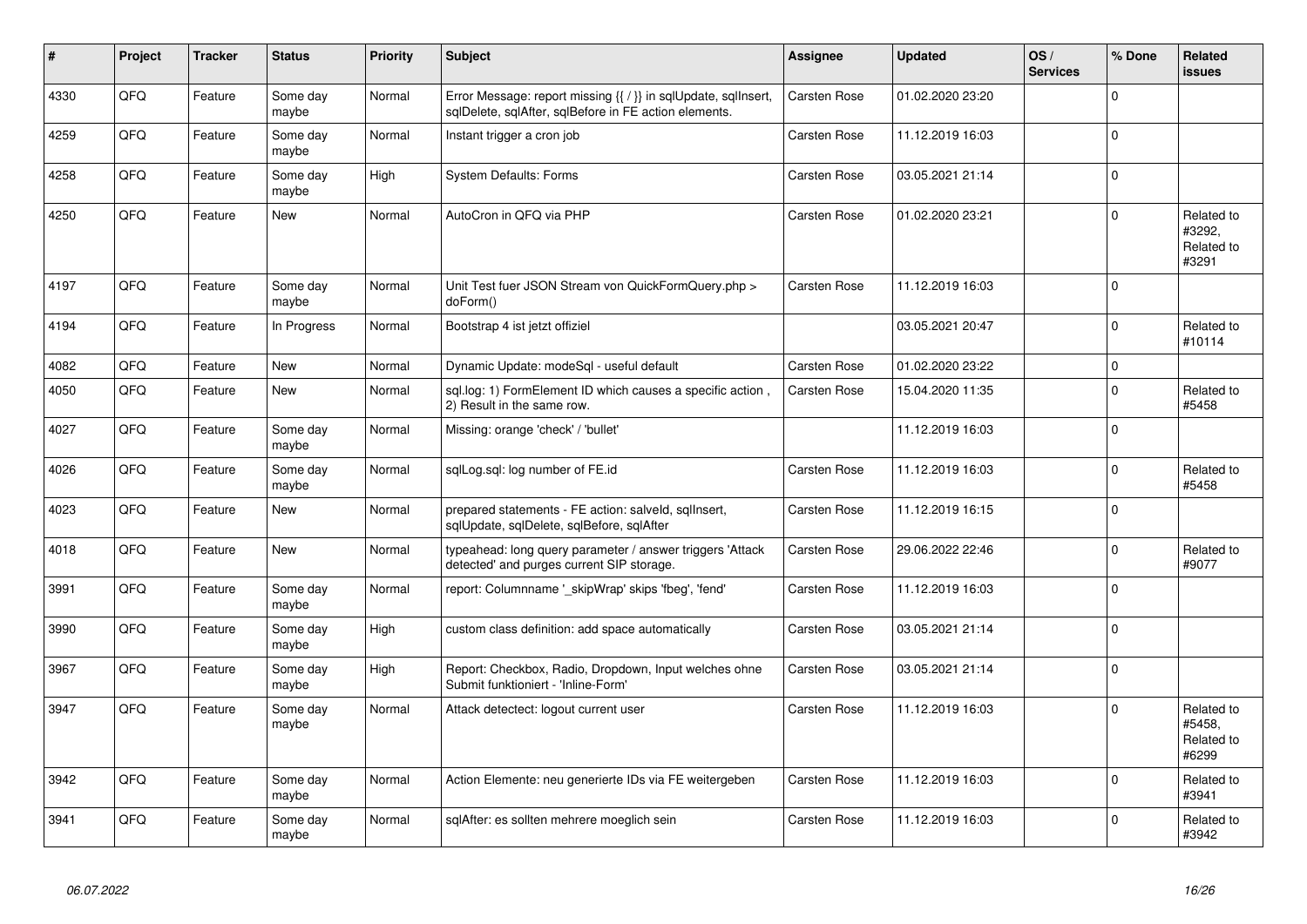| #    | Project | <b>Tracker</b> | <b>Status</b>     | Priority | Subject                                                                                                                                                  | <b>Assignee</b>     | <b>Updated</b>   | OS/<br><b>Services</b> | % Done       | <b>Related</b><br><b>issues</b> |
|------|---------|----------------|-------------------|----------|----------------------------------------------------------------------------------------------------------------------------------------------------------|---------------------|------------------|------------------------|--------------|---------------------------------|
| 3905 | QFQ     | Feature        | Some day<br>maybe | Normal   | Documentation: Best Practice anhand eines Online<br>Bewerbungstools                                                                                      | <b>Carsten Rose</b> | 11.12.2019 16:03 |                        | $\Omega$     |                                 |
| 3900 | QFQ     | Feature        | Some day<br>maybe | Normal   | Extend documentation of 'Copy / Paste'                                                                                                                   | <b>Carsten Rose</b> | 11.12.2019 16:03 |                        | $\mathbf 0$  | Related to<br>#3899             |
| 3880 | QFQ     | Feature        | Some day<br>maybe | Normal   | Form 'Form': anlegen einer Tabelle                                                                                                                       |                     | 14.01.2021 10:12 |                        | $\Omega$     |                                 |
| 3879 | QFQ     | Feature        | Some day<br>maybe | Normal   | Form 'FormElement': Beim Feld 'name' rechts in der Notiz<br>einen Link einblenden - a) aktuelle Definition anzeigen, b)<br>Spalte in der Tabelle anlegen |                     | 11.12.2019 16:03 |                        | $\Omega$     |                                 |
| 3878 | QFQ     | Feature        | Some day<br>maybe | Normal   | Form 'FormElement': Spalte 'name' typeAhead mit<br>Spaltennamen der Primarytable.                                                                        |                     | 11.12.2019 16:03 |                        | $\mathbf{0}$ |                                 |
| 3877 | QFQ     | Feature        | Some day<br>maybe | Normal   | FormEditor: die Felder die aktuell nicht gebraucht werden<br>nur auf readonly/disabled setzen (nicht ausblenden > das<br>irritiert.                      | <b>Carsten Rose</b> | 11.12.2019 16:03 |                        | $\mathbf 0$  |                                 |
| 3867 | QFQ     | Feature        | Priorize          | Normal   | Readonly Formular: Template Groups add/delete<br>ausbeldnen                                                                                              | Carsten Rose        | 05.05.2021 22:12 |                        | $\Omega$     |                                 |
| 3864 | QFQ     | Feature        | New               | Normal   | Encrypt / decrypt field                                                                                                                                  | Enis Nuredini       | 30.06.2022 16:29 |                        | $\mathbf 0$  |                                 |
| 3848 | QFQ     | Feature        | Some day<br>maybe | High     | Antivirus check fuer Upload files in qfq?                                                                                                                | <b>Carsten Rose</b> | 03.05.2021 21:14 |                        | $\mathbf 0$  | Related to<br>#4131             |
| 3727 | QFQ     | Feature        | <b>New</b>        | High     | Security: Session Hijacking erschweren                                                                                                                   | Carsten Rose        | 03.05.2021 21:14 |                        | $\mathbf 0$  |                                 |
| 3708 | QFQ     | Feature        | Some dav<br>maybe | Normal   | Form: input - 'specialchars', 'none'  gewisse tags<br>erlauben, andere verbieten                                                                         | Carsten Rose        | 11.12.2019 16:02 |                        | $\mathbf 0$  | Related to<br>#14320            |
| 3692 | QFQ     | Feature        | Some day<br>maybe | Normal   | QFQ Webseite                                                                                                                                             | Benjamin Baer       | 11.12.2019 16:02 |                        | $\mathbf 0$  | Related to<br>#5033             |
| 3677 | QFQ     | Feature        | Some dav<br>maybe | Normal   | wkhtmltopdf: FE User access prohibited, if client IP changes<br>- \$TYPO3_CONF_VARS[FE][lockIP]                                                          | Carsten Rose        | 11.12.2019 16:02 |                        | $\mathbf 0$  |                                 |
| 3666 | QFQ     | Feature        | Some day<br>maybe | Normal   | a) Performance Messung: mysql_real_escape_string() im<br>Vergleich zu str_replace(), b) doppeltes Aufrufen von<br>mysql real escape string()             | <b>Carsten Rose</b> | 11.12.2019 16:02 |                        | $\Omega$     |                                 |
| 3646 | QFQ     | Feature        | Some day<br>maybe | Normal   | Moeglichkeit HTML Tags in Reports auszugeben (zu<br>enkodieren: htmlspecialchars)                                                                        |                     | 11.12.2019 16:02 |                        | $\mathbf 0$  | Related to<br>#14320            |
| 3617 | QFQ     | Feature        | Some dav<br>maybe | Normal   | Load javascripts at bottom                                                                                                                               |                     | 11.12.2019 16:02 |                        | $\Omega$     |                                 |
| 3567 | QFQ     | Feature        | Some day<br>maybe | Low      | 'Save', 'Close', 'New' als FormElement                                                                                                                   |                     | 11.12.2019 16:02 |                        | $\Omega$     |                                 |
| 3537 | QFQ     | Feature        | Some day<br>maybe | Low      | SHOW COLUMNS FROM tableName - Extend '{{!'<br>definition                                                                                                 | Carsten Rose        | 11.12.2019 16:02 |                        | $\mathbf{0}$ |                                 |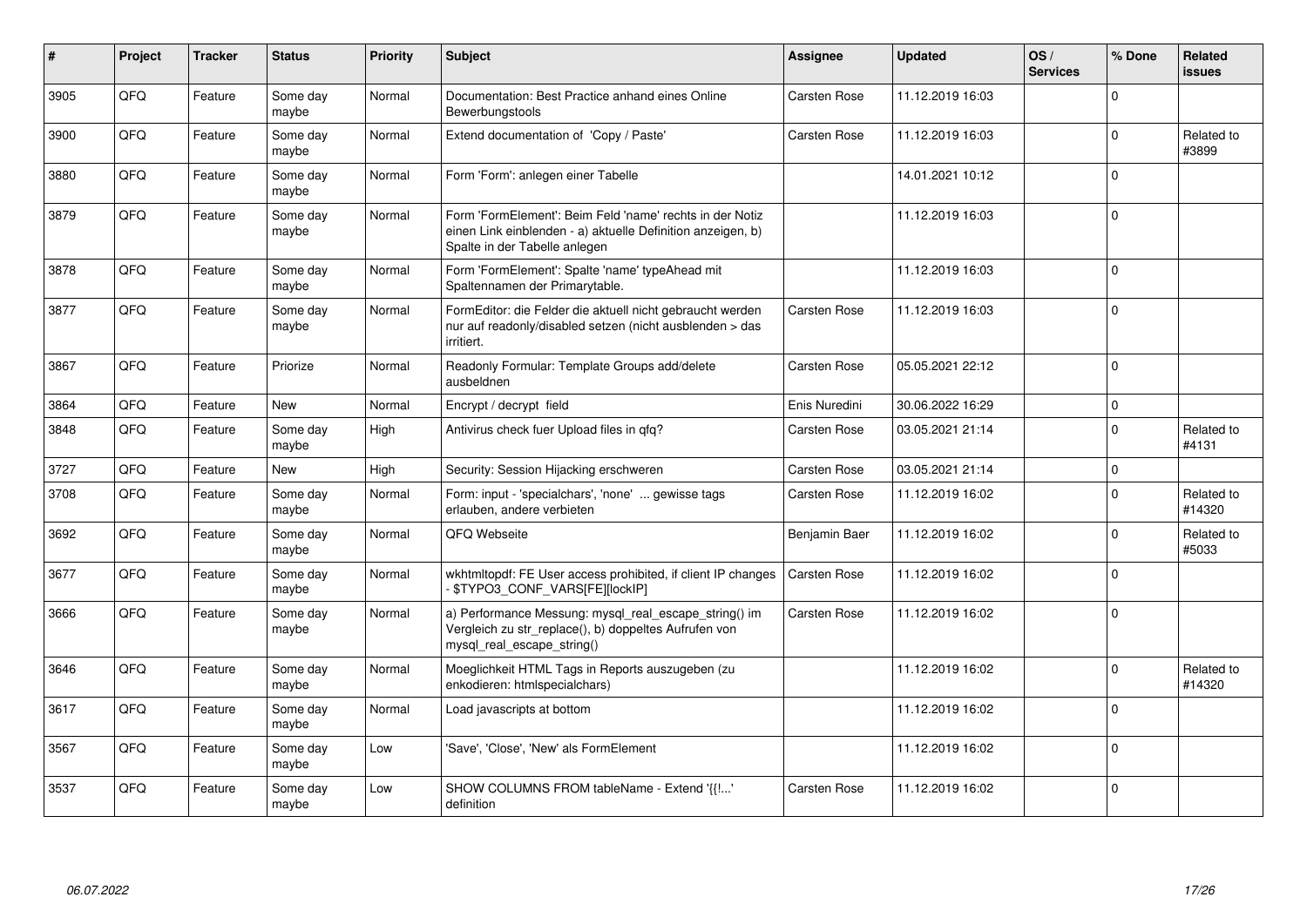| #    | Project | <b>Tracker</b> | <b>Status</b>     | <b>Priority</b> | <b>Subject</b>                                                                                                     | Assignee      | <b>Updated</b>   | OS/<br><b>Services</b> | % Done      | Related<br><b>issues</b>                    |
|------|---------|----------------|-------------------|-----------------|--------------------------------------------------------------------------------------------------------------------|---------------|------------------|------------------------|-------------|---------------------------------------------|
| 3504 | QFQ     | Feature        | <b>New</b>        | Normal          | Logging: welche Action FEs werden wann wie ausgefuehrt                                                             | Carsten Rose  | 01.02.2020 23:21 |                        | $\Omega$    | Related to<br>#5458,<br>Related to<br>#4092 |
| 3495 | QFQ     | Feature        | Some day<br>maybe | Normal          | Predifined Parameter werden nicht in '+' (add new record)<br>SIP gerendert.                                        |               | 11.12.2019 16:02 |                        | $\Omega$    |                                             |
| 3458 | QFQ     | Feature        | Some day<br>maybe | Normal          | Display 'Edit Form Element'-Checkbox on form: should<br>depend on FE Group                                         | Carsten Rose  | 11.12.2019 16:02 |                        | $\Omega$    | Related to<br>#3447                         |
| 3457 | QFQ     | Feature        | Some day<br>maybe | Normal          | LDAP: concat multi values to one single entry                                                                      | Carsten Rose  | 11.12.2019 16:02 |                        | $\Omega$    |                                             |
| 3432 | QFQ     | Feature        | New               | Normal          | subrecord: dynamicUpdate                                                                                           | Carsten Rose  | 11.06.2020 21:10 |                        | $\Omega$    | Related to<br>#5691                         |
| 3415 | QFQ     | Feature        | Some day<br>maybe | Normal          | FE Login Box Templatefile                                                                                          | Benjamin Baer | 11.12.2019 16:02 |                        | $\Omega$    |                                             |
| 3402 | QFQ     | Feature        | Some day<br>maybe | Normal          | Syntax Highlighting via CodeMirror                                                                                 | Carsten Rose  | 11.12.2019 16:02 |                        | 100         | Related to<br>#3207                         |
| 3385 | QFQ     | Feature        | Some day<br>maybe | Normal          | templateGroup: insert/update/delete non primary records                                                            | Carsten Rose  | 11.12.2019 16:02 |                        | $\Omega$    |                                             |
| 3350 | QFQ     | Feature        | Some day<br>maybe | Normal          | FormEditor: Hilfetext hinter 'checktype'                                                                           | Carsten Rose  | 11.12.2019 16:02 |                        | $\Omega$    |                                             |
| 3332 | QFQ     | Feature        | Some day<br>maybe | Normal          | Uploads: Thumbnails, Details zum hochgeladenen File                                                                | Carsten Rose  | 11.12.2019 16:02 |                        | $\Omega$    | Related to<br>#3264,<br>Related to<br>#5333 |
| 3331 | QFQ     | Feature        | Some day<br>maybe | Normal          | Default Tooltip fuer _page? Links: mit Form und Record ID                                                          | Carsten Rose  | 11.12.2019 16:02 |                        | $\Omega$    |                                             |
| 3291 | QFQ     | Feature        | Some day<br>maybe | Normal          | AutoCron websiteToken                                                                                              | Carsten Rose  | 11.12.2019 16:02 |                        | $\mathbf 0$ | Related to<br>#4250                         |
| 3285 | QFQ     | Feature        | Some day<br>maybe | Normal          | Zeichenlimit pro Feld: textarea / editor                                                                           | Carsten Rose  | 11.12.2019 16:02 |                        | $\Omega$    |                                             |
| 3273 | QFQ     | Feature        | Some day<br>maybe | Low             | Dirty Flag in Form                                                                                                 | Carsten Rose  | 11.12.2019 16:02 |                        | $\mathbf 0$ |                                             |
| 3267 | QFQ     | Feature        | Some day<br>maybe | Normal          | 2 Forms auf einer Seite: real + Read only                                                                          | Carsten Rose  | 11.12.2019 16:03 |                        | $\Omega$    |                                             |
| 3216 | QFQ     | Feature        | Some day<br>maybe | Normal          | dynamic update für checkbox label2                                                                                 | Carsten Rose  | 11.12.2019 16:03 |                        | $\pmb{0}$   | Related to<br>#2081                         |
| 2995 | QFQ     | Feature        | Some day<br>maybe | Normal          | Dropdown JQuery Plugin: 'chosen' - Moeglichkeit um Select<br>Listen mehr Funktion zu geben. Kein Bootstrap noetig. | Carsten Rose  | 11.12.2019 16:03 |                        | 0           |                                             |
| 2950 | QFQ     | Feature        | Some day<br>maybe | Normal          | Inhalt QFQ Records als File                                                                                        |               | 11.12.2019 16:03 |                        | 0           |                                             |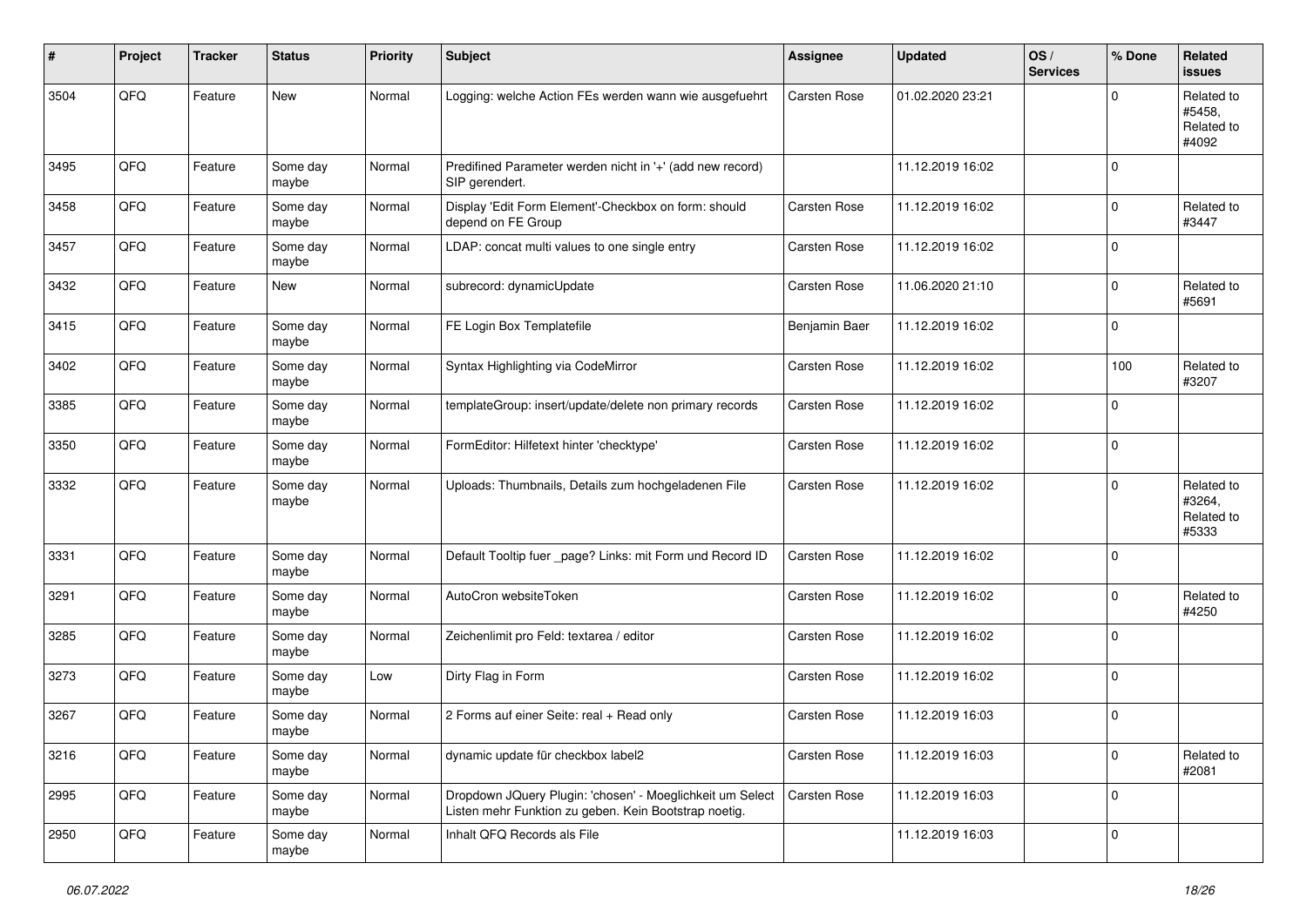| #     | Project | <b>Tracker</b> | <b>Status</b>     | <b>Priority</b> | <b>Subject</b>                                                                                               | <b>Assignee</b>     | <b>Updated</b>   | OS/<br><b>Services</b> | % Done       | Related<br>issues                            |
|-------|---------|----------------|-------------------|-----------------|--------------------------------------------------------------------------------------------------------------|---------------------|------------------|------------------------|--------------|----------------------------------------------|
| 2361  | QFQ     | Feature        | New               | Normal          | Logging wer/wann/wo welches Formular aufgerufen hat                                                          | Carsten Rose        | 11.12.2019 16:15 |                        | $\Omega$     | Related to<br>#4432,<br>Related to<br>#7480  |
| 2084  | QFQ     | Feature        | Some day<br>maybe | Normal          | Mailto mit encryption: Subrecord                                                                             | Carsten Rose        | 11.12.2019 16:03 |                        | $\mathbf 0$  | Related to<br>#2082                          |
| 1946  | QFQ     | Feature        | Some day<br>maybe | Normal          | Kontrolle ob der ReadOnly Modus bei den<br>Formularelementen korrekt implementiert ist                       | Carsten Rose        | 11.12.2019 16:03 |                        | $\mathbf 0$  |                                              |
| 1635  | QFQ     | Feature        | Some day<br>maybe | Normal          | QFQ Extension content record: weitere Optionen<br>einblenden.                                                | Carsten Rose        | 11.12.2019 16:03 |                        | $\pmb{0}$    |                                              |
| 1623  | QFQ     | Feature        | Some day<br>maybe | Normal          | RealURL                                                                                                      |                     | 11.12.2019 16:03 |                        | 30           |                                              |
| 1510  | QFQ     | Feature        | Some day<br>maybe | Normal          | jquery von google laden, falls das nicht geht lokal                                                          |                     | 11.12.2019 16:03 |                        | $\mathbf{0}$ |                                              |
| 1253  | QFQ     | Feature        | Some day<br>maybe | Normal          | QF: Colorpicker                                                                                              |                     | 11.12.2019 16:03 |                        | $\mathbf 0$  |                                              |
| 1251  | QFQ     | Feature        | Some day<br>maybe | Normal          | QF: Combo                                                                                                    |                     | 11.12.2019 16:03 |                        | $\mathbf 0$  |                                              |
| 1234  | QFQ     | Feature        | Some day<br>maybe | Normal          | QF: Record numbering: Im Grid soll in Spalte 1 optional die<br>laufende Nummer der Records angezeigt werden. |                     | 01.02.2020 23:20 |                        | $\pmb{0}$    |                                              |
| 955   | QFG     | Feature        | Some day<br>maybe | Normal          | QF: Notizen vor/nach dem Form                                                                                |                     | 01.02.2020 23:20 |                        | $\pmb{0}$    |                                              |
| 880   | QFQ     | Feature        | Some day<br>maybe | Urgent          | Security: PHP, SQL Injection, XSS                                                                            |                     | 03.05.2021 21:14 |                        | $\mathbf 0$  | Related to<br>#14320                         |
| 14377 | QFQ     | Bug            | <b>New</b>        | Normal          | Documentation > General Tips: white page after migration                                                     | Enis Nuredini       | 19.06.2022 16:37 |                        | $\pmb{0}$    |                                              |
| 14323 | QFQ     | Bug            | In Progress       | Normal          | Report: render=both single - no impact                                                                       | Carsten Rose        | 19.06.2022 18:31 |                        | $\pmb{0}$    |                                              |
| 14322 | QFQ     | Bug            | New               | Normal          | Form Load: by default no scroll (save & close should be<br>visible)                                          | Enis Nuredini       | 15.06.2022 14:12 |                        | $\mathbf 0$  | Related to<br>#14321,<br>Related to<br>#6232 |
| 14305 | QFQ     | Bug            | <b>New</b>        | Normal          | Inline Report editing does not create history entries                                                        | <b>Carsten Rose</b> | 10.06.2022 11:55 |                        | $\mathbf 0$  |                                              |
| 14304 | QFQ     | Bug            | New               | Normal          | table sorter view safer does not work                                                                        | <b>Carsten Rose</b> | 10.06.2022 11:49 |                        | $\mathbf 0$  |                                              |
| 14283 | QFQ     | <b>Bug</b>     | Priorize          | Normal          | HEIC / HEIF convert doesn't trigger                                                                          | <b>Carsten Rose</b> | 19.06.2022 16:37 |                        | $\mathbf{0}$ |                                              |
| 14233 | QFQ     | Bug            | <b>New</b>        | Normal          | AS _link: question - HTML is not rendered                                                                    | Carsten Rose        | 28.05.2022 11:02 |                        | $\mathbf{0}$ |                                              |
| 14175 | QFQ     | Bug            | In Progress       | Normal          | Opening a form with no QFQ Session cookie fails                                                              | <b>Carsten Rose</b> | 03.06.2022 10:40 |                        | $\pmb{0}$    |                                              |
| 14091 | QFQ     | Bug            | New               | Normal          | inconsistent template path for twig                                                                          | <b>Carsten Rose</b> | 19.04.2022 18:36 |                        | $\mathbf 0$  |                                              |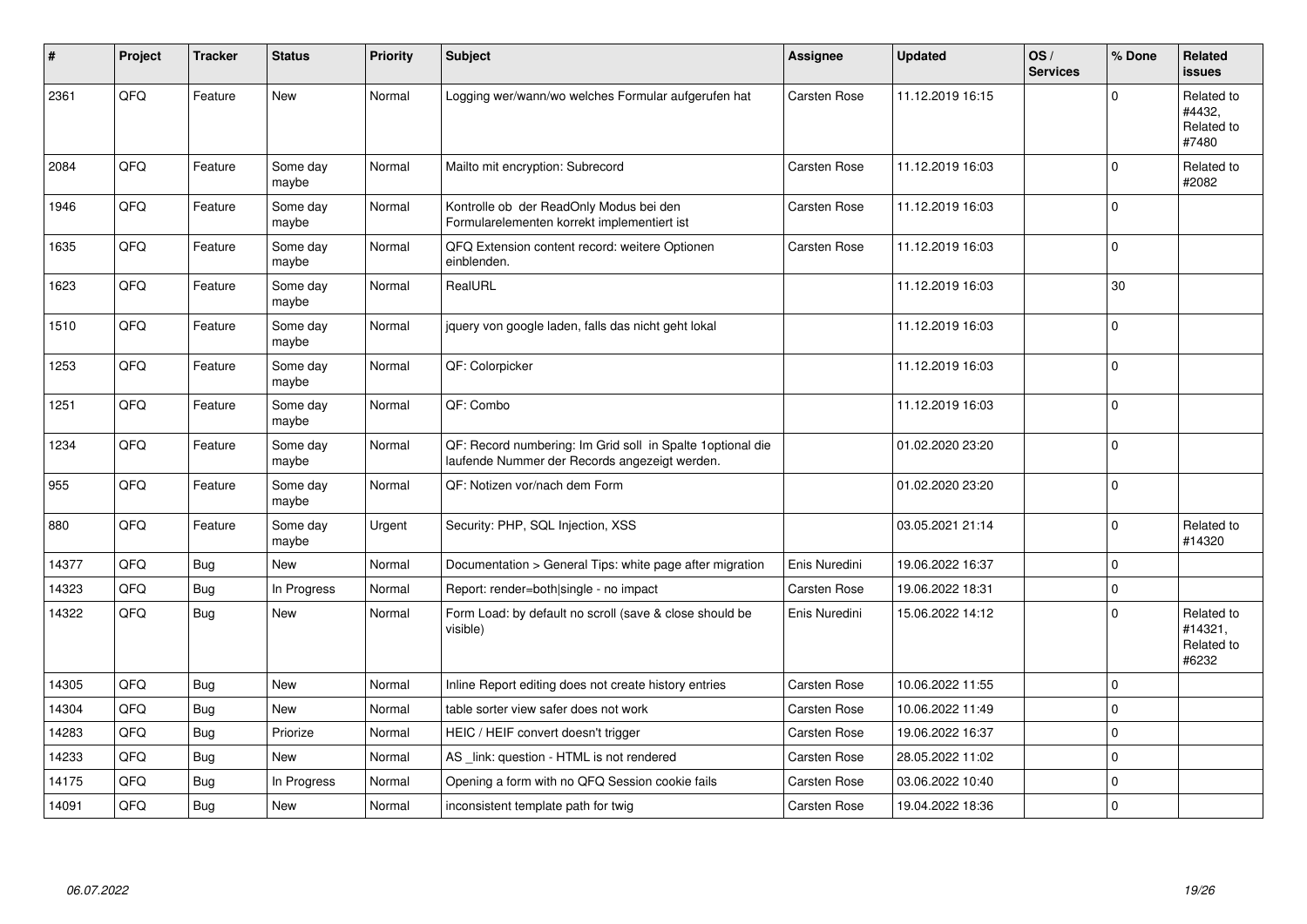| ∦     | Project | <b>Tracker</b> | <b>Status</b> | <b>Priority</b> | <b>Subject</b>                                                                                                                                      | <b>Assignee</b>     | <b>Updated</b>   | OS/<br><b>Services</b> | % Done      | Related<br><b>issues</b>                    |
|-------|---------|----------------|---------------|-----------------|-----------------------------------------------------------------------------------------------------------------------------------------------------|---------------------|------------------|------------------------|-------------|---------------------------------------------|
| 14077 | QFQ     | Bug            | <b>New</b>    | Normal          | As _link: Attribute 'class' missing by r:1 and r:3 - but should<br>set                                                                              | Carsten Rose        | 28.05.2022 11:02 |                        | $\Omega$    | Related to<br>#5342,<br>Related to<br>#4343 |
| 13943 | QFQ     | Bug            | Priorize      | Normal          | unable to find formgroup                                                                                                                            | Enis Nuredini       | 28.05.2022 11:03 |                        | $\mathbf 0$ |                                             |
| 13899 | QFQ     | <b>Bug</b>     | ToDo          | Normal          | Selenium: zum laufen bringen                                                                                                                        | Enis Nuredini       | 25.03.2022 10:24 |                        | $\mathbf 0$ |                                             |
| 13767 | QFQ     | <b>Bug</b>     | Feedback      | Normal          | date/time-picker: required shows up/down button orange                                                                                              | Enis Nuredini       | 16.05.2022 23:16 |                        | $\mathbf 0$ |                                             |
| 13716 | QFQ     | Bug            | <b>New</b>    | High            | Firefox ask to store username/password                                                                                                              | Enis Nuredini       | 30.05.2022 09:31 |                        | $\Omega$    | Related to<br>#13827                        |
| 13706 | QFQ     | <b>Bug</b>     | <b>New</b>    | Normal          | Wrong CheckType in FieldElement LastStatus of Form Cron                                                                                             | <b>Carsten Rose</b> | 21.01.2022 18:20 |                        | $\mathbf 0$ |                                             |
| 13659 | QFQ     | <b>Bug</b>     | <b>New</b>    | Normal          | wrong sanitize class applied to R-store                                                                                                             | <b>Carsten Rose</b> | 15.01.2022 14:23 |                        | $\mathbf 0$ |                                             |
| 13647 | QFQ     | <b>Bug</b>     | <b>New</b>    | Normal          | Autofocus funktioniert nicht auf Chrome                                                                                                             | Benjamin Baer       | 19.03.2022 17:44 |                        | $\mathbf 0$ |                                             |
| 13592 | QFQ     | Bug            | New           | Normal          | QFQ Build Queue: das vergeben von Tags klappt nicht. Es<br>werden keine Releases gebaut.                                                            | Carsten Rose        | 19.03.2022 17:45 |                        | $\mathbf 0$ |                                             |
| 13528 | QFQ     | <b>Bug</b>     | <b>New</b>    | Normal          | gfg.io > releases: es wird kein neues Release angelegt                                                                                              | Benjamin Baer       | 19.03.2022 17:46 |                        | $\mathbf 0$ |                                             |
| 13460 | QFQ     | Bug            | New           | Normal          | Doc: Password set/reset  password should not processed<br>with 'html encode'                                                                        | Carsten Rose        | 19.03.2022 17:46 |                        | $\Omega$    |                                             |
| 13451 | QFQ     | Bug            | <b>New</b>    | Normal          | Character Counter / Max Character: Problem in Safari                                                                                                | <b>Carsten Rose</b> | 15.04.2022 17:18 |                        | $\mathbf 0$ |                                             |
| 13332 | QFQ     | <b>Bug</b>     | <b>New</b>    | Normal          | Multi Form: Required Felder werden visuell nicht markiert.                                                                                          | <b>Carsten Rose</b> | 19.03.2022 17:47 |                        | $\mathbf 0$ |                                             |
| 13331 | QFQ     | Bug            | <b>New</b>    | Normal          | Multi Form: Clear Icon misplaced                                                                                                                    | <b>Carsten Rose</b> | 19.03.2022 17:47 |                        | $\mathbf 0$ |                                             |
| 12989 | QFQ     | <b>Bug</b>     | <b>New</b>    | Normal          | empty string does not trigger dynamic update                                                                                                        | Enis Nuredini       | 28.05.2022 11:09 |                        | $\mathbf 0$ |                                             |
| 12974 | QFQ     | <b>Bug</b>     | <b>New</b>    | High            | Sanitize Queries in Action-Elements                                                                                                                 | Carsten Rose        | 07.12.2021 17:19 |                        | $\mathbf 0$ |                                             |
| 12716 | QFQ     | <b>Bug</b>     | New           | Normal          | template group: Pattern only applied to first instance                                                                                              | <b>Carsten Rose</b> | 19.03.2022 17:47 |                        | $\mathbf 0$ |                                             |
| 12714 | QFQ     | <b>Bug</b>     | <b>New</b>    | Normal          | Conversion of GIF to PDF broken when GIF contains Alpha.                                                                                            | <b>Carsten Rose</b> | 19.03.2022 17:49 |                        | $\mathbf 0$ |                                             |
| 12702 | QFQ     | <b>Bug</b>     | <b>New</b>    | High            | templateGroup: broken in multiDb Setup                                                                                                              | <b>Carsten Rose</b> | 14.12.2021 16:02 |                        | $\mathbf 0$ |                                             |
| 12670 | QFQ     | Bug            | New           | High            | Dropdown-Menu classes können nicht mehr angegeben<br>werden                                                                                         | Carsten Rose        | 07.12.2021 17:19 |                        | $\Omega$    |                                             |
| 12581 | QFQ     | Bug            | <b>New</b>    | Normal          | Form.forward=close: Record 'new' in new browser tab ><br>save (& close) >> Form is not reloaded with new created<br>record id and stays in mode=new | <b>Carsten Rose</b> | 19.03.2022 17:48 |                        | $\mathbf 0$ |                                             |
| 12546 | QFQ     | <b>Bug</b>     | Feedback      | Normal          | Branch 'Development' - Unit Tests mit dirty workaround<br>angepasst                                                                                 | <b>Carsten Rose</b> | 19.03.2022 17:48 |                        | 0           |                                             |
| 12545 | QFQ     | Bug            | New           | Urgent          | sql.log not created / updated                                                                                                                       | Carsten Rose        | 14.12.2021 16:02 |                        | $\mathbf 0$ |                                             |
| 12520 | QFQ     | <b>Bug</b>     | New           | Normal          | Switch FE User: still active even FE User session expired                                                                                           | Carsten Rose        | 19.03.2022 17:48 |                        | 0           |                                             |
| 12513 | QFQ     | Bug            | New           | High            | Implement server side check of maxlength                                                                                                            | Carsten Rose        | 07.12.2021 17:19 |                        | $\mathbf 0$ |                                             |
| 12512 | QFQ     | Bug            | New           | Normal          | Some MySQL Installation can't use 'stored procedures'                                                                                               | Carsten Rose        | 19.03.2022 17:48 |                        | $\pmb{0}$   |                                             |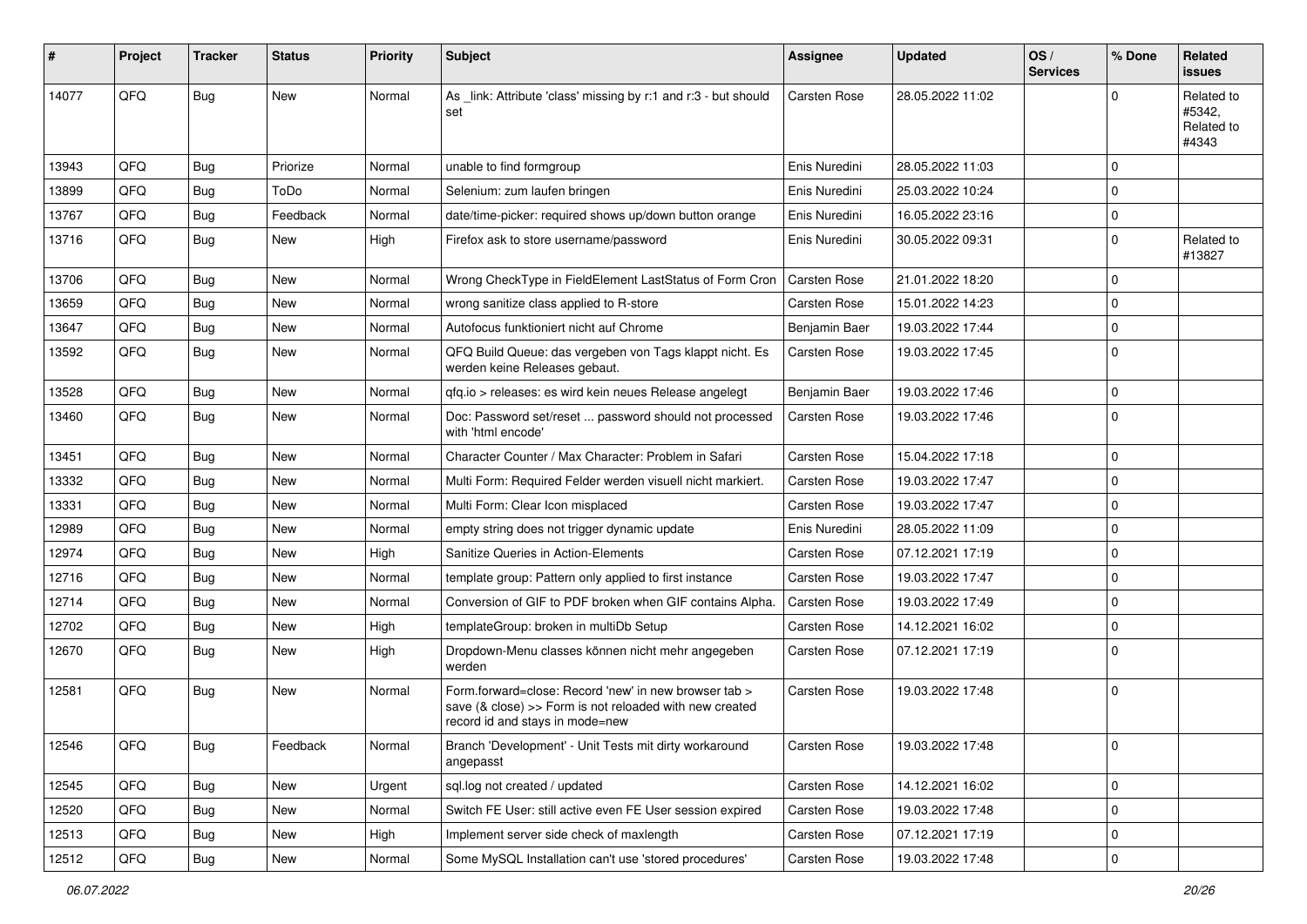| #     | Project | <b>Tracker</b> | <b>Status</b> | <b>Priority</b> | <b>Subject</b>                                                                          | Assignee            | <b>Updated</b>   | OS/<br><b>Services</b> | % Done      | Related<br><b>issues</b>                                                                                                       |
|-------|---------|----------------|---------------|-----------------|-----------------------------------------------------------------------------------------|---------------------|------------------|------------------------|-------------|--------------------------------------------------------------------------------------------------------------------------------|
| 12508 | QFQ     | Bug            | In Progress   | High            | qfq Form: sendMail                                                                      | Karin Niffeler      | 19.03.2022 17:48 |                        | $\Omega$    |                                                                                                                                |
| 12468 | QFQ     | <b>Bug</b>     | New           | Urgent          | Form: update Form.title after save                                                      | <b>Carsten Rose</b> | 03.05.2021 21:12 |                        | $\mathbf 0$ |                                                                                                                                |
| 12463 | QFQ     | Bug            | ToDo          | High            | QFQ Function: 'function' and 'sql' on same level - output of<br>sql is shown two times. | Carsten Rose        | 15.12.2021 16:31 |                        | $\pmb{0}$   |                                                                                                                                |
| 12395 | QFQ     | <b>Bug</b>     | ToDo          | High            | QFQ Function: Result two times shown                                                    | <b>Carsten Rose</b> | 18.02.2022 08:59 |                        | $\mathbf 0$ |                                                                                                                                |
| 12327 | QFQ     | Bug            | New           | Normal          | Copy to clipboard: Glyphicon can not be changed                                         | Carsten Rose        | 27.12.2021 17:59 |                        | $\pmb{0}$   |                                                                                                                                |
| 12325 | QFQ     | <b>Bug</b>     | Priorize      | Normal          | MultiDB form.dblndex not working for report syntax                                      | Carsten Rose        | 07.09.2021 13:37 |                        | $\Omega$    | Related to<br>#12145,<br>Related to<br>#12314                                                                                  |
| 12187 | QFQ     | <b>Bug</b>     | <b>New</b>    | Normal          | Trigger FormAsFile() via Report: probably problem with multi<br>DB setup                | <b>Carsten Rose</b> | 20.03.2021 21:20 |                        | $\Omega$    |                                                                                                                                |
| 12133 | QFQ     | Bug            | <b>New</b>    | Normal          | NPM, phpSpreadSheet aktualisieren                                                       | Carsten Rose        | 15.03.2021 09:04 |                        | $\mathbf 0$ |                                                                                                                                |
| 12066 | QFQ     | Bug            | <b>New</b>    | High            | enterAsSubmit: Forward wird nicht ausgeführt                                            | Enis Nuredini       | 29.05.2022 09:23 |                        | $\mathbf 0$ |                                                                                                                                |
| 12045 | QFQ     | <b>Bug</b>     | <b>New</b>    | Normal          | templateGroup afterSave FE: Aufruf ohne<br>sqlHonorFormElements funktioniert nicht      | Carsten Rose        | 18.02.2021 16:33 |                        | $\pmb{0}$   |                                                                                                                                |
| 12040 | QFQ     | <b>Bug</b>     | <b>New</b>    | Normal          | FE Mode 'hidden' für zwei FEs auf einer Zeile                                           | <b>Carsten Rose</b> | 18.02.2021 10:13 |                        | 0           |                                                                                                                                |
| 11752 | QFQ     | Bug            | <b>New</b>    | Normal          | checkbox renders multiple input elements with same name                                 | <b>Carsten Rose</b> | 17.12.2020 14:58 |                        | $\pmb{0}$   | Related to<br>#11750                                                                                                           |
| 11715 | QFQ     | <b>Bug</b>     | <b>New</b>    | Normal          | acceptZeroAsRequired and requiredOffButMark do not<br>coincide                          |                     | 08.12.2020 12:13 |                        | $\Omega$    |                                                                                                                                |
| 11695 | QFQ     | <b>Bug</b>     | <b>New</b>    | Normal          | MultiForm required FE Error                                                             | Carsten Rose        | 04.12.2020 13:34 |                        | $\pmb{0}$   |                                                                                                                                |
| 11668 | QFQ     | <b>Bug</b>     | <b>New</b>    | Normal          | Play function.sql - problem with mysql                                                  | <b>Carsten Rose</b> | 03.05.2021 20:48 |                        | $\mathbf 0$ |                                                                                                                                |
| 11667 | QFQ     | <b>Bug</b>     | New           | Normal          | MySQL mariadb-server-10.3: Incorrect datetime value                                     | <b>Carsten Rose</b> | 03.05.2021 20:48 |                        | $\pmb{0}$   |                                                                                                                                |
| 11630 | QFQ     | <b>Bug</b>     | Feedback      | High            | Bitte check ob CALL() in 20.11.0 noch so funktioniert wie in<br>20.4.1                  | Enis Nuredini       | 28.05.2022 13:45 |                        | $\pmb{0}$   | Related to<br>#11325                                                                                                           |
| 11522 | QFQ     | <b>Bug</b>     | New           | Normal          | Aus/Einblenden von Reitern                                                              |                     | 13.11.2020 14:58 |                        | $\pmb{0}$   |                                                                                                                                |
| 11517 | QFQ     | <b>Bug</b>     | In Progress   | Normal          | extraButtonInfo Broken for multiple FormElements                                        | Carsten Rose        | 12.05.2022 13:12 |                        | $\Omega$    | Related to<br>#7890,<br>Related to<br>#3811, Has<br>duplicate<br>#10905, Has<br>duplicate<br>#10553, Has<br>duplicate<br>#6779 |
| 11347 | QFQ     | Bug            | Feedback      | Normal          | If Bedingungen funktionieren nicht korrekt                                              | Christoph Fuchs     | 21.03.2021 20:37 |                        | $\Omega$    |                                                                                                                                |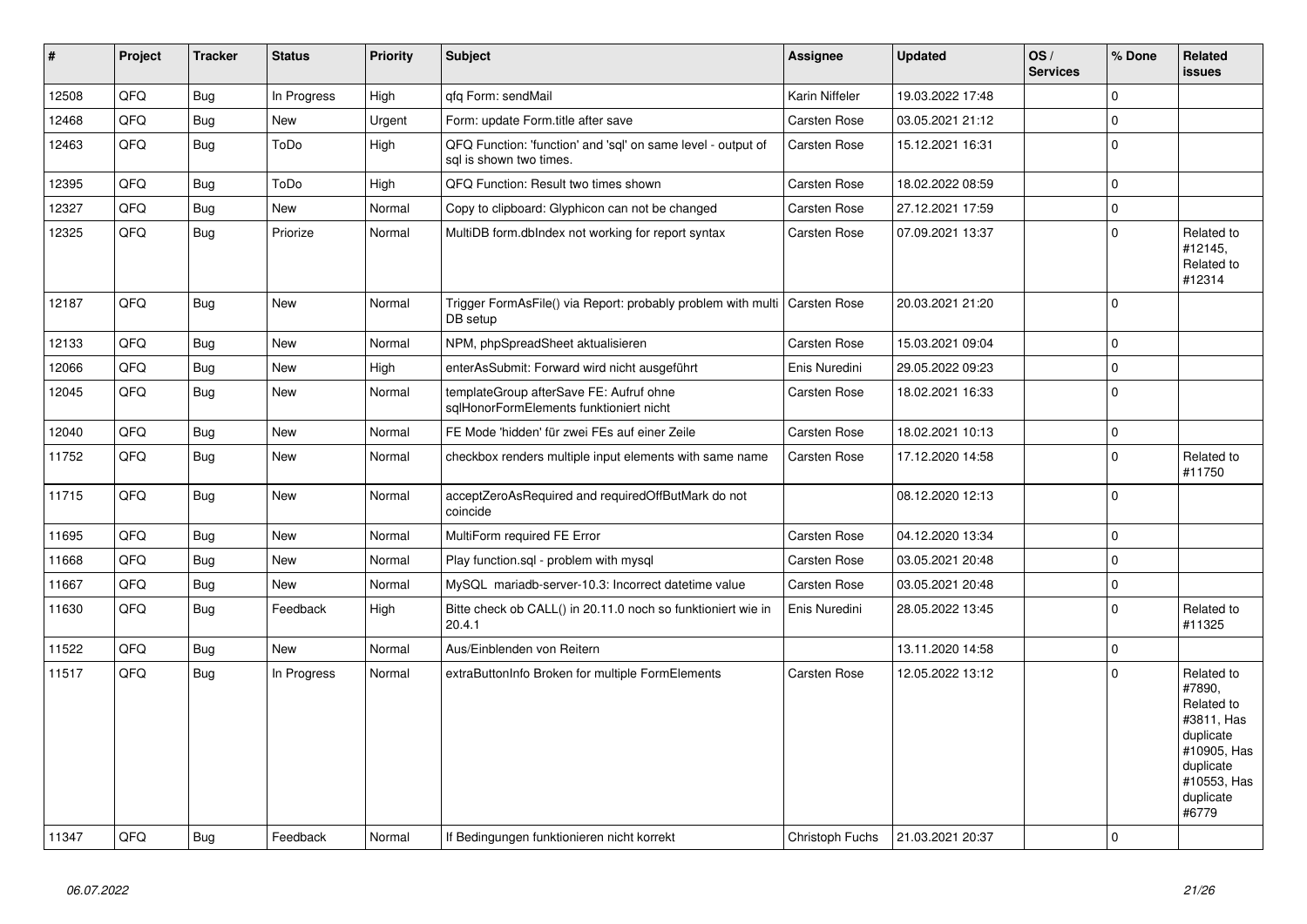| #     | Project | <b>Tracker</b> | <b>Status</b> | <b>Priority</b> | Subject                                                                                  | Assignee            | <b>Updated</b>   | OS/<br><b>Services</b> | % Done         | Related<br>issues                                                    |
|-------|---------|----------------|---------------|-----------------|------------------------------------------------------------------------------------------|---------------------|------------------|------------------------|----------------|----------------------------------------------------------------------|
| 11239 | QFQ     | Bug            | New           | Normal          | Radiobutton (plain): horizontales Rendern abhängig vom<br>Datentyp in der Datenbank      | Carsten Rose        | 30.09.2020 18:37 |                        | $\Omega$       |                                                                      |
| 11237 | QFQ     | <b>Bug</b>     | New           | High            | Radiobutton / parameter.buttonClass= btn-default - kein dirty   Benjamin Baer<br>Trigger |                     | 03.05.2021 21:12 |                        | $\mathbf 0$    | Related to<br>#10766                                                 |
| 11195 | QFQ     | <b>Bug</b>     | New           | Low             | Dynamic Update: Note not updated if new text is empty<br>(v20.4)                         |                     | 25.09.2020 11:14 |                        | $\mathbf 0$    |                                                                      |
| 11057 | QFQ     | <b>Bug</b>     | New           | High            | Checkboxes ohne span.checkmark im Report werden<br>ausgeblendet                          | Benjamin Baer       | 03.05.2021 21:12 |                        | $\mathbf 0$    | Related to<br>#11039                                                 |
| 10937 | QFQ     | <b>Bug</b>     | <b>New</b>    | Normal          | Fehler mit abhängigen Select- Feldern beim Positionieren                                 | Carsten Rose        | 12.11.2020 23:45 |                        | $\mathbf 0$    |                                                                      |
| 10890 | QFQ     | Bug            | <b>New</b>    | Normal          | AutoCron hangs                                                                           |                     | 20.07.2020 13:56 |                        | 0              |                                                                      |
| 10766 | QFQ     | <b>Bug</b>     | <b>New</b>    | High            | Radiobutton / parameter.buttonClass=btn-default: dynamic<br>update                       |                     | 03.05.2021 21:12 |                        | $\mathbf 0$    | Related to<br>#11237                                                 |
| 10759 | QFQ     | <b>Bug</b>     | New           | Normal          | emptyMeansNull - Feld falsch aktualisiert                                                |                     | 12.11.2020 23:45 |                        | $\mathbf 0$    |                                                                      |
| 10704 | QFQ     | Bug            | New           | Normal          | wkhtml problem rendering fullCalendar.js / fabric.js >><br>successor: puppeteer          | Carsten Rose        | 12.11.2020 23:45 |                        | $\mathbf 0$    | Related to<br>#5024,<br>Related to<br>#4650,<br>Related to<br>#10715 |
| 10661 | QFQ     | Bug            | In Progress   | Normal          | Typo3 Warnungen                                                                          | Carsten Rose        | 07.09.2021 13:23 |                        | $\Omega$       | Related to<br>#12440                                                 |
| 10658 | QFQ     | <b>Bug</b>     | <b>New</b>    | Normal          | processReadOnly broken                                                                   | Carsten Rose        | 27.05.2020 17:55 |                        | $\mathbf 0$    |                                                                      |
| 10640 | QFQ     | <b>Bug</b>     | <b>New</b>    | High            | TypeAhead Tag: FE editierbar trotz readOnly                                              | Carsten Rose        | 03.05.2021 21:12 |                        | $\Omega$       | Related to<br>#7795                                                  |
| 10588 | QFQ     | <b>Bug</b>     | <b>New</b>    | Normal          | typeahed Tag: Doku anpassen                                                              | Carsten Rose        | 12.11.2020 23:45 |                        | $\Omega$       |                                                                      |
| 10508 | QFQ     | <b>Bug</b>     | <b>New</b>    | High            | Multi Form broken on Multi DB Instance                                                   | Carsten Rose        | 03.05.2021 21:12 |                        | $\mathbf 0$    |                                                                      |
| 10506 | QFQ     | <b>Bug</b>     | <b>New</b>    | High            | Template Group broken on MultiDB instance                                                | Carsten Rose        | 03.05.2021 21:12 |                        | $\mathbf 0$    | Related to<br>#10505                                                 |
| 10324 | QFQ     | <b>Bug</b>     | New           | Normal          | Excel Export mit Template funktioniert nur, wenn Template<br>vor uid kommt               |                     | 30.03.2020 11:20 |                        | $\mathbf 0$    | Related to<br>#10257                                                 |
| 10322 | QFQ     | Bug            | <b>New</b>    | Normal          | FormElement / Radio: missing column 'enum' >> FE not<br>reported                         | Carsten Rose        | 07.05.2020 09:37 |                        | $\mathbf 0$    |                                                                      |
| 10082 | QFQ     | Bug            | I New         | Normal          | FE.type=SELECT - 'sanatize' Class                                                        | Carsten Rose        | 07.05.2020 09:36 |                        | O              | Related to<br>#10081                                                 |
| 10081 | QFQ     | Bug            | New           | High            | Stale record lock after 'forbidden' character                                            | Carsten Rose        | 03.05.2021 21:12 |                        | 0              | Related to<br>#10082,<br>Related to<br>#9789                         |
| 9975  | QFQ     | <b>Bug</b>     | Priorize      | Normal          | Dropdown Menu: 'r:3' broken                                                              | <b>Carsten Rose</b> | 01.02.2020 10:13 |                        | $\overline{0}$ |                                                                      |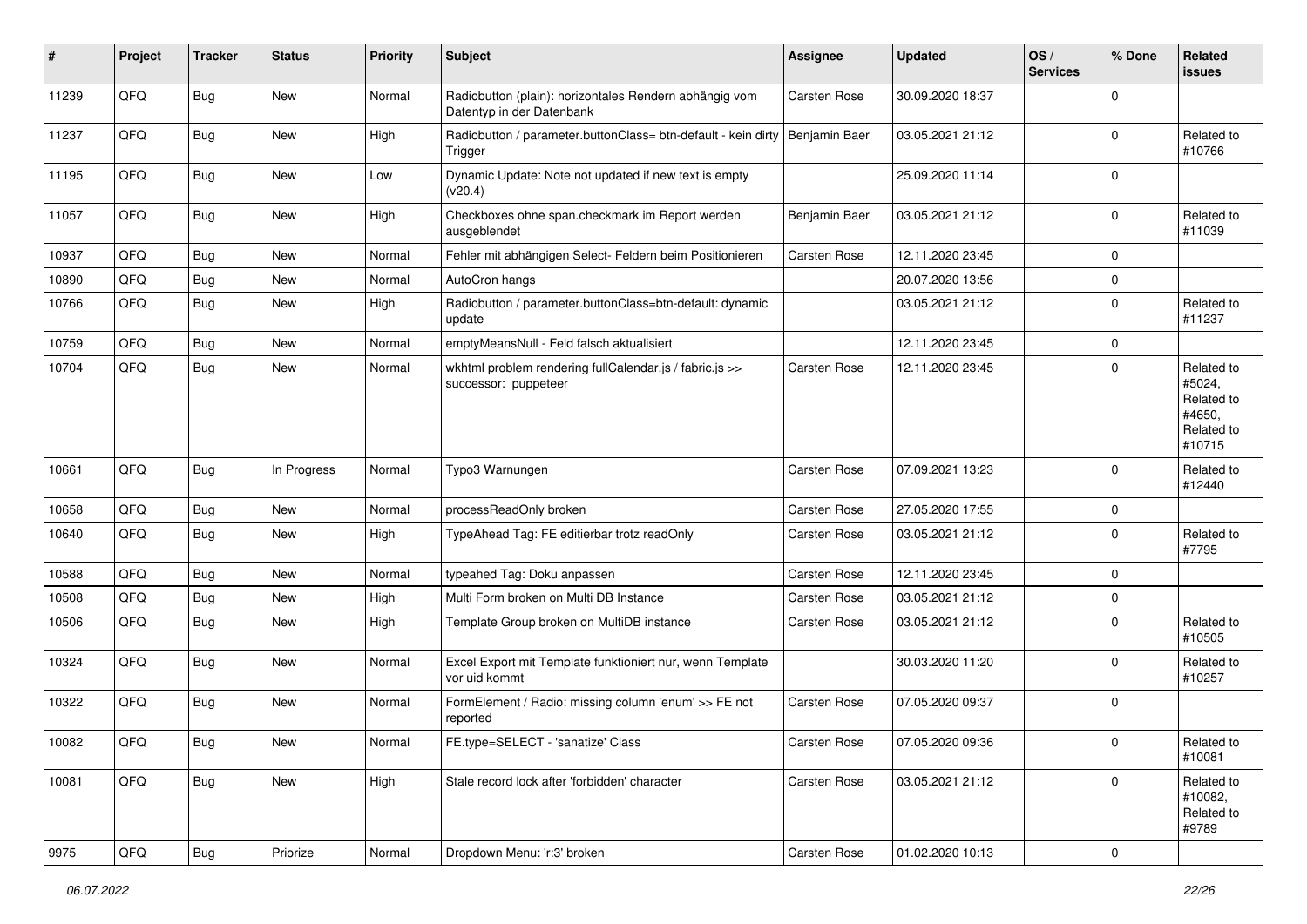| #    | Project | <b>Tracker</b> | <b>Status</b>     | <b>Priority</b> | <b>Subject</b>                                                                                           | Assignee      | <b>Updated</b>   | OS/<br><b>Services</b> | % Done              | Related<br><b>issues</b>                                                |
|------|---------|----------------|-------------------|-----------------|----------------------------------------------------------------------------------------------------------|---------------|------------------|------------------------|---------------------|-------------------------------------------------------------------------|
| 9958 | QFQ     | Bug            | Priorize          | Normal          | Broken subrecord query: no error message                                                                 | Carsten Rose  | 05.02.2021 15:15 |                        | $\mathbf 0$         |                                                                         |
| 9947 | QFQ     | Bug            | Priorize          | Normal          | Unwanted error message if missing 'typeAheadSqlPrefetch'                                                 | Carsten Rose  | 01.02.2020 10:13 |                        | $\mathbf 0$         |                                                                         |
| 9898 | QFQ     | Bug            | Feedback          | Normal          | Formular trotz Timeout gespeichert                                                                       | Benjamin Baer | 01.02.2020 15:56 |                        | 0                   |                                                                         |
| 9862 | QFQ     | Bug            | Priorize          | Normal          | Failed writing to sql mail qfq.log should throw an exception                                             | Carsten Rose  | 01.02.2020 10:13 |                        | $\mathbf 0$         |                                                                         |
| 9855 | QFQ     | Bug            | <b>New</b>        | Normal          | <b>Required Check</b>                                                                                    |               | 01.02.2020 15:56 |                        | $\mathsf{O}\xspace$ |                                                                         |
| 9834 | QFQ     | <b>Bug</b>     | Priorize          | Normal          | Input elements with tag 'disabled' are missing on<br>form-submit: server option 'processReadOnly' broken | Carsten Rose  | 07.12.2021 16:43 |                        | $\mathbf 0$         | Related to<br>#9691,<br>Related to<br>#5305, Has<br>duplicate<br>#12331 |
| 9789 | QFQ     | Bug            | In Progress       | High            | Record Lock: release to early on 'leave page'                                                            | Carsten Rose  | 10.01.2022 09:25 |                        | 100                 | Related to<br>#10081,<br>Related to<br>#9173,<br>Related to<br>#8702    |
| 9783 | QFQ     | Bug            | <b>New</b>        | Normal          | Email with special characters                                                                            | Carsten Rose  | 01.02.2020 23:22 |                        | $\mathbf 0$         |                                                                         |
| 9773 | QFQ     | Bug            | New               | Normal          | form.parameter.formModeGlobal=requiredOff                                                                | Carsten Rose  | 01.02.2020 15:56 |                        | $\mathbf 0$         |                                                                         |
| 9691 | QFQ     | Bug            | In Progress       | Normal          | Checkbox: dynamic update $>$ readonly                                                                    | Carsten Rose  | 01.02.2020 23:22 |                        | 50                  | Related to<br>#9834                                                     |
| 9669 | QFQ     | Bug            | Some day<br>maybe | Normal          | Checkbox / Template Group: radio/checkbox visible broken<br>after 'add'                                  | Carsten Rose  | 16.06.2021 13:47 |                        | $\mathbf 0$         | Related to<br>#8091                                                     |
| 9535 | QFQ     | Bug            | Feedback          | Normal          | Report:  AS '_vertical' - column to wide - vertical >> rot45,<br>rot <sub>90</sub>                       | Benjamin Baer | 01.02.2020 15:56 |                        | $\Omega$            |                                                                         |
| 9534 | QFQ     | <b>Bug</b>     | Priorize          | Urgent          | FE.type=upload: 'Unknown Mode: ID"                                                                       | Carsten Rose  | 03.05.2021 21:14 |                        | $\mathbf{0}$        | Related to<br>#9532                                                     |
| 9533 | QFQ     | Bug            | <b>New</b>        | Normal          | FE.type=upload: Check in 'beforeSave' if upload is given                                                 | Carsten Rose  | 01.02.2020 23:22 |                        | $\mathbf 0$         | Related to<br>#11523                                                    |
| 9531 | QFQ     | <b>Bug</b>     | <b>New</b>        | High            | FE File: Dynamic Update / modeSql / required detected<br>even it not set                                 | Carsten Rose  | 11.06.2021 20:32 |                        | $\mathbf 0$         | Related to<br>#12398                                                    |
| 9347 | QFQ     | <b>Bug</b>     | <b>New</b>        | High            | FE.type=upload with dynamic show/hidden: required not<br>detected                                        | Carsten Rose  | 12.06.2021 10:40 |                        | $\Omega$            | Related to<br>#5305,<br>Related to<br>#12398                            |
| 9317 | QFQ     | Bug            | <b>New</b>        | Normal          | FE.type=note: with dynamic show/hidden an empty label<br>causes trouble                                  | Carsten Rose  | 01.02.2020 23:22 |                        | $\mathbf 0$         |                                                                         |
| 9281 | QFQ     | <b>Bug</b>     | Some day<br>maybe | Normal          | Allow STRICT TRANS TABLES                                                                                | Carsten Rose  | 02.01.2021 18:43 |                        | $\mathbf 0$         |                                                                         |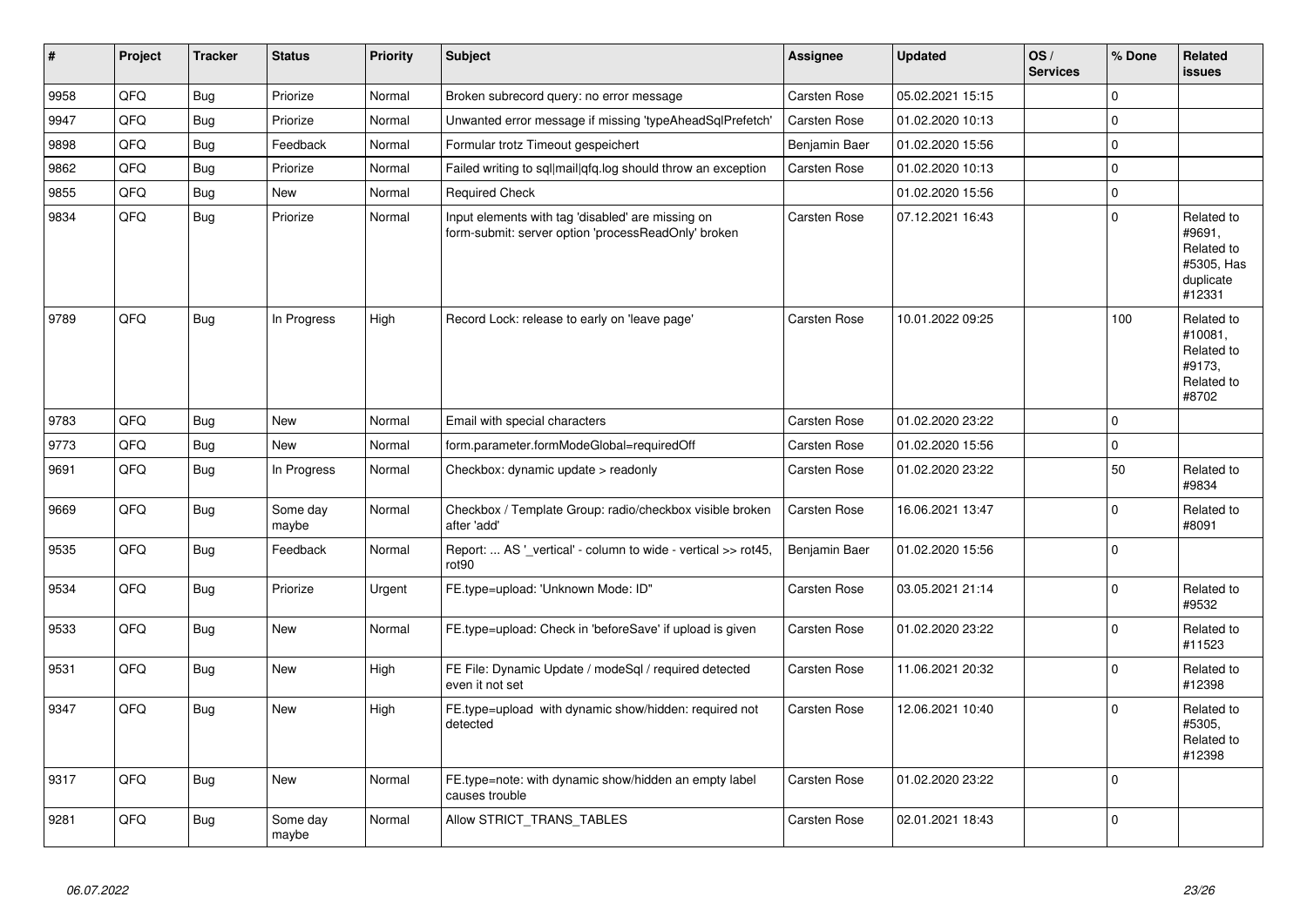| #    | Project | <b>Tracker</b> | <b>Status</b>     | <b>Priority</b> | <b>Subject</b>                                                                             | <b>Assignee</b>     | <b>Updated</b>   | OS/<br><b>Services</b> | % Done      | Related<br><b>issues</b> |
|------|---------|----------------|-------------------|-----------------|--------------------------------------------------------------------------------------------|---------------------|------------------|------------------------|-------------|--------------------------|
| 9275 | QFQ     | Bug            | <b>New</b>        | Normal          | auteron: t3 page, which takes to long to respond, is not<br>reported properly              | Carsten Rose        | 01.02.2020 23:22 |                        | 100         |                          |
| 9177 | QFQ     | <b>Bug</b>     | <b>New</b>        | Normal          | Bug? QFQ tries to save an action FE, which has real<br>existing column name                | <b>Carsten Rose</b> | 01.02.2020 23:22 |                        | $\Omega$    |                          |
| 9173 | QFQ     | <b>Bug</b>     | Priorize          | Urgent          | Stale Record Lock: Firefox                                                                 | <b>Carsten Rose</b> | 03.05.2021 21:14 |                        | $\Omega$    | Related to<br>#9789      |
| 9127 | QFQ     | <b>Bug</b>     | <b>New</b>        | Normal          | Error Message: change 'roll over' color - text not readable                                | Carsten Rose        | 01.02.2020 23:22 |                        | $\Omega$    |                          |
| 9126 | QFQ     | Bug            | Some day<br>maybe | Normal          | hidden Form elements are present in page source                                            |                     | 02.01.2021 18:41 |                        | $\Omega$    |                          |
| 9121 | QFQ     | Bug            | Priorize          | High            | sip links have r and dblndexData set                                                       | Carsten Rose        | 12.06.2021 10:41 |                        | $\Omega$    |                          |
| 9077 | QFQ     | Bug            | <b>New</b>        | Normal          | typeAheadSgl: report broken SQL                                                            | <b>Carsten Rose</b> | 29.06.2022 22:35 |                        | $\Omega$    | Related to<br>#4018      |
| 9024 | QFQ     | <b>Bug</b>     | Some day<br>maybe | Normal          | QFQ Einarbeitung                                                                           |                     | 01.02.2020 15:56 |                        | $\Omega$    |                          |
| 9020 | QFQ     | <b>Bug</b>     | Some day<br>maybe | Normal          | radio mit buttonClass und dynamicUpdate lassen sich nicht<br>kombinieren                   |                     | 11.12.2019 16:01 |                        | $\Omega$    |                          |
| 9013 | QFQ     | Bug            | <b>New</b>        | Normal          | Error in Twig template not handled                                                         | <b>Carsten Rose</b> | 20.10.2021 13:43 |                        | $\mathbf 0$ |                          |
| 8891 | QFQ     | Bug            | <b>New</b>        | High            | formSubmitLog: do not log passwords                                                        | Enis Nuredini       | 25.03.2022 09:06 |                        | $\Omega$    |                          |
| 8668 | QFQ     | Bug            | New               | High            | Pill disabled: dyamic mode 'hidden' not respected - FE is still   Carsten Rose<br>required |                     | 03.05.2021 21:14 |                        | $\Omega$    |                          |
| 8431 | QFQ     | Bug            | <b>New</b>        | High            | autocron.php with wrong path                                                               | <b>Carsten Rose</b> | 03.05.2021 21:14 |                        | $\Omega$    |                          |
| 8316 | QFQ     | Bug            | Feedback          | Normal          | Documentation/Behaviour for Nested Queries and<br>Record-Store confusing                   | Nicola Chiapolini   | 20.11.2019 09:14 |                        | $\Omega$    |                          |
| 8106 | QFQ     | <b>Bug</b>     | Some day<br>maybe | Normal          | Dynamic Update: Feld kann nicht auf empty zurückgesetzt<br>werden                          | <b>Carsten Rose</b> | 11.12.2019 16:01 |                        | $\Omega$    |                          |
| 8083 | QFQ     | Bug            | <b>New</b>        | High            | FormEditor: primary table list does not respect<br>'indexDb={{indexData:Y}}'               | <b>Carsten Rose</b> | 03.05.2021 21:14 |                        | $\Omega$    | Has duplicate<br>#6678   |
| 8049 | QFQ     | <b>Bug</b>     | <b>New</b>        | Normal          | FE.type=note, column 'value': text moves some pixel to top<br>after save                   | <b>Carsten Rose</b> | 01.02.2020 23:22 |                        | $\Omega$    |                          |
| 8037 | QFQ     | <b>Bug</b>     | Priorize          | Normal          | FE.type=upload (advanced mode): {{slaveld:V}} missing<br>during dynamic update             | <b>Carsten Rose</b> | 01.02.2020 10:13 |                        | $\Omega$    |                          |
| 7899 | QFQ     | Bug            | <b>New</b>        | High            | Fe.type=password / retype / required: always complain<br>about missing value               | <b>Carsten Rose</b> | 03.05.2021 21:14 |                        | $\Omega$    |                          |
| 7890 | QFQ     | Bug            | <b>New</b>        | Normal          | FormElement 'required': extraButtonInfo not aligned                                        | Carsten Rose        | 11.06.2021 21:17 |                        | $\Omega$    | Related to<br>#11517     |
| 7795 | QFQ     | Bug            | <b>New</b>        | Normal          | Readonly Form: Typeahead-Felder                                                            | Carsten Rose        | 01.02.2020 23:22 |                        | $\Omega$    | Related to<br>#10640     |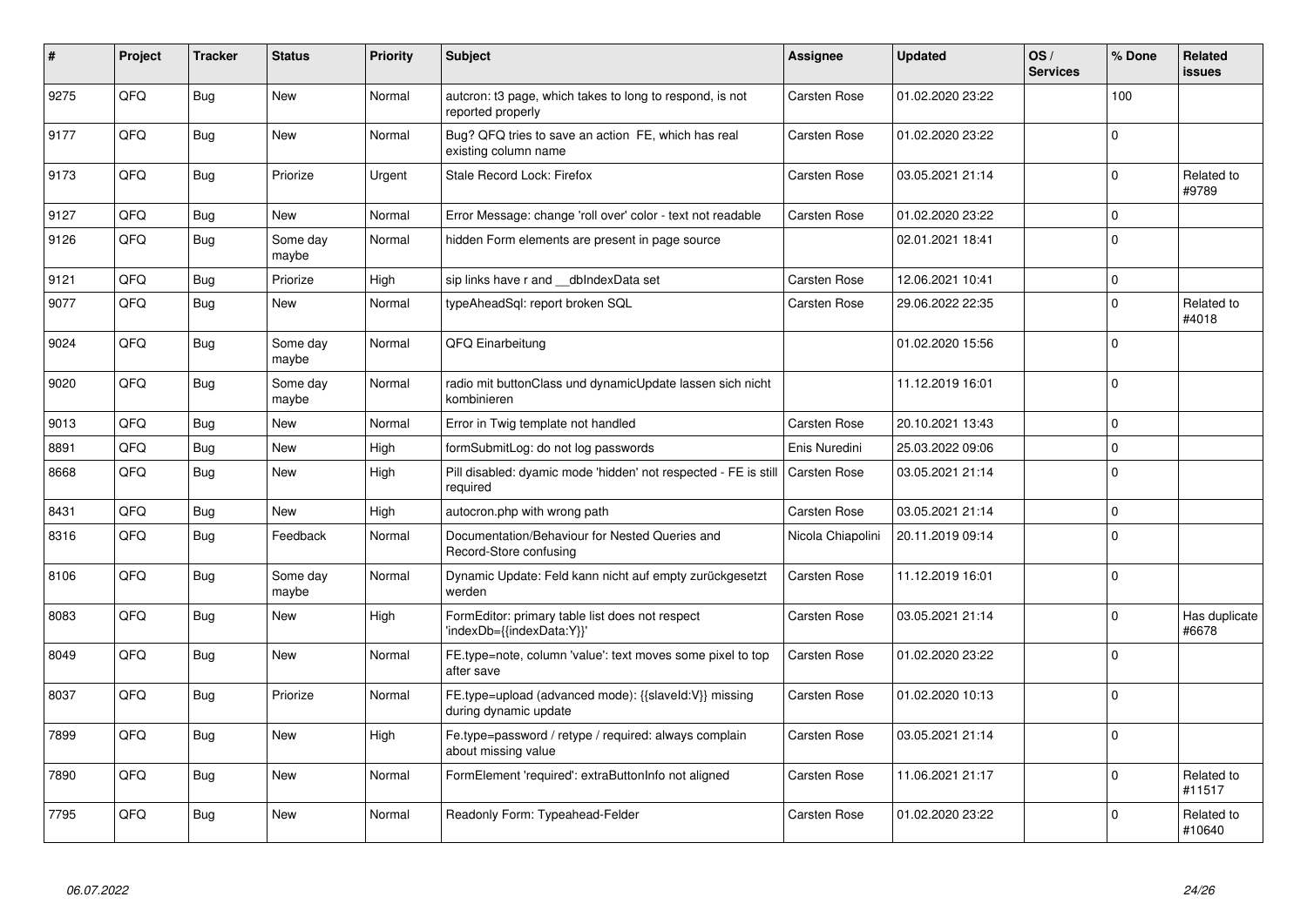| #    | Project | <b>Tracker</b> | <b>Status</b>     | <b>Priority</b> | Subject                                                                                                          | Assignee            | <b>Updated</b>   | OS/<br><b>Services</b> | % Done      | Related<br><b>issues</b> |
|------|---------|----------------|-------------------|-----------------|------------------------------------------------------------------------------------------------------------------|---------------------|------------------|------------------------|-------------|--------------------------|
| 7685 | QFQ     | Bug            | <b>New</b>        | Normal          | Open FormElement from QFQ error message and save<br>modified record: error about missing {{formId:F}}            | <b>Carsten Rose</b> | 01.02.2020 23:22 |                        | $\Omega$    |                          |
| 7656 | QFQ     | Bug            | Priorize          | Normal          | FE with required, 'pattern' and 'extraButtonLock': always<br>complain about missing value                        | <b>Carsten Rose</b> | 01.02.2020 10:13 |                        | $\Omega$    |                          |
| 7650 | QFQ     | Bug            | New               | High            | Optional do not show 'required' sign on FormElement                                                              | <b>Carsten Rose</b> | 03.05.2021 21:14 |                        | $\mathbf 0$ |                          |
| 7616 | QFQ     | <b>Bug</b>     | Priorize          | Normal          | Selectlist with Enum & Dynamic Update                                                                            | Carsten Rose        | 01.02.2020 10:13 |                        | $\mathbf 0$ |                          |
| 7574 | QFQ     | <b>Bug</b>     | <b>New</b>        | Normal          | Substitute error: form element not reported / dont parse<br>Form.note                                            | <b>Carsten Rose</b> | 01.02.2020 23:21 |                        | $\mathbf 0$ |                          |
| 7547 | QFQ     | <b>Bug</b>     | New               | Normal          | Error Message in afterSave: wrong parameter column<br>reported                                                   | <b>Carsten Rose</b> | 01.02.2020 23:22 |                        | $\mathbf 0$ |                          |
| 7524 | QFQ     | Bug            | New               | Normal          | QFQ throws a 'General Error' if 'fileadmin/protected/log/' is<br>not writeable                                   | Carsten Rose        | 01.02.2020 23:22 |                        | $\mathbf 0$ |                          |
| 7513 | QFQ     | Bug            | New               | Normal          | Radios not correct aligned                                                                                       | <b>Carsten Rose</b> | 01.02.2020 23:22 |                        | $\mathbf 0$ |                          |
| 7512 | QFQ     | Bug            | New               | Normal          | FE: inputType=number >> 'pattern' is not respected                                                               | Carsten Rose        | 01.02.2020 23:22 |                        | $\mathbf 0$ |                          |
| 7456 | QFQ     | <b>Bug</b>     | Some day<br>maybe | Low             | Todos in Code: solve or make ticket                                                                              | Carsten Rose        | 16.09.2021 15:10 |                        | $\Omega$    |                          |
| 7402 | QFQ     | Bug            | Some day<br>maybe | Normal          | thumbnail cache: outdated picture when permission denied<br>and permission resolved.                             |                     | 01.02.2020 23:20 |                        | $\mathbf 0$ |                          |
| 7281 | QFQ     | <b>Bug</b>     | Some day<br>maybe | Normal          | Subrecords: on large screen separator line too short                                                             |                     | 01.02.2020 23:19 |                        | $\mathbf 0$ |                          |
| 7261 | QFQ     | Bug            | New               | Normal          | Report pathFilename for user without path, only the filename                                                     | <b>Carsten Rose</b> | 01.02.2020 23:21 |                        | $\mathbf 0$ |                          |
| 7219 | QFQ     | Bug            | New               | Normal          | typeSheadSql / typeAheadSqlPrefetch: change to curly<br>braces                                                   | <b>Carsten Rose</b> | 01.02.2020 23:21 |                        | $\Omega$    |                          |
| 7101 | QFQ     | Bug            | Some day<br>maybe | Normal          | 'form' in SIP and 'report' - breaks                                                                              |                     | 01.02.2020 23:20 |                        | $\mathbf 0$ |                          |
| 7014 | QFQ     | Bug            | <b>New</b>        | Normal          | Sending invalid emails succeeds when<br>debug.redirectAllMailTo is set                                           | <b>Carsten Rose</b> | 01.02.2020 23:21 |                        | $\mathbf 0$ |                          |
| 7002 | QFQ     | <b>Bug</b>     | New               | Normal          | Dynamic Update: row does not disappear / appear                                                                  | Carsten Rose        | 01.02.2020 23:22 |                        | $\mathbf 0$ |                          |
| 6912 | QFQ     | <b>Bug</b>     | <b>New</b>        | Normal          | error Message Var 'deadline' already set in SIP - in Form<br>with FE.value={{deadline:R:::{{deadlinePeriod:Y}}}} | Carsten Rose        | 01.02.2020 23:21 |                        | $\Omega$    |                          |
| 6677 | QFQ     | Bug            | New               | Normal          | Error message FE Action Element: no/wrong FE reference<br>who cause the problem.                                 | Carsten Rose        | 01.02.2020 23:21 |                        | $\mathbf 0$ |                          |
| 6574 | QFQ     | <b>Bug</b>     | Priorize          | Normal          | qfq.log: Fehlermeldung wurde angezeigt, aber nicht geloggt                                                       | <b>Carsten Rose</b> | 01.02.2020 10:13 |                        | $\mathbf 0$ |                          |
| 6566 | QFQ     | Bug            | Priorize          | Normal          | Link Function 'delete': provided parameter missing on page<br>reload                                             | Benjamin Baer       | 03.01.2022 08:08 |                        | $\mathbf 0$ |                          |
| 6483 | QFQ     | Bug            | New               | Normal          | R Store funktioniert nicht bei 'Report Notation' im FE                                                           | Carsten Rose        | 01.02.2020 23:21 |                        | $\pmb{0}$   |                          |
| 6462 | QFQ     | Bug            | New               | Normal          | File Upload: Nutzlose Fehlermeldung wenn Datei zu gross                                                          | Carsten Rose        | 01.02.2020 23:21 |                        | $\mathbf 0$ | Related to<br>#6139      |